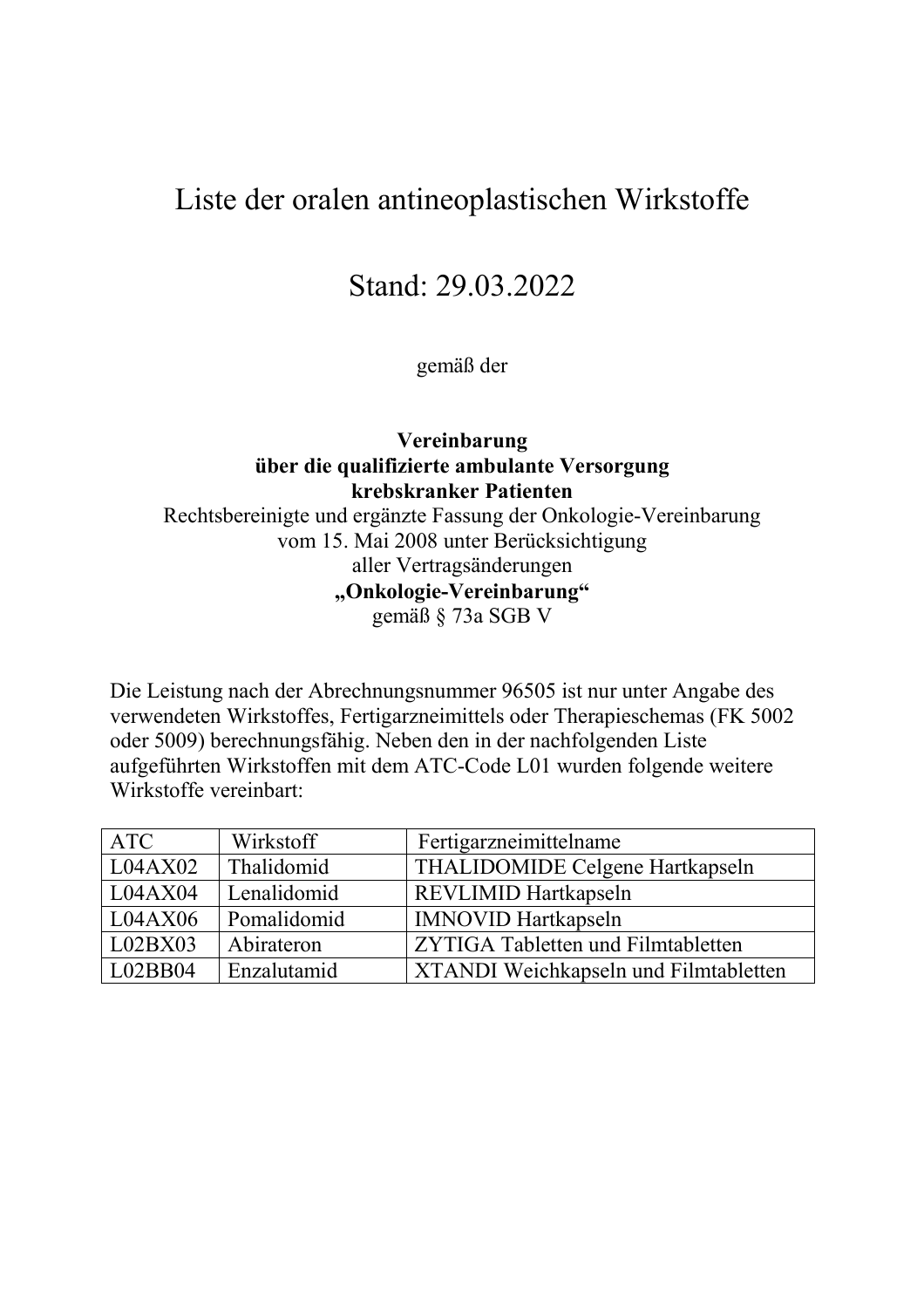## **Liste oraler antineoplastischer Wirkstoffe**

Stand 29.03.2022

| Wirkstoff<br><b>ATC-Code</b>  | Standardaggregat | <b>FAM-Name</b>                                          | Drf        |    |
|-------------------------------|------------------|----------------------------------------------------------|------------|----|
| Cyclophosphamid               | Endoxan          | <b>ENDOXAN</b>                                           | <b>UTA</b> |    |
| L01AA01                       |                  | Endoxan Kohl Ph.                                         | <b>UTA</b> |    |
|                               |                  | Endoxan überzogene Tabletten                             | <b>UTA</b> |    |
| Chlorambucil                  | Leukeran         | Leukeran 2 mg                                            | <b>FTA</b> |    |
| L01AA02                       |                  | Leukeran 2 mg Kohl Ph.                                   | <b>FTA</b> | AV |
| Melphalan                     | Alkeran          | <b>ALKERAN 2 MG</b>                                      | <b>FTA</b> |    |
| L01AA03                       |                  | Alkeran 2 mg                                             | <b>FTA</b> |    |
| <b>Trofosfamid</b><br>L01AA07 | Ixoten           | Ixoten                                                   | <b>FTA</b> |    |
| <b>Busulfan</b><br>L01AB01    | Myleran          | Myleran 2 mg                                             | <b>FTA</b> |    |
| <b>Treosulfan</b><br>L01AB02  | Ovastat          | Ovastat 250 mg Hartkapseln                               | <b>HKP</b> |    |
| Lomustin<br>L01AD02           | Cecenu           | Cecenu                                                   | <b>HKP</b> |    |
| <b>Temozolomid</b>            | Temodal          | Temodal 100 mg                                           | <b>HKP</b> | AV |
| L01AX03                       |                  | Temodal 100 mg Hartkapseln                               | <b>HKP</b> | AV |
|                               |                  | Temodal 100 mg Hartkapseln Eurim                         | <b>HKP</b> |    |
|                               |                  | Temodal 100 mg Hartkapseln Kohl Ph.                      | <b>HKP</b> |    |
|                               |                  | Temodal 100 mg Hartkapseln Orifarm                       | <b>HKP</b> |    |
|                               |                  | Temodal 100 mg Hartkapseln in Beutel                     | <b>HKP</b> |    |
|                               |                  | Temodal 100 mg Hartkapseln in Beuteln<br>Abacus          | <b>HKP</b> |    |
|                               |                  | Temodal 100 mg Hartkapseln in Beuteln<br><b>BB</b> Farma | <b>HKP</b> |    |
|                               |                  | Temodal 100 mg Westen Ph.                                | <b>HKP</b> |    |
|                               |                  | Temodal 100mg Hartkapseln                                | <b>HKP</b> | AV |
|                               |                  | Temodal 140 mg Hartkapseln                               | <b>HKP</b> | AV |
|                               |                  | Temodal 140 mg Hartkapseln Abacus                        | <b>HKP</b> |    |
|                               |                  | Temodal 140 mg Hartkapseln in Beuteln                    | <b>HKP</b> |    |
|                               |                  | Temodal 140 mg Hartkapseln in Beuteln<br>Eurim           | <b>HKP</b> |    |
|                               |                  | Temodal 140 mg Hartkapseln in Beuteln<br>Kohl Ph.        | <b>HKP</b> |    |
|                               |                  | Temodal 140 mg Hartkapseln in Beuteln<br>Orifarm         | <b>HKP</b> |    |
|                               |                  | Temodal 180 mg Hartkapseln                               | <b>HKP</b> | AV |
|                               |                  | Temodal 180 mg Hartkapseln in Beuteln                    | <b>HKP</b> |    |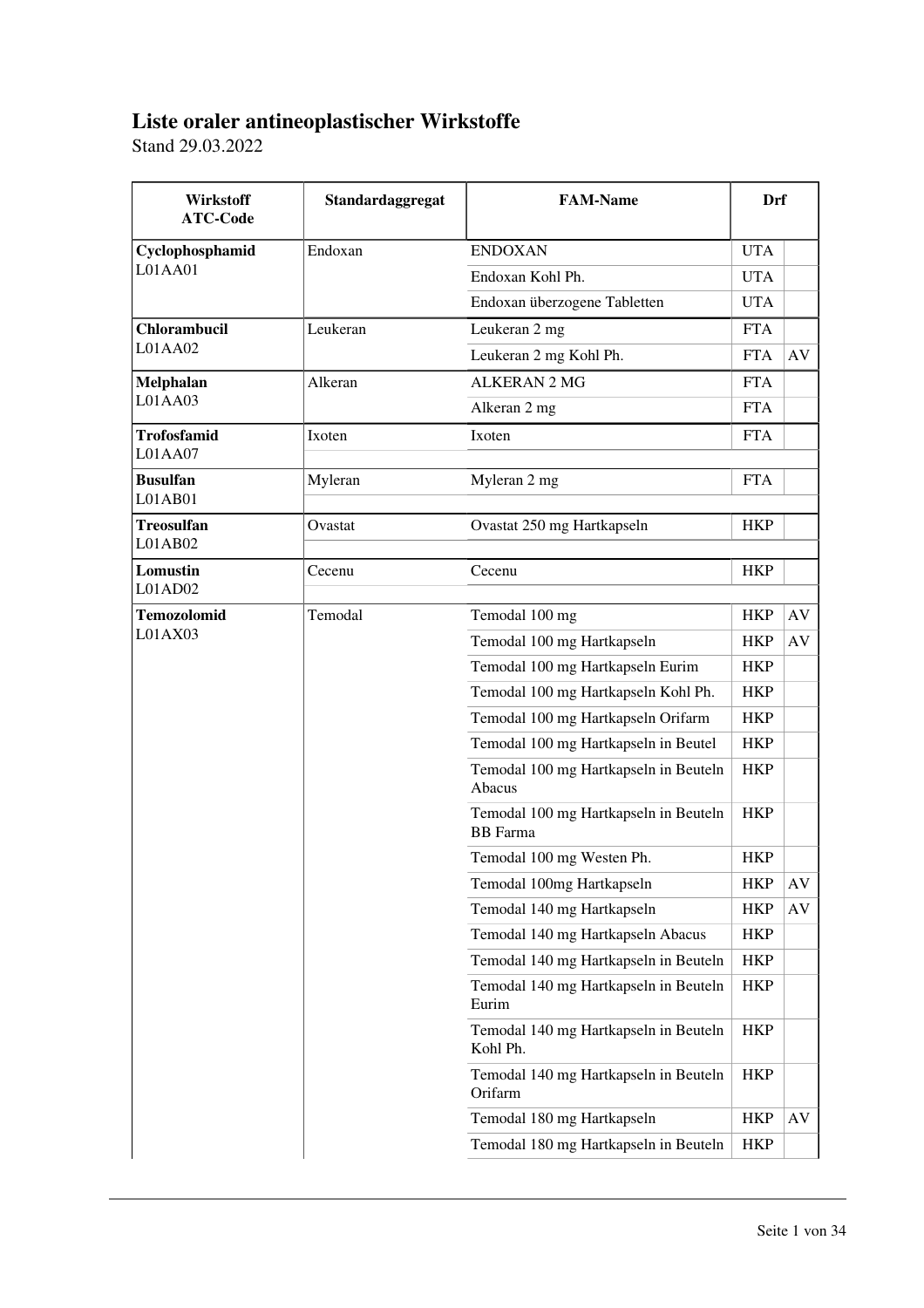| Wirkstoff<br><b>ATC-Code</b> | Standardaggregat | <b>FAM-Name</b>                                   | Drf        |    |
|------------------------------|------------------|---------------------------------------------------|------------|----|
|                              |                  | Temodal 180 mg Hartkapseln in Beuteln<br>Axicorp  | <b>HKP</b> | AV |
|                              |                  | Temodal 180 mg Hartkapseln in Beuteln<br>Kohl Ph. | <b>HKP</b> |    |
|                              |                  | Temodal 180 mg Orifarm                            | <b>HKP</b> |    |
|                              |                  | Temodal 20 mg                                     | <b>HKP</b> | AV |
|                              |                  | Temodal 20 mg Hartkapseln in Beuteln              | <b>HKP</b> |    |
|                              |                  | Temodal 20 mg Hartkapseln in Beuteln<br>Kohl Ph.  | <b>HKP</b> |    |
|                              |                  | Temodal 250 mg                                    | <b>HKP</b> | AV |
|                              |                  | Temodal 250 mg Hartkapseln in Beuteln             | <b>HKP</b> |    |
|                              |                  | Temodal 250 mg Hartkapseln in Beuteln<br>Eurim    | <b>HKP</b> |    |
|                              |                  | Temodal 250 mg Hartkapseln in Beuteln<br>Kohl Ph. | <b>HKP</b> |    |
|                              |                  | Temodal 250 mg Hartkapseln in Beuteln<br>Orifarm  | <b>HKP</b> |    |
|                              |                  | Temodal 5 mg                                      | <b>HKP</b> | AV |
|                              |                  | Temodal 5 mg Hartkapseln Kohl Ph.                 | <b>HKP</b> |    |
|                              | Temomedac        | Temomedac 100 mg Hartkapseln                      | <b>HKP</b> |    |
|                              |                  | Temomedac 100 mg Hartkapseln BB<br>Farma          | <b>HKP</b> |    |
|                              |                  | Temomedac 140 mg Hartkapseln                      | <b>HKP</b> |    |
|                              |                  | Temomedac 140 mg Hartkapseln Abacus               | <b>HKP</b> |    |
|                              |                  | Temomedac 140 mg Hartkapseln BB<br>Farma          | <b>HKP</b> |    |
|                              |                  | Temomedac 180 mg Hartkapseln                      | <b>HKP</b> |    |
|                              |                  | Temomedac 20 mg Hartkapseln                       | HKP        |    |
|                              |                  | Temomedac 20 mg Hartkapseln BB<br>Farma           | <b>HKP</b> |    |
|                              |                  | Temomedac 250 mg Hartkapseln                      | HKP        |    |
|                              |                  | Temomedac 5 mg Hartkapseln                        | <b>HKP</b> |    |
|                              | Temozo cell      | Temozo Cell 100 mg Hartkapseln Aliud              | <b>HKP</b> |    |
|                              |                  | Temozo Cell 140 mg Hartkapseln Aliud              | <b>HKP</b> |    |
|                              |                  | Temozo Cell 180 mg Hartkapseln Aliud              | <b>HKP</b> |    |
|                              |                  | Temozo Cell 20 mg Hartkapseln Aliud               | <b>HKP</b> |    |
|                              |                  | Temozo Cell 250 mg Hartkapseln Aliud              | <b>HKP</b> |    |
|                              |                  | Temozo Cell 5 mg Hartkapseln Aliud                | <b>HKP</b> |    |
|                              |                  | Temozo cell 100 mg                                | <b>HKP</b> |    |
|                              |                  | Temozo cell 140 mg                                | <b>HKP</b> |    |
|                              |                  | Temozo cell 180 mg                                | <b>HKP</b> |    |
|                              |                  | Temozo cell 20 mg                                 | HKP        |    |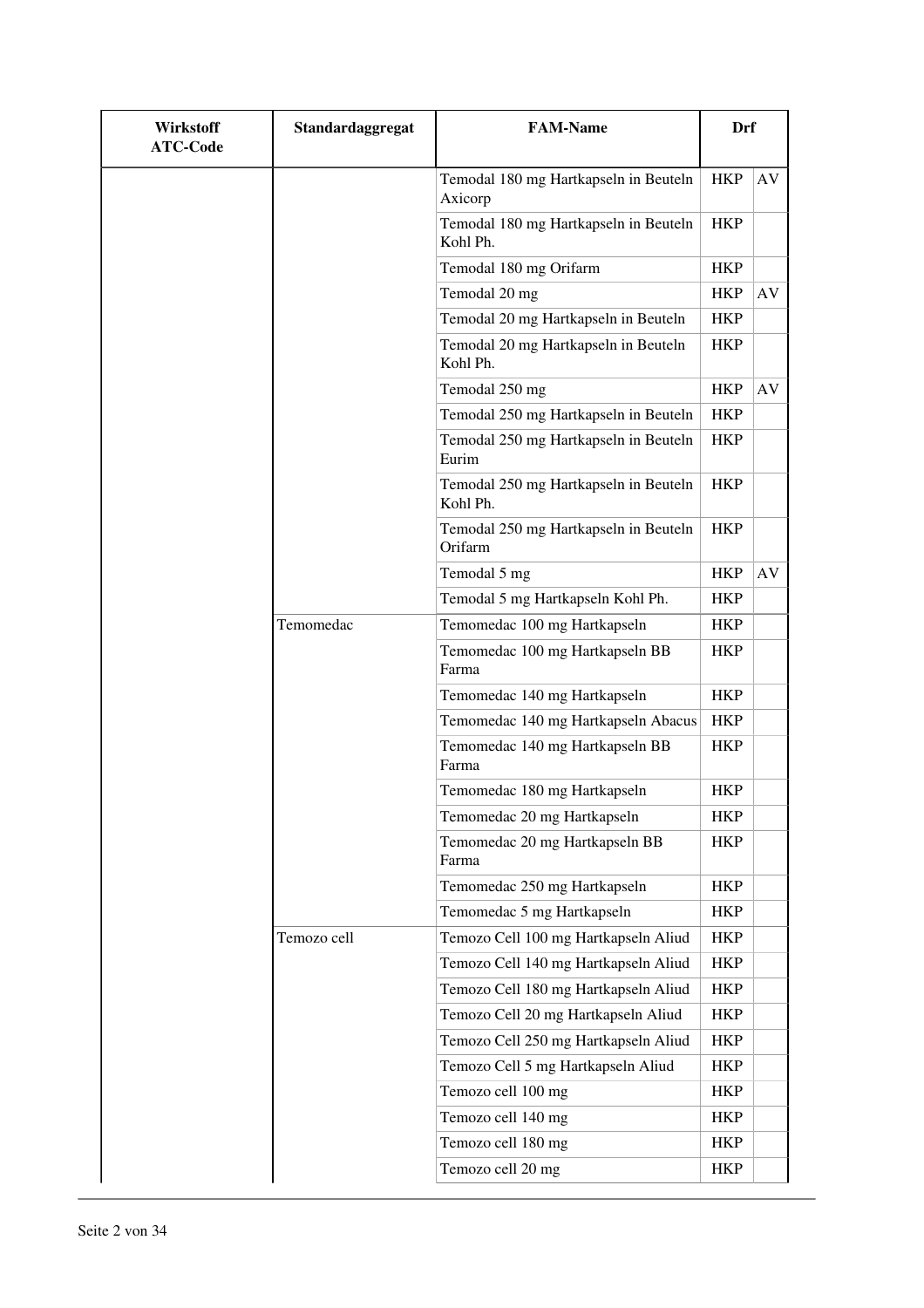| Wirkstoff<br><b>ATC-Code</b> | Standardaggregat   | <b>FAM-Name</b>                                           | Drf        |
|------------------------------|--------------------|-----------------------------------------------------------|------------|
|                              |                    | Temozo cell 250 mg                                        | <b>HKP</b> |
|                              |                    | Temozo cell 5 mg                                          | <b>HKP</b> |
|                              | Temozolomid Accord | Temozolomid Accord 100 mg<br>Hartkapseln BB Farma         | <b>HKP</b> |
|                              |                    | Temozolomid Accord 100 mg<br>Hartkapseln Sachets          | <b>HKP</b> |
|                              |                    | Temozolomid Accord 100 mg<br>Hartkapseln Sachets Abacus   | <b>HKP</b> |
|                              |                    | Temozolomid Accord 100 mg<br>Hartkapseln Sachets BB Farma | <b>HKP</b> |
|                              |                    | Temozolomid Accord 100 mg<br>Hartkapseln Sachets CC Ph.   | <b>HKP</b> |
|                              |                    | Temozolomid Accord 100 mg<br>Hartkapseln Sachets Emra     | <b>HKP</b> |
|                              |                    | Temozolomid Accord 100 mg<br>Hartkapseln Sachets Kohl Ph. | <b>HKP</b> |
|                              |                    | Temozolomid Accord 100 mg<br>Hartkapseln Sachets Orifarm  | <b>HKP</b> |
|                              |                    | Temozolomid Accord 100 mg Sachets<br>Eurim                | <b>HKP</b> |
|                              |                    | Temozolomid Accord 140 mg Sachets<br>Orifarm              | <b>HKP</b> |
|                              |                    | Temozolomid Accord 140 mg<br>Hartkapseln Abacus           | <b>HKP</b> |
|                              |                    | Temozolomid Accord 140 mg<br>Hartkapseln BB Farma         | <b>HKP</b> |
|                              |                    | Temozolomid Accord 140 mg<br>Hartkapseln Sachets          | <b>HKP</b> |
|                              |                    | Temozolomid Accord 140 mg<br>Hartkapseln Sachets Abacus   | <b>HKP</b> |
|                              |                    | Temozolomid Accord 140 mg<br>Hartkapseln Sachets CC Ph.   | HKP        |
|                              |                    | Temozolomid Accord 140 mg<br>Hartkapseln Sachets Emra     | <b>HKP</b> |
|                              |                    | Temozolomid Accord 140 mg<br>Hartkapseln Sachets Kohl Ph. | HKP        |
|                              |                    | Temozolomid Accord 140 mg<br>Hartkapseln Sachets Orifarm  | HKP        |
|                              |                    | Temozolomid Accord 140 mg Sachets<br>Eurim                | <b>HKP</b> |
|                              |                    | Temozolomid Accord 180 mg<br>Hartkapseln BB Farma         | HKP        |
|                              |                    | Temozolomid Accord 180 mg<br>Hartkapseln Sachets          | <b>HKP</b> |
|                              |                    | Temozolomid Accord 180 mg<br>Hartkapseln Sachets Abacus   | <b>HKP</b> |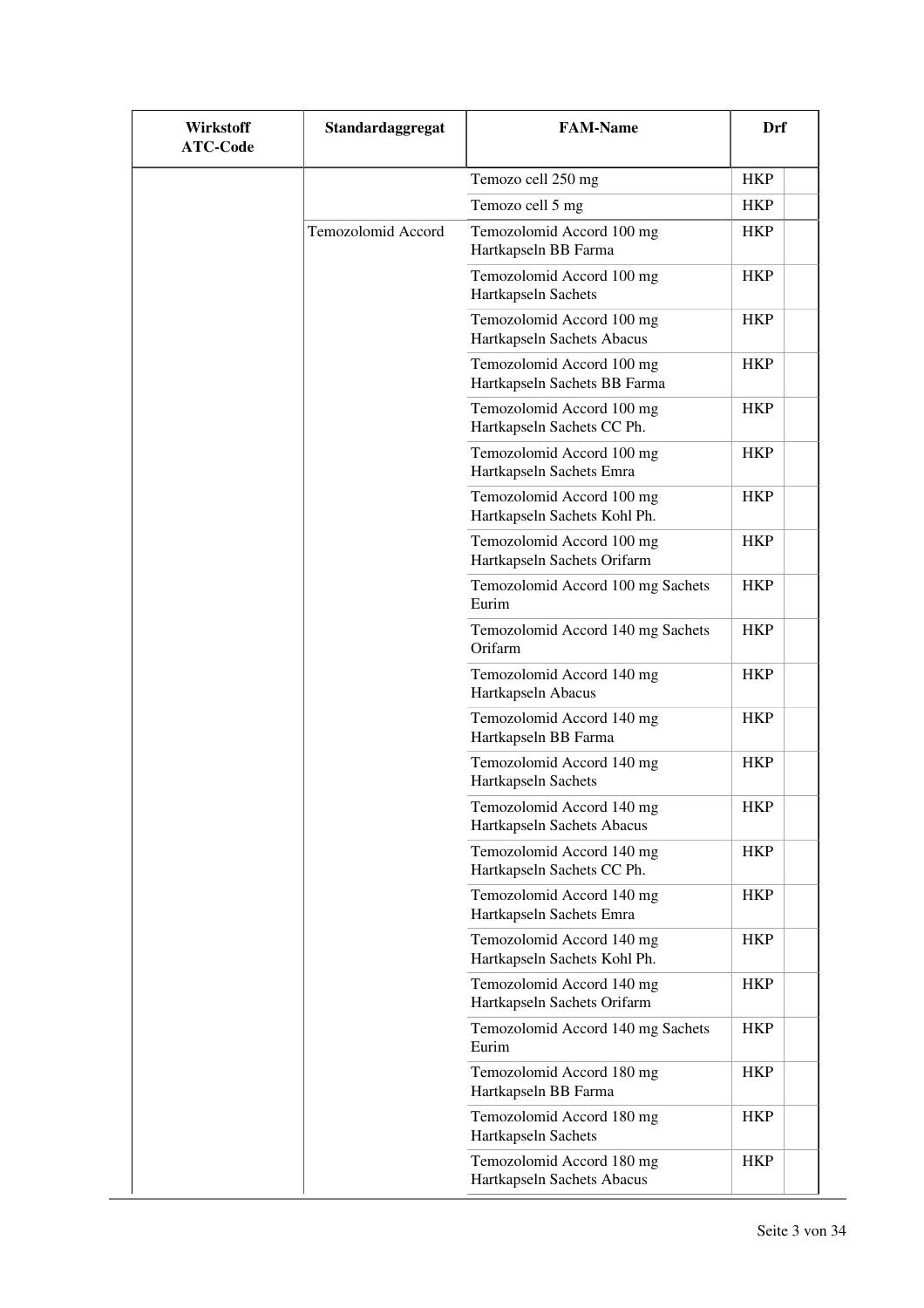| Wirkstoff<br><b>ATC-Code</b> | Standardaggregat               | <b>FAM-Name</b>                                           | Drf        |
|------------------------------|--------------------------------|-----------------------------------------------------------|------------|
|                              |                                | Temozolomid Accord 180 mg<br>Hartkapseln Sachets Kohl Ph. | <b>HKP</b> |
|                              |                                | Temozolomid Accord 20 mg<br>Hartkapseln Sachets           | <b>HKP</b> |
|                              |                                | Temozolomid Accord 20 mg<br>Hartkapseln Sachets Abacus    | <b>HKP</b> |
|                              |                                | Temozolomid Accord 20 mg<br>Hartkapseln Sachets BB Farma  | <b>HKP</b> |
|                              |                                | Temozolomid Accord 20 mg<br>Hartkapseln Sachets Kohl Ph.  | <b>HKP</b> |
|                              |                                | Temozolomid Accord 20 mg<br>Hartkapseln Sachets Orifarm   | <b>HKP</b> |
|                              |                                | Temozolomid Accord 250 mg<br>Hartkapseln Sachets          | <b>HKP</b> |
|                              |                                | Temozolomid Accord 250 mg<br>Hartkapseln Sachets Abacus   | <b>HKP</b> |
|                              |                                | Temozolomid Accord 250 mg<br>Hartkapseln Sachets BB Farma | <b>HKP</b> |
|                              |                                | Temozolomid Accord 250 mg<br>Hartkapseln Sachets Carefarm | <b>HKP</b> |
|                              |                                | Temozolomid Accord 250 mg<br>Hartkapseln Sachets Kohl Ph. | <b>HKP</b> |
|                              |                                | Temozolomid Accord 5 mg Hartkapseln<br><b>Sachets</b>     | <b>HKP</b> |
|                              | Temozolomid Fair-Med<br>Health | Temozolomid Fair-Med Healthcare 100<br>mg Hartkapseln     | <b>HKP</b> |
|                              |                                | Temozolomid Fair-Med Healthcare 140<br>mg Hartkapseln     | <b>HKP</b> |
|                              |                                | Temozolomid Fair-Med Healthcare 180<br>mg Hartkapseln     | <b>HKP</b> |
|                              |                                | Temozolomid Fair-Med Healthcare 20<br>mg Hartkapseln      | <b>HKP</b> |
|                              |                                | Temozolomid Fair-Med Healthcare 250<br>mg Hartkapseln     | <b>HKP</b> |
|                              |                                | Temozolomid Fair-Med Healthcare 5 mg<br>Hartkapseln       | <b>HKP</b> |
|                              | Temozolomid Reliance/          | Temozolomid Cipla 100 mg Hartkapseln                      | <b>HKP</b> |
|                              | Cipla                          | Temozolomid Cipla 140 mg Hartkapseln                      | <b>HKP</b> |
|                              |                                | Temozolomid Cipla 180 mg Hartkapseln                      | <b>HKP</b> |
|                              |                                | Temozolomid Cipla 20 mg Hartkapseln                       | <b>HKP</b> |
|                              |                                | Temozolomid Cipla 250 mg Hartkapseln                      | <b>HKP</b> |
|                              |                                | Temozolomid Cipla 5 mg Hartkapseln                        | <b>HKP</b> |
|                              |                                | Temozolomid Reliance 5 mg<br>Hartkapseln Cipla            | <b>HKP</b> |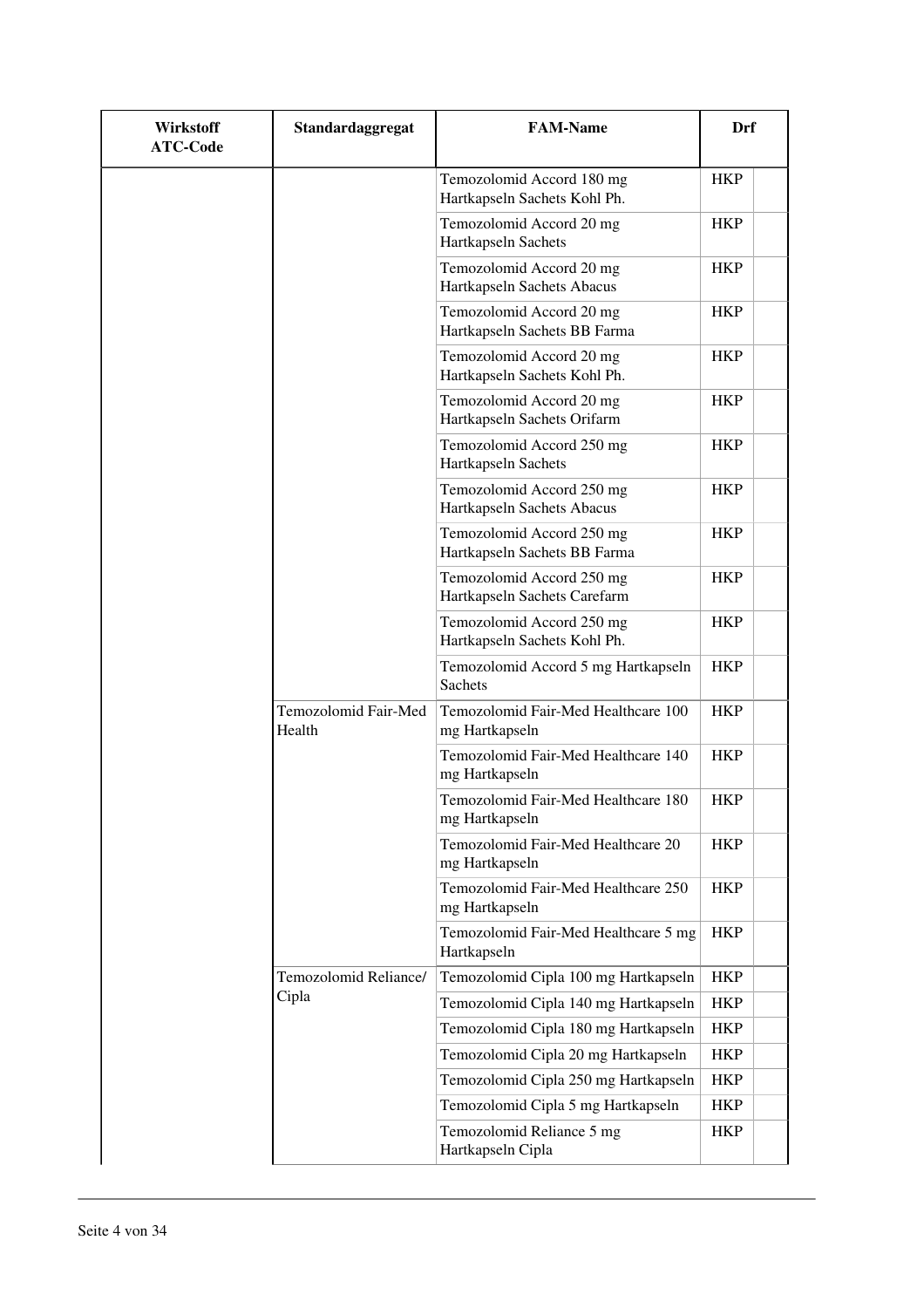| <b>Wirkstoff</b><br><b>ATC-Code</b> | Standardaggregat           | <b>FAM-Name</b>                                        | Drf        |    |
|-------------------------------------|----------------------------|--------------------------------------------------------|------------|----|
|                                     | Temozolomid<br>Ribosepharm | Temozolomid Ribosepharm 100 mg<br>Hartkapseln          | <b>HKP</b> |    |
|                                     |                            | Temozolomid Ribosepharm 140 mg<br>Hartkapseln          | <b>HKP</b> |    |
|                                     |                            | Temozolomid Ribosepharm 180 mg<br>Hartkapseln          | <b>HKP</b> |    |
|                                     |                            | Temozolomid Ribosepharm 20 mg<br>Hartkapseln           | <b>HKP</b> |    |
|                                     |                            | Temozolomid Ribosepharm 250 mg<br>Hartkapseln          | <b>HKP</b> |    |
|                                     |                            | Temozolomid Ribosepharm 5 mg<br>Hartkapseln            | <b>HKP</b> |    |
|                                     | Temozolomid TEVA           | Temozolomid Teva 100 mg Hartkapseln<br>Axicorp         | <b>HKP</b> | AV |
|                                     |                            | Temozolomid Teva 100 mg Hartkapseln<br><b>BB</b> Farma | <b>HKP</b> |    |
|                                     |                            | Temozolomid Teva 140 mg Hartkapseln<br>Axicorp         | <b>HKP</b> |    |
|                                     |                            | Temozolomid Teva 140 mg Hartkapseln<br><b>BB</b> Farma | <b>HKP</b> |    |
|                                     |                            | Temozolomid Teva 180 mg Hartkapseln<br>Axicorp         | <b>HKP</b> | AV |
|                                     |                            | Temozolomid Teva 180 mg Hartkapseln<br><b>BB</b> Farma | <b>HKP</b> |    |
|                                     |                            | Temozolomid Teva 250 mg Hartkapseln<br>Axicorp         | <b>HKP</b> |    |
|                                     |                            | Temozolomid Teva 250 mg Hartkapseln<br><b>BB</b> Farma | <b>HKP</b> |    |
|                                     | Temozolomid-<br>ratiopharm | Temozolomid ratiopharm 100 mg<br>Hartkapseln BB Farma  | <b>HKP</b> | AV |
|                                     |                            | Temozolomid-ratiopharm 100 mg<br>Hartkapseln           | <b>HKP</b> |    |
|                                     |                            | Temozolomid-ratiopharm 140 mg<br>Hartkapseln           | <b>HKP</b> |    |
|                                     |                            | Temozolomid-ratiopharm 180 mg<br>Hartkapseln           | <b>HKP</b> |    |
|                                     |                            | Temozolomid-ratiopharm 20 mg<br>Hartkapseln            | <b>HKP</b> |    |
|                                     |                            | Temozolomid-ratiopharm 250 mg<br>Hartkapseln           | <b>HKP</b> |    |
|                                     |                            | Temozolomid-ratiopharm 5 mg<br>Hartkapseln             | HKP        |    |
|                                     | Temozolomide Sun           | Temozolomide SUN 100 mg<br>Hartkapseln BB Farma        | HKP        |    |
|                                     |                            | Temozolomide SUN 180 mg<br>Hartkapseln BB Farma        | <b>HKP</b> |    |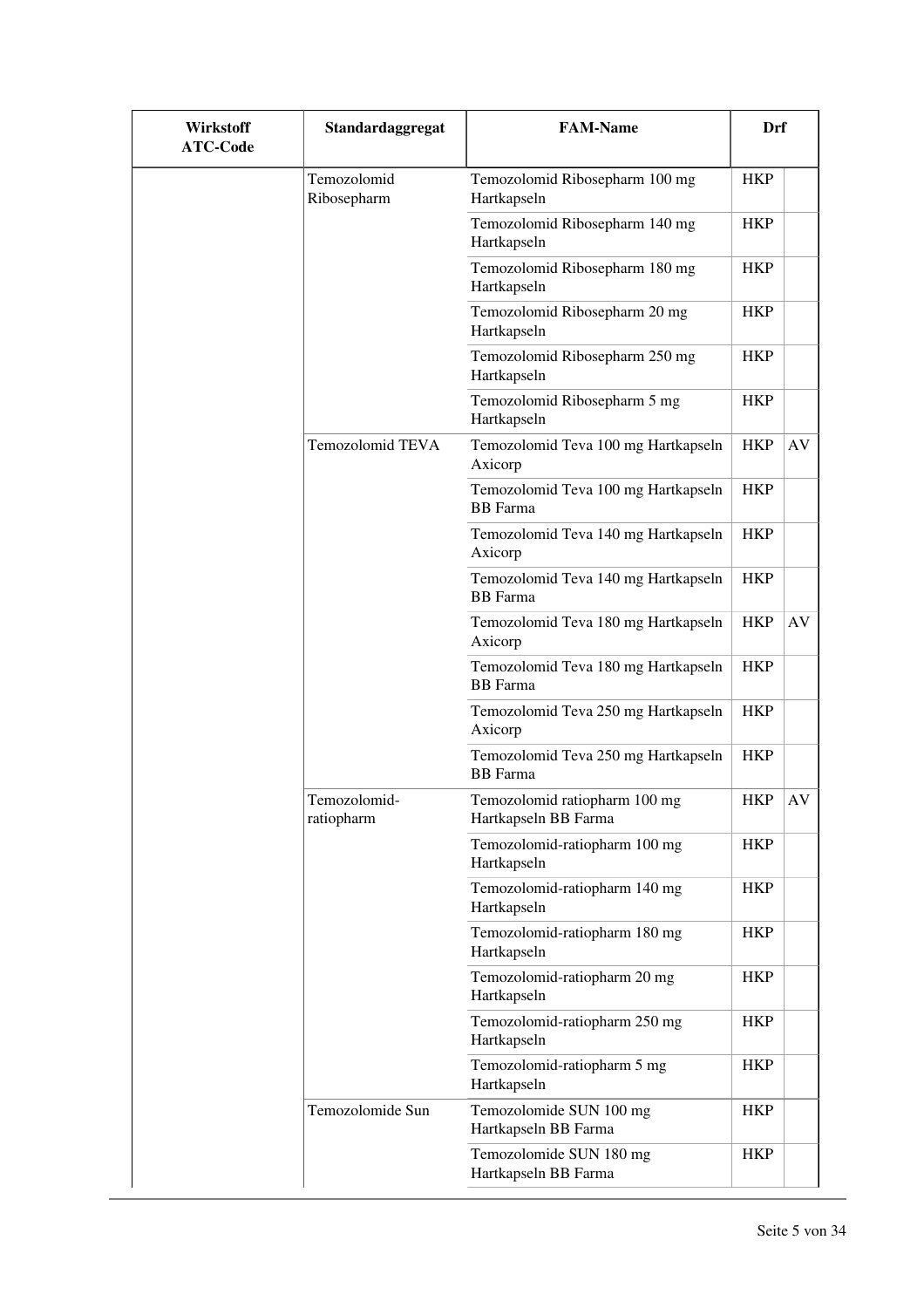| <b>Wirkstoff</b><br><b>ATC-Code</b> | Standardaggregat     | <b>FAM-Name</b>                                        | Drf        |
|-------------------------------------|----------------------|--------------------------------------------------------|------------|
|                                     |                      | Temozolomide SUN 250 mg<br>Hartkapseln BB Farma        | <b>HKP</b> |
|                                     |                      | Temozolomide Sun 180 mg Hartkapseln<br><b>BB</b> Farma | <b>HKP</b> |
|                                     |                      | Temozolomide Sun 20 mg Hartkapseln<br><b>BB</b> Farma  | <b>HKP</b> |
|                                     |                      | Temozolomide sun 100 mg Hartkapseln                    | <b>HKP</b> |
|                                     |                      | Temozolomide sun 140 mg Hartkapseln                    | <b>HKP</b> |
|                                     |                      | Temozolomide sun 140 mg Hartkapseln<br>Aaha Ph.        | <b>HKP</b> |
|                                     |                      | Temozolomide sun 140 mg Hartkapseln<br><b>BB</b> Farma | <b>HKP</b> |
|                                     |                      | Temozolomide sun 180 mg Hartkapseln                    | <b>HKP</b> |
|                                     |                      | Temozolomide sun 20 mg Hartkapseln                     | <b>HKP</b> |
|                                     |                      | Temozolomide sun 250 mg Hartkapseln                    | <b>HKP</b> |
|                                     |                      | Temozolomide sun 5 mg Hartkapseln                      | <b>HKP</b> |
| Mercaptopurin                       | Mercaptopurin Medice | Mercaptopurin Medice 10 mg                             | <b>TAB</b> |
| L01BB02                             | Puri-Nethol          | PURI-NETHOL                                            | <b>TAB</b> |
|                                     |                      | Puri Nethol 50 mg Beragena                             | <b>TAB</b> |
|                                     |                      | Puri-Nethol 50 mg Emra                                 | <b>TAB</b> |
|                                     |                      | Puri-Nethol 50 mg Eurim                                | <b>TAB</b> |
|                                     |                      | Puri-Nethol Kohl Pharma                                | <b>TAB</b> |
|                                     |                      | Puri-Nethol Tabletten AAHA                             | TAB        |
|                                     |                      | Purinethol 50 mg Tabletten                             | TAB        |
|                                     |                      | Purinethol 50 mg Tabletten CC Ph.                      | <b>TAB</b> |
|                                     | Xaluprine            | Xaluprine 20 mg/ml Susp. zum<br>Einnehmen Haemato-Ph.  | <b>SUE</b> |
|                                     |                      | Xaluprine 20 mg/ml Susp. zum<br>Einnehmen Kohl Ph.     | <b>SUE</b> |
|                                     |                      | Xaluprine 20 mg/ml Susp. zum<br>Einnehmen Paranova     | <b>SUE</b> |
|                                     |                      | Xaluprine 20 mg/ml Susp.nsion zum<br>Einnehmen Orifarm | <b>SUE</b> |
|                                     |                      | Xaluprine 20 mg/ml Suspension zum<br>Einnehmen         | <b>SUS</b> |
|                                     |                      | Xaluprine 20 mg/ml Suspension zum<br>Einnehmen 2Care   | <b>SUE</b> |
|                                     |                      | Xaluprine 20 mg/ml Suspension zum<br>Einnehmen Abacus  | <b>SUE</b> |
|                                     |                      | Xaluprine 20 mg/ml Suspension zum<br>Einnehmen CC Ph.  | <b>SUE</b> |
|                                     |                      | Xaluprine 20 mg/ml Suspension zum<br>Einnehmen Eurim   | <b>SUE</b> |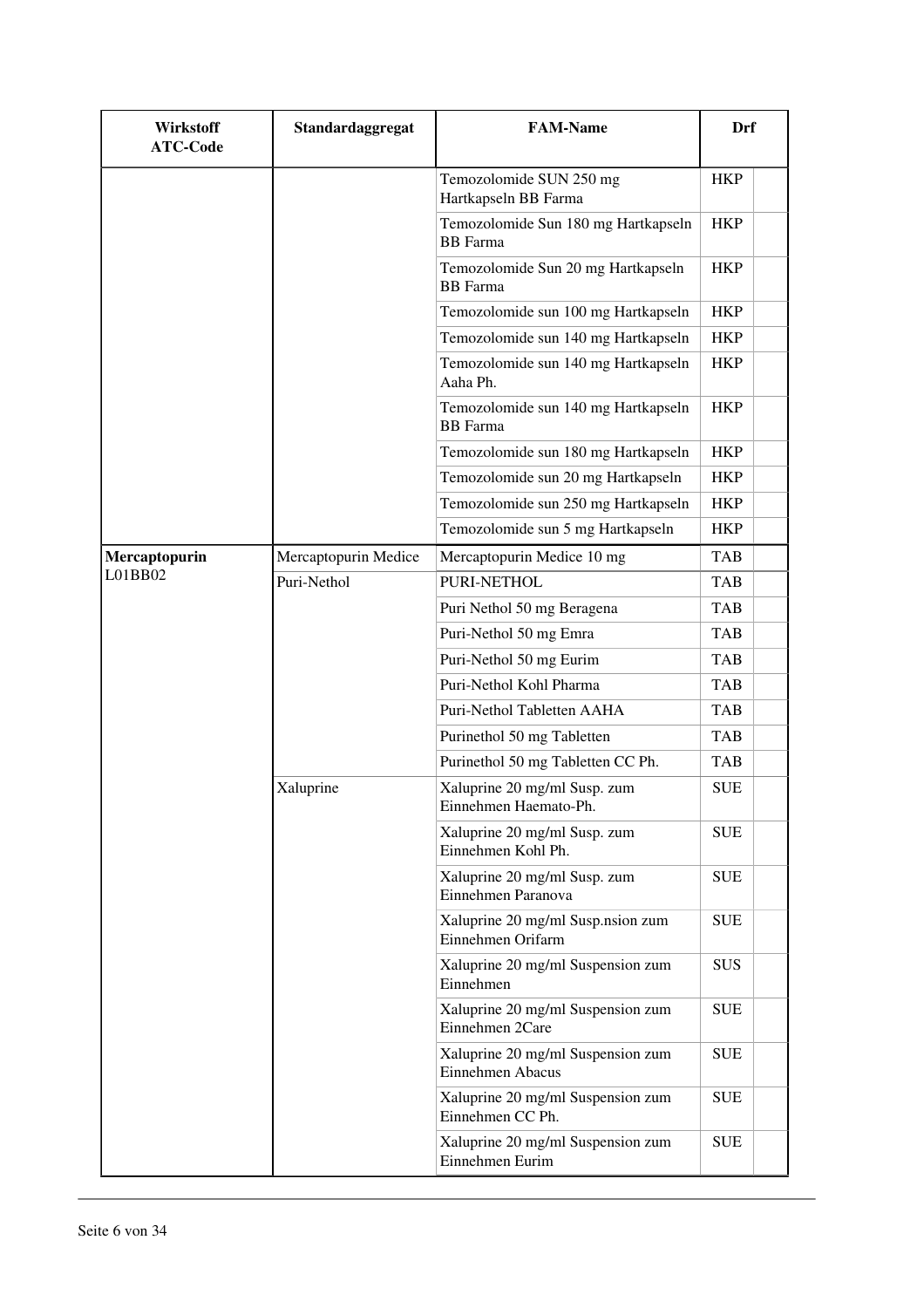| <b>Wirkstoff</b><br><b>ATC-Code</b> | Standardaggregat       | <b>FAM-Name</b>                                            | Drf        |           |
|-------------------------------------|------------------------|------------------------------------------------------------|------------|-----------|
| <b>Tioguanin</b><br>L01BB03         | Thioguanin Aspen       | Thioguanin Aspen                                           | <b>TAB</b> |           |
| Capecitabin                         | Capecitabin AL         | Capecitabin AL 150 mg                                      | <b>FTA</b> |           |
| L01BC06                             |                        | Capecitabin AL 500 mg                                      | <b>FTA</b> |           |
|                                     | Capecitabin Accord     | Capecitabin Accord 150 mg Klinikpa.                        | <b>FTA</b> |           |
|                                     |                        | Capecitabin Accord 500 mg Emra                             | <b>FTA</b> |           |
|                                     |                        | Capecitabin Accord 500 mg<br>Filmtabletten CC Ph.          | <b>FTA</b> |           |
|                                     |                        | Capecitabin Accord 500 mg<br>Filmtabletten Eurim           | <b>FTA</b> |           |
|                                     |                        | Capecitabin Accord 500 mg Klinikpa.                        | <b>FTA</b> |           |
|                                     |                        | Capecitabin accord 150 mg                                  | <b>FTA</b> |           |
|                                     |                        | Capecitabin accord 300 mg Filmtabletten                    | <b>FTA</b> |           |
|                                     |                        | Capecitabin accord 500 mg                                  | <b>FTA</b> |           |
|                                     |                        | Capecitabin accord 500 mg Filmtabletten<br>Abacus          | <b>FTA</b> |           |
|                                     |                        | Capecitabin accord 500 mg Filmtabletten<br><b>BB</b> Farma | <b>FTA</b> |           |
|                                     |                        | Capecitabin accord 500 mg Filmtabletten<br>Orifarm         | <b>FTA</b> |           |
|                                     |                        | Capecitabin accord 500 mg Kohl Ph.                         | <b>FTA</b> |           |
|                                     | Capecitabin Cell Pharm | Capecitabin cell Pharm 150 mg                              | <b>FTA</b> |           |
|                                     |                        | Capecitabin cell Pharm 500 mg                              | <b>FTA</b> |           |
|                                     | Capecitabin HEXAL      | Capecitabin HEXAL 150 mg                                   | <b>FTA</b> |           |
|                                     |                        | Capecitabin HEXAL 500 mg                                   | <b>FTA</b> |           |
|                                     | Capecitabin Onkovis    | Capecitabin Onkovis 150 mg                                 | <b>FTA</b> | AV        |
|                                     |                        | Capecitabin Onkovis 500 mg                                 | <b>FTA</b> | AV        |
|                                     | Capecitabin Teva       | Capecitabin Teva 500 mg                                    | <b>FTA</b> |           |
|                                     | Capecitabin Zentiva    | Capecitabin Zentiva 150 mg                                 | <b>FTA</b> | AV        |
|                                     |                        | Capecitabin Zentiva 500 mg                                 | <b>FTA</b> | $\rm{AV}$ |
|                                     | Capecitabin beta       | Capecitabin beta 150 mg Filmtabletten                      | <b>FTA</b> |           |
|                                     |                        | Capecitabin beta 500 mg                                    | <b>FTA</b> |           |
|                                     | Capecitabin medac      | Capecitabin medac 150 mg                                   | <b>FTA</b> |           |
|                                     |                        | Capecitabin medac 500 mg                                   | <b>FTA</b> |           |
|                                     | Ecansya TAD            | Ecansya 150 mg TAD                                         | <b>FTA</b> |           |
|                                     |                        | Ecansya 500 mg Filmtabletten Emra                          | <b>FTA</b> |           |
|                                     |                        | Ecansya 500 mg Filmtabletten Eurim                         | <b>FTA</b> |           |
|                                     |                        | Ecansya 500 mg Filmtabletten Kohl Ph.                      | <b>FTA</b> | AV        |
|                                     |                        | Ecansya 500 mg Orifarm                                     | <b>FTA</b> |           |
|                                     |                        | Ecansya 500 mg TAD                                         | <b>FTA</b> |           |
|                                     | Xeloda                 | Xeloda 500 mg Eurim                                        | <b>FTA</b> |           |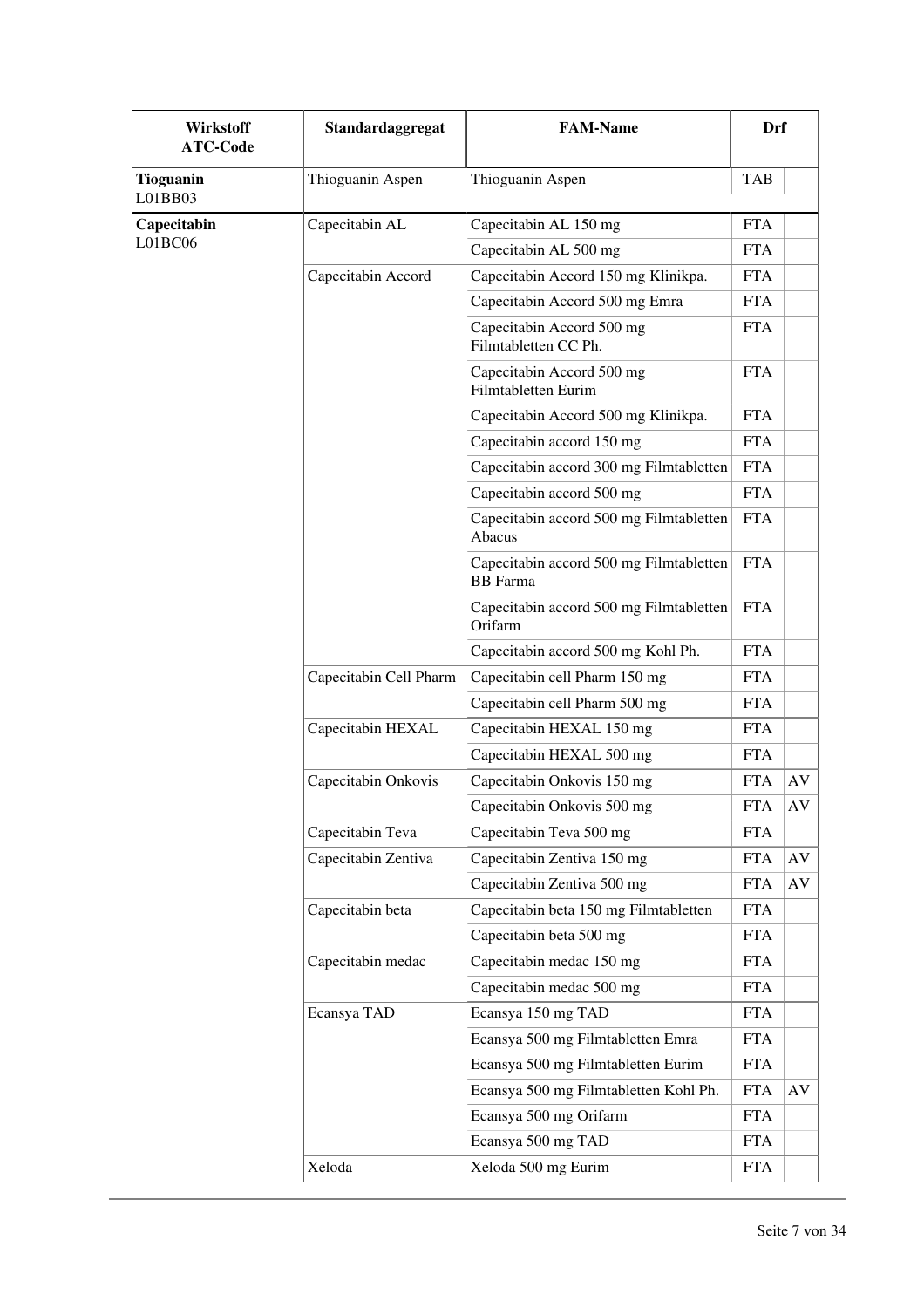| Wirkstoff<br><b>ATC-Code</b>              | Standardaggregat | <b>FAM-Name</b>                                 | Drf        |    |
|-------------------------------------------|------------------|-------------------------------------------------|------------|----|
|                                           |                  | Xeloda 150 mg                                   | <b>FTA</b> |    |
|                                           |                  | Xeloda 150 mg Kohl Ph.                          | <b>FTA</b> |    |
|                                           |                  | Xeloda 500 mg                                   | <b>FTA</b> |    |
|                                           |                  | Xeloda 500 mg Axicorp                           | <b>FTA</b> |    |
|                                           |                  | Xeloda 500 mg Gerke Ph.                         | <b>FTA</b> |    |
|                                           |                  | Xeloda 500 mg Haemato-Ph.                       | <b>FTA</b> |    |
|                                           |                  | Xeloda 500 mg Kohl Ph.                          | <b>FTA</b> |    |
|                                           |                  | Xeloda 500 mg Westen Ph.                        | <b>FTA</b> | AV |
|                                           |                  | Xeloda 500 mg Abacus                            | <b>FTA</b> |    |
|                                           |                  | Xeloda 500 mg Beragena                          | <b>FTA</b> |    |
|                                           |                  | Xeloda 500 mg Filmtabletten 2Care               | <b>FTA</b> | AV |
|                                           |                  | Xeloda 500 mg Filmtabletten Origa               | <b>FTA</b> |    |
| <b>Azacitidin</b>                         | Onureg           | Onureg 200 mg Filmtabletten                     | <b>FTA</b> |    |
| LO1BC07                                   |                  | Onureg 300 mg Filmtabletten                     | <b>FTA</b> |    |
| Trifluridin,                              | Lonsurf          | Lonsurf 15 mg/6,14 mg Abacus                    | <b>FTA</b> |    |
| Kombinationen<br>L01BC59                  |                  | Lonsurf 15 mg/6,14 mg Axicorp                   | <b>FTA</b> |    |
|                                           |                  | Lonsurf 15 mg/6,14 mg Filmtabletten             | <b>FTA</b> |    |
|                                           |                  | Lonsurf 15 mg/6,14 mg Filmtabletten<br>CC Ph.   | <b>FTA</b> |    |
|                                           |                  | Lonsurf 15 mg/6,14 mg Filmtabletten<br>Eurim    | <b>FTA</b> |    |
|                                           |                  | Lonsurf 15 mg/6,14 mg Filmtabletten<br>Orifarm  | <b>FTA</b> |    |
|                                           |                  | Lonsurf 15 mg/6,14 mg Filmtabletten<br>Paranova | <b>FTA</b> |    |
|                                           |                  | Lonsurf 20 mg/8,19 mg Abacus                    | <b>FTA</b> |    |
|                                           |                  | Lonsurf 20 mg/8,19 mg Axicorp                   | <b>FTA</b> |    |
|                                           |                  | Lonsurf 20 mg/8,19 mg CC Ph.                    | <b>FTA</b> |    |
|                                           |                  | Lonsurf 20 mg/8,19 mg Filmtabletten             | <b>FTA</b> |    |
|                                           |                  | Lonsurf 20 mg/8,19 mg Filmtabletten<br>CC Ph.   | <b>FTA</b> |    |
|                                           |                  | Lonsurf 20 mg/8,19 mg Filmtabletten<br>Eurim    | <b>FTA</b> |    |
|                                           |                  | Lonsurf 20 mg/8,19 mg Filmtabletten<br>Orifarm  | <b>FTA</b> |    |
| Tegafur, Gimeracil und<br><b>Oteracil</b> | Teysuno          | Teysuno 15 mg/4,35 mg/11,8 mg<br>Hartkapseln    | <b>HKP</b> |    |
| L01BC73                                   |                  | Teysuno 20 mg/5,8 mg/15,8 mg<br>Hartkapseln     | <b>HKP</b> |    |
| <b>Vinorelbin</b>                         | Navelbine        | Navelbine 20 mg Weichkapseln                    | <b>KAP</b> |    |
| L01CA04                                   |                  | Navelbine 20 mg Weichkapseln Abacus             | WKA        |    |
|                                           |                  | Navelbine 20 mg Weichkapseln Axicoro            | WKA        |    |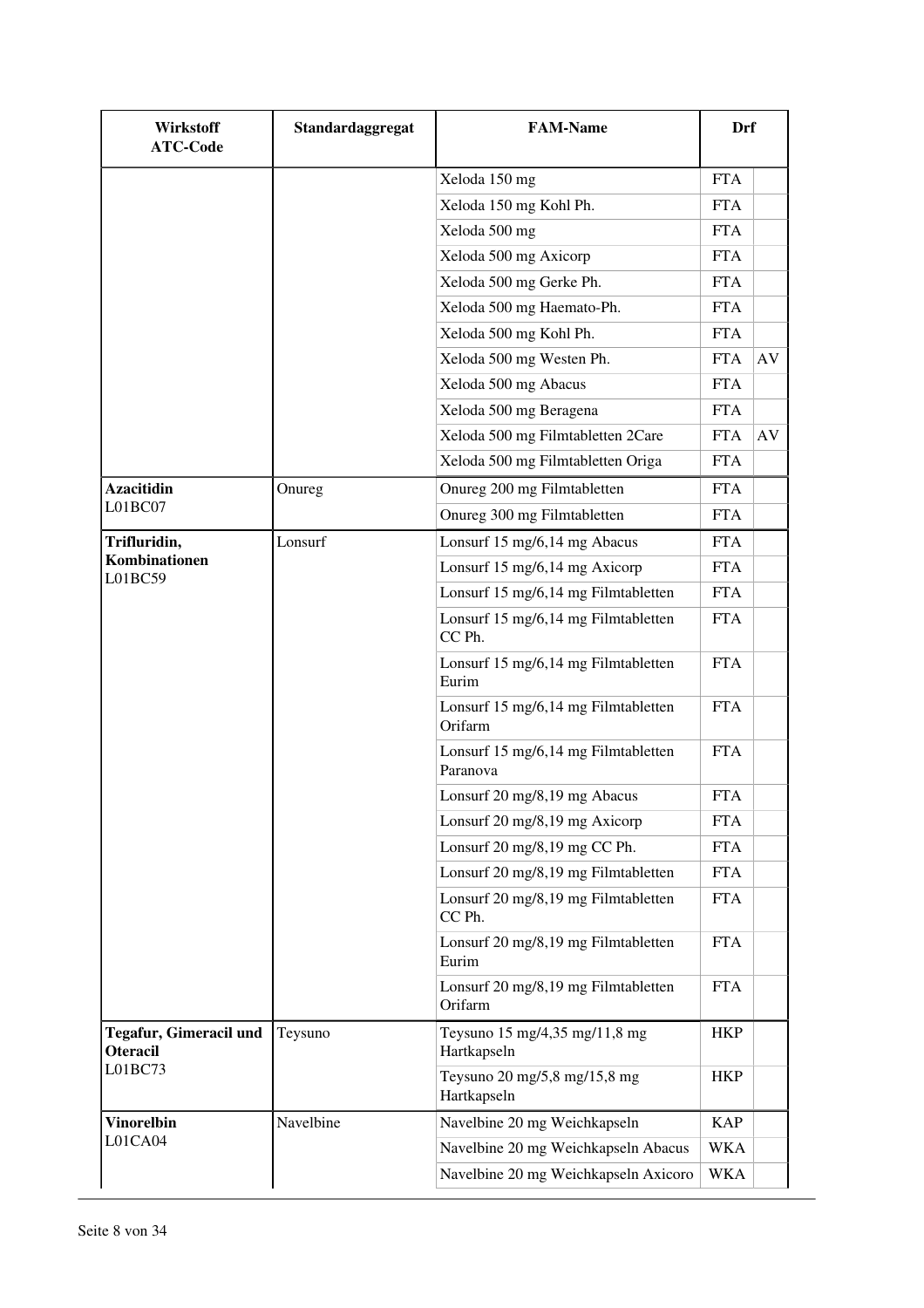| Wirkstoff<br><b>ATC-Code</b> | Standardaggregat | <b>FAM-Name</b>                                  | Drf        |    |
|------------------------------|------------------|--------------------------------------------------|------------|----|
|                              |                  | Navelbine 20 mg Weichkapseln Axicorp             | <b>WKA</b> |    |
|                              |                  | Navelbine 20 mg Weichkapseln CC Ph.              | <b>WKA</b> |    |
|                              |                  | Navelbine 20 mg Weichkapseln Emra                | WKA        |    |
|                              |                  | Navelbine 20 mg Weichkapseln Eurim               | <b>WKA</b> |    |
|                              |                  | Navelbine 20 mg Weichkapseln Kohl<br>Ph.         | <b>KAP</b> |    |
|                              |                  | Navelbine 30 mg Kohl Ph.                         | <b>KAP</b> |    |
|                              |                  | Navelbine 30 mg Weichkapseln                     | <b>KAP</b> |    |
|                              |                  | Navelbine 30 mg Weichkapseln ACA/<br><b>ADAG</b> | <b>WKA</b> |    |
|                              |                  | Navelbine 30 mg Weichkapseln Abacus              | <b>WKA</b> |    |
|                              |                  | Navelbine 30 mg Weichkapseln Axicorp             | <b>WKA</b> |    |
|                              |                  | Navelbine 30 mg Weichkapseln<br>Beragena         | <b>WKA</b> |    |
|                              |                  | Navelbine 30 mg Weichkapseln CC Ph.              | <b>WKA</b> |    |
|                              |                  | Navelbine 30 mg Weichkapseln Emra                | <b>WKA</b> |    |
|                              |                  | Navelbine 30 mg Weichkapseln Eurim               | <b>WKA</b> |    |
|                              |                  | Navelbine 80 mg Eurim                            | WKA        |    |
|                              |                  | Navelbine 80 mg Weichkapseln Kohl<br>Ph.         | <b>KAP</b> |    |
|                              |                  | Navelbine 80 mg Weichkapseln Orifarm             | <b>WKA</b> |    |
|                              |                  | Navelbine 80mg Weichkapsel                       | <b>KAP</b> |    |
|                              | Vinorelbin HEXAL | Vinorelbin HEXAL 20 mg<br>Weichkapseln           | WKA        |    |
|                              |                  | Vinorelbin HEXAL 30 mg<br>Weichkapseln           | <b>WKA</b> |    |
|                              |                  | Vinorelbin HEXAL 80 mg<br>Weichkapseln           | <b>WKA</b> |    |
| <b>Etoposid</b>              | Vepesid          | VEPESID K 100 MG                                 | <b>KAP</b> |    |
| L01CB01                      |                  | VEPESID K 50 MG                                  | <b>KAP</b> |    |
|                              |                  | Vepesid K 50 mg                                  | <b>KAP</b> |    |
|                              |                  | Vepesid k 50 mg Kohl Ph.                         | <b>KAP</b> |    |
| Topotecan                    | Hycamtin         | Hycamtin 0.25mg                                  | <b>HKP</b> |    |
| L01CE01                      |                  | Hycamtin 1 mg Hartkapseln Orifarm                | <b>HKP</b> |    |
|                              |                  | Hycamtin 1mg                                     | <b>HKP</b> |    |
| <b>Idarubicin</b>            | Zavedos/oral     | Zavedos oral 10 mg Hartkapseln                   | <b>HKP</b> |    |
| L01DB06                      |                  | Zavedos oral 5 mg                                | <b>HKP</b> | AV |
|                              |                  | Zavedos oral 5 mg Hartkapseln                    | <b>HKP</b> |    |
| <b>Imatinib</b>              | Glivec           | Glivec 100 mg                                    | <b>FTA</b> |    |
| L01EA01                      |                  | Glivec 100 mg Docpharm                           | <b>FTA</b> |    |
|                              |                  | Glivec 100 mg Kohl Ph.                           | <b>FTA</b> |    |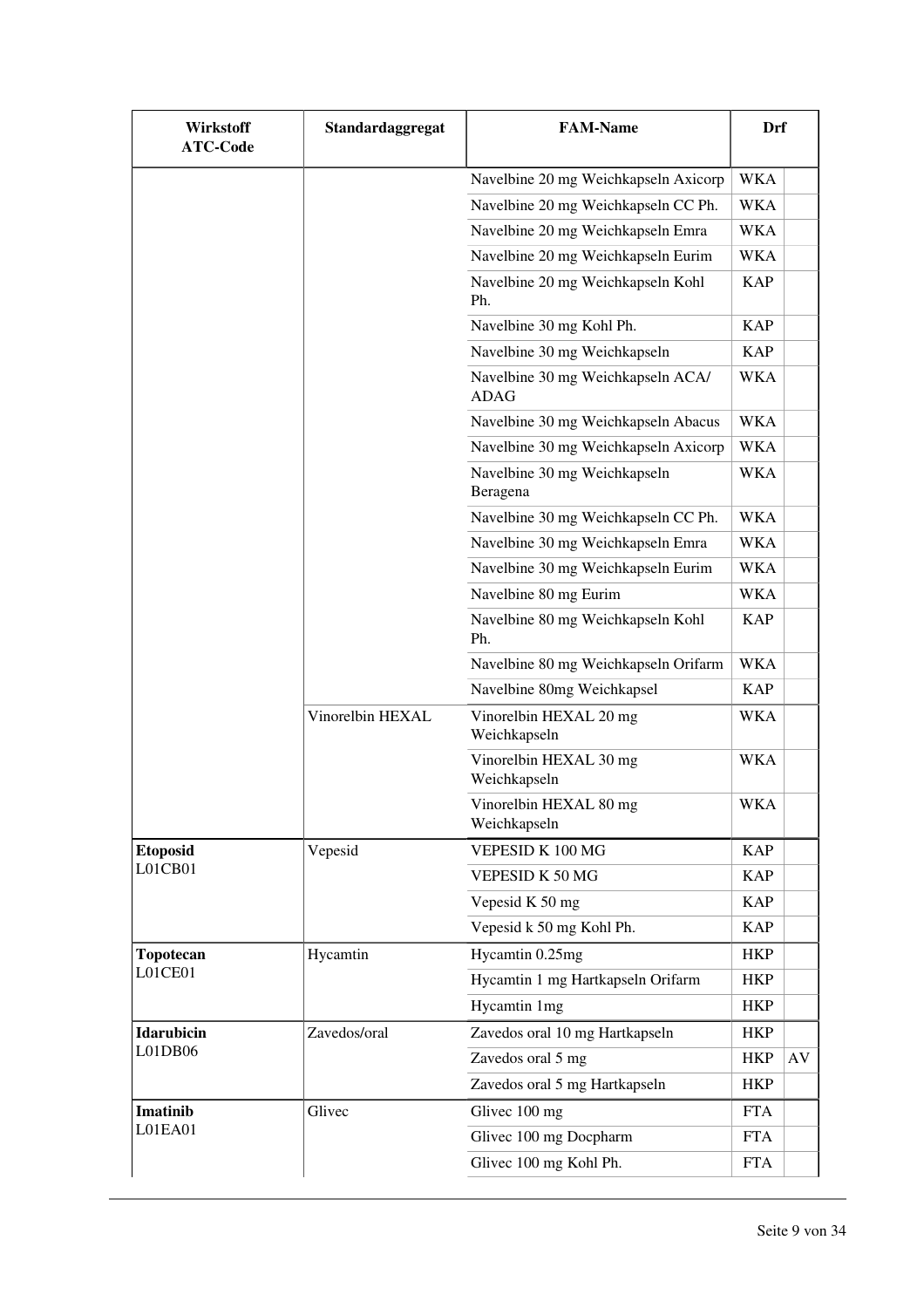| <b>Wirkstoff</b><br><b>ATC-Code</b> | Standardaggregat | <b>FAM-Name</b>                                          | <b>Drf</b> |           |
|-------------------------------------|------------------|----------------------------------------------------------|------------|-----------|
|                                     |                  | Glivec 100 mg Axicorp Pharma                             | <b>FTA</b> |           |
|                                     |                  | Glivec 100 mg CC-Ph.                                     | <b>FTA</b> |           |
|                                     |                  | Glivec 100 mg Canoma                                     | <b>FTA</b> | AV        |
|                                     |                  | Glivec 100 mg Filmtabletten                              | <b>FTA</b> |           |
|                                     |                  | Glivec 100 mg Filmtabletten Abacus                       | <b>FTA</b> |           |
|                                     |                  | Glivec 100 mg Filmtabletten BB Farma                     | <b>FTA</b> |           |
|                                     |                  | Glivec 100 mg Filmtabletten Eurim                        | <b>FTA</b> |           |
|                                     |                  | Glivec 100 mg Filmtabletten FD Pharma                    | <b>FTA</b> |           |
|                                     |                  | Glivec 100 mg Filmtabletten Origa                        | <b>FTA</b> |           |
|                                     |                  | Glivec 100 mg Haemato-Ph.                                | <b>FTA</b> |           |
|                                     |                  | Glivec 100 ml Westen Ph.                                 | <b>FTA</b> |           |
|                                     |                  | Glivec 400 mg                                            | <b>FTA</b> |           |
|                                     |                  | Glivec 400 mg Axicorp                                    | <b>FTA</b> |           |
|                                     |                  | Glivec 400 mg Axicorp                                    | <b>FTA</b> |           |
|                                     |                  | Glivec 400 mg CC Ph.                                     | <b>FTA</b> |           |
|                                     |                  | Glivec 400 mg Docpharm                                   | <b>FTA</b> |           |
|                                     |                  | Glivec 400 mg Haemato-Ph.                                | <b>FTA</b> |           |
|                                     |                  | Glivec 400 mg Kohl Ph.                                   | <b>FTA</b> |           |
|                                     |                  | Glivec 400 mg Abacus                                     | <b>FTA</b> |           |
|                                     |                  | Glivec 400 mg CC-Pharma                                  | <b>FTA</b> |           |
|                                     |                  | Glivec 400 mg Canoma                                     | <b>FTA</b> | AV        |
|                                     |                  | Glivec 400 mg Eurim                                      | <b>FTA</b> |           |
|                                     |                  | Glivec 400 mg Eurim                                      | <b>FTA</b> | AV        |
|                                     |                  | Glivec 400 mg Filmtabletten Canoma                       | <b>FTA</b> | $\rm{AV}$ |
|                                     |                  | Glivec 400 mg Filmtabletten FD Pharma                    | <b>FTA</b> |           |
|                                     |                  | Glivec 400 mg Filmtabletten NMG<br>Pharma                | <b>FTA</b> |           |
|                                     |                  | Glivec 400 mg Filmtabletten Origa                        | <b>FTA</b> |           |
|                                     |                  | Glivec 400 mg Kohl Ph.                                   | <b>FTA</b> |           |
|                                     |                  | Glivec 400 mg Medico                                     | <b>FTA</b> |           |
|                                     |                  | Glivec 400 mg Orifarm                                    | <b>FTA</b> |           |
|                                     |                  | Glivec 400mg                                             | <b>FTA</b> |           |
|                                     | Imanivec         | <b>IMANIVEC 100MG FTA TAD</b>                            | <b>FTA</b> |           |
|                                     |                  | <b>IMANIVEC 400MG FTA TAD</b>                            | <b>FTA</b> |           |
|                                     |                  | <b>IMANIVEC 400MG TSE TAD</b>                            | TSE        |           |
|                                     |                  | Imanivec 100 mg Filmtabletten                            | <b>FTA</b> |           |
|                                     |                  | Imanivec 100 mg<br>Ta1bl.z.Herstel.e.Susp.z.Einnehm. TAD | <b>TRT</b> |           |
|                                     |                  | Imanivec 400 mg Filmtabletten                            | <b>FTA</b> |           |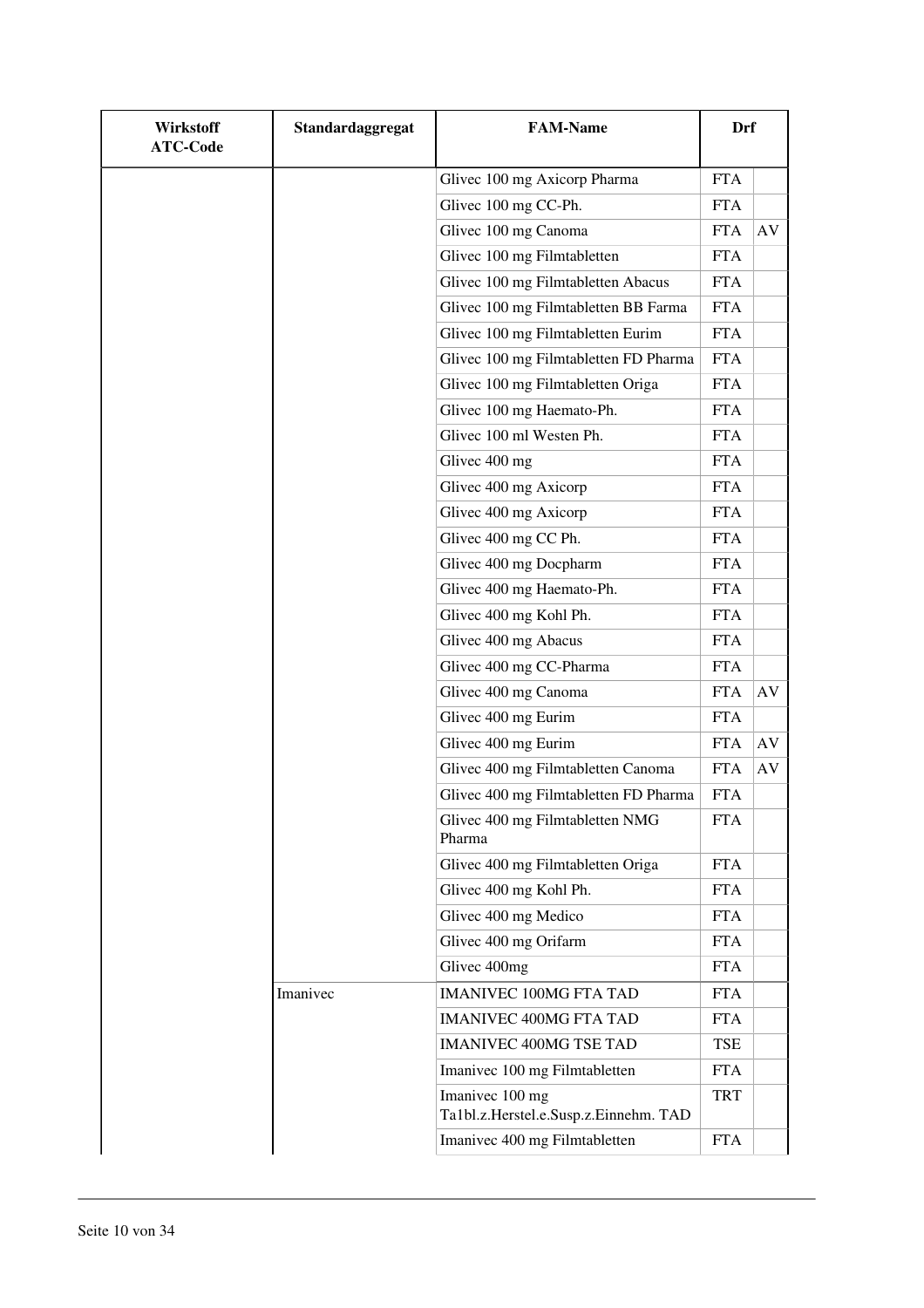| <b>Wirkstoff</b><br><b>ATC-Code</b> | Standardaggregat        | <b>FAM-Name</b>                                         | Drf        |    |
|-------------------------------------|-------------------------|---------------------------------------------------------|------------|----|
|                                     |                         | Imanivec 400 mg<br>Tabl.z.Herstel.e.Susp.z.Einnehm. TAD | <b>TRT</b> |    |
|                                     | Imatinib -PUREN         | Imatinib -PUREN 100 mg Filmtabletten                    | <b>FTA</b> | AV |
|                                     |                         | Imatinib -PUREN 400 mg Filmtabletten                    | <b>FTA</b> |    |
|                                     |                         | Imatinib -PUREN 400 mg Filmtabletten                    | <b>FTA</b> | AV |
|                                     | Imatinib AL             | Imatinib AL 100 mg Filmtabletten                        | <b>FTA</b> |    |
|                                     |                         | Imatinib AL 400 mg Filmtabletten                        | <b>FTA</b> |    |
|                                     | Imatinib Accord         | Imatinib Accord 100 mg BB Farma                         | <b>FTA</b> |    |
|                                     |                         | Imatinib Accord 100 mg Filmtabletten                    | <b>FTA</b> |    |
|                                     |                         | Imatinib Accord 400 mg Filmtabletten                    | <b>FTA</b> |    |
|                                     |                         | Imatinib Accord 400 mg Filmtabletten<br>Abacus          | <b>FTA</b> |    |
|                                     |                         | Imatinib Accord 400 mg Filmtabletten<br>Kohl Ph.        | <b>FTA</b> |    |
|                                     |                         | Imatinib Accord 400 mg Filmtabletten<br>Orifarm         | <b>FTA</b> |    |
|                                     | <b>Imatinib Amarox</b>  | Imatinib Amarox 100 mg Filmtabletten                    | <b>FTA</b> |    |
|                                     |                         | Imatinib Amarox 400 mg Filmtabletten                    | <b>FTA</b> |    |
|                                     | Imatinib Aqvida         | Imatinib Aqvida 100 mg Hartkapseln                      | <b>HKP</b> |    |
|                                     |                         | Imatinib Aqvida 200 mg Hartkapseln                      | <b>HKP</b> |    |
|                                     |                         | Imatinib Aqvida 400 mg Hartkapseln                      | <b>HKP</b> |    |
|                                     | <b>Imatinib Axios</b>   | Imatinib Axios 100 mg Hartkapseln                       | <b>HKP</b> | AV |
|                                     |                         | Imatinib Axios 200 mg Hartkapseln                       | <b>HKP</b> |    |
|                                     |                         | Imatinib Axios 400 mg Hartkapseln                       | <b>HKP</b> | AV |
|                                     | <b>Imatinib BASICS</b>  | Imatinib BASICS 100 mg Filmtabletten                    | <b>FTA</b> |    |
|                                     |                         | Imatinib BASICS 400 mg Filmtabletten                    | <b>FTA</b> |    |
|                                     | Imatinib Cell Pharm     | Imatinib Cell Pharm 100 mg<br>Filmtabletten             | <b>FTA</b> |    |
|                                     |                         | Imatinib Cell Pharm 400 mg<br>Filmtabletten             | <b>FTA</b> |    |
|                                     | Imatinib Cipla          | Imatinib Cipla 100 mg Hartkapseln                       | <b>HKP</b> |    |
|                                     |                         | Imatinib Cipla 400 mg Hartkapseln                       | <b>HKP</b> |    |
|                                     | <b>Imatinib Denk</b>    | Imatinib Denk 100 mg Filmtabletten                      | <b>FTA</b> |    |
|                                     |                         | Imatinib Denk 400 mg Filmtabletten                      | <b>FTA</b> |    |
|                                     | <b>Imatinib Devatis</b> | Imatinib Devatis 100 mg Filmtabletten                   | <b>FTA</b> |    |
|                                     |                         | Imatinib Devatis 400 mg Filmtabletten                   | <b>FTA</b> |    |
|                                     | Imatinib HEXAL          | Imatinib HEXAL 100 mg Filmtabletten                     | <b>FTA</b> |    |
|                                     |                         | Imatinib HEXAL 400 mg Filmtabletten                     | <b>FTA</b> |    |
|                                     |                         | Imatinib Sandoz 400 mg Filmtabletten<br>Kohl Ph.        | <b>FTA</b> |    |
|                                     | Imatinib Heumann        | Imatinib Heumann 100 mg Filmtabletten                   | <b>FTA</b> |    |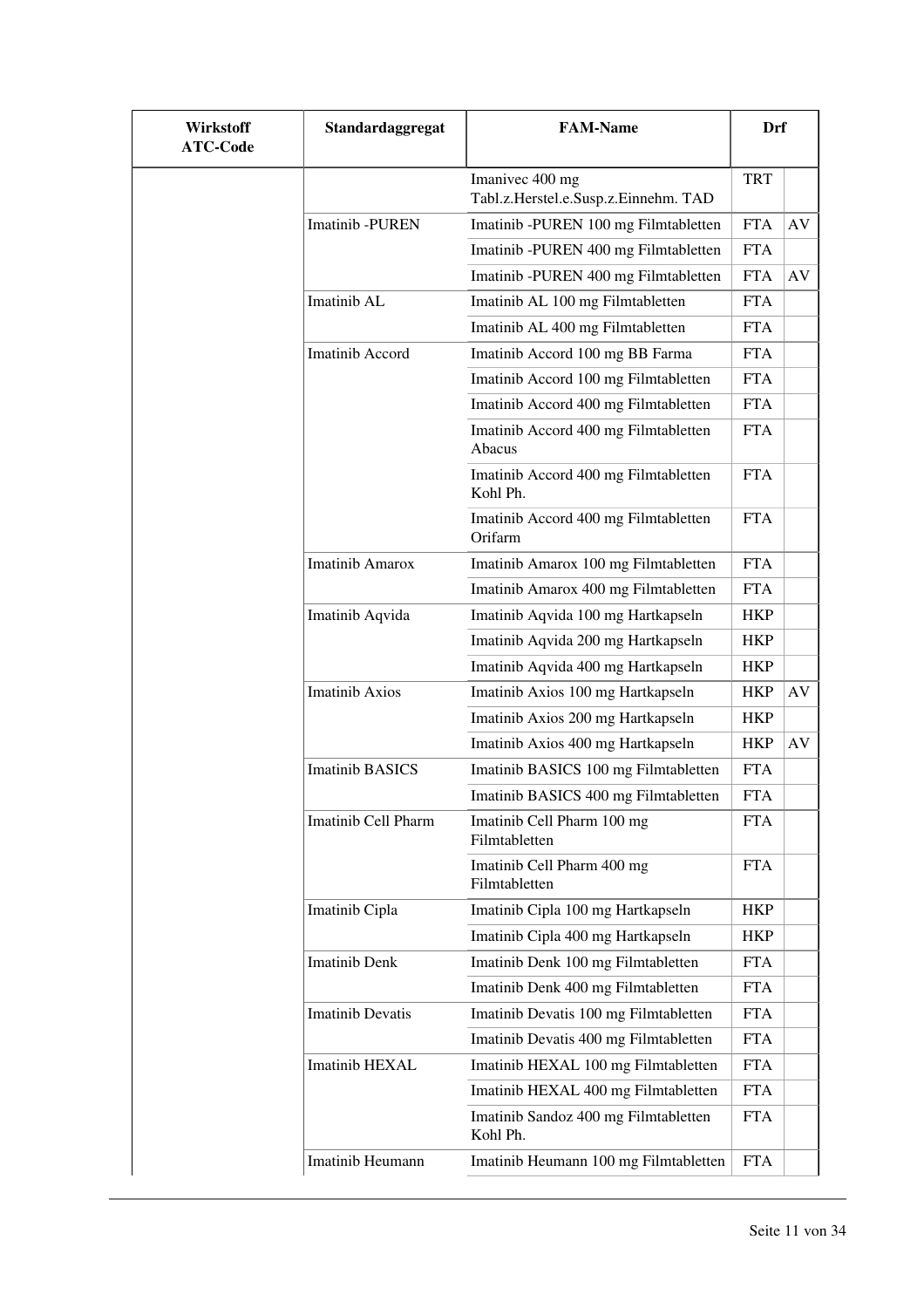| Wirkstoff<br><b>ATC-Code</b> | Standardaggregat        | <b>FAM-Name</b>                                       | Drf        |    |
|------------------------------|-------------------------|-------------------------------------------------------|------------|----|
|                              |                         | Imatinib Heumann 400 mg Filmtabletten                 | <b>FTA</b> |    |
|                              | Imatinib Koanaa         | Imatinib Koanaa 100 mg Filmtabletten                  | <b>FTA</b> | AV |
|                              |                         | Imatinib Koanaa 400 mg Filmtabletten                  | <b>FTA</b> | AV |
|                              | Imatinib Medicopharm    | Imatinib Medicopharm 100 mg<br>Filmtabletten          | <b>FTA</b> |    |
|                              |                         | Imatinib Medicopharm 400 mg<br>Filmtabletten          | <b>FTA</b> |    |
|                              | Imatinib Mylan          | Imatinib Mylan 100 mg Filmtabletten                   | <b>FTA</b> |    |
|                              |                         | Imatinib Mylan 400 mg Filmtabletten                   | <b>FTA</b> |    |
|                              |                         | Imatinib Mylan 400 mg Filmtabletten                   | <b>FTA</b> | AV |
|                              | <b>Imatinib Onkovis</b> | Imatinib Onkovis 100 mg Hartkapseln                   | <b>HKP</b> |    |
|                              |                         | Imatinib Onkovis 200 mg Hartkapseln                   | <b>HKP</b> |    |
|                              |                         | Imatinib Onkovis 400 mg Hartkapseln                   | <b>HKP</b> |    |
|                              | <b>Imatinib Pensa</b>   | Imatinib Pensa 100 mg Filmtabletten                   | <b>FTA</b> | AV |
|                              |                         | Imatinib Pensa 400 mg Filmtabletten                   | <b>FTA</b> | AV |
|                              | <b>Imatinib Riemser</b> | Imatinib Riemser 100 mg Hartkapseln                   | <b>HKP</b> | AV |
|                              |                         | Imatinib Riemser 200 mg Hartkapseln                   | <b>HKP</b> | AV |
|                              |                         | Imatinib Riemser 400 mg Hartkapseln                   | <b>HKP</b> | AV |
|                              | <b>Imatinib STADA</b>   | Imatinib STADA 600 mg Filmtabletten                   | <b>FTA</b> |    |
|                              |                         | Imatinib Stada 600 mg Filmtabletten                   | <b>FTA</b> |    |
|                              | <b>Imatinib TEVA</b>    | Imatinib TEVA 100 mg Filmtabletten<br><b>BB</b> Farma | <b>FTA</b> |    |
|                              |                         | Imatinib TEVA 400 mg Filmtabletten<br><b>BB</b> Farma | <b>FTA</b> |    |
|                              | Imatinib Zentiva        | Imatinib Zentiva 100 mg Filmtabletten                 | <b>FTA</b> |    |
|                              |                         | Imatinib Zentiva 400 mg Filmtabletten                 | <b>FTA</b> |    |
|                              | Imatinib beta           | Imatinib beta 100 mg Filmtabletten                    | <b>FTA</b> |    |
|                              |                         | Imatinib beta 400 mg Filmtabletten                    | <b>FTA</b> |    |
|                              | Imatinib-1 A Pharma     | Imatinib-1 A Pharma 100 mg<br>Filmtabletten           | <b>FTA</b> |    |
|                              |                         | Imatinib-1 A Pharma 400 mg<br>Filmtabletten           | <b>FTA</b> |    |
|                              | Imatinib-ratiopharm     | Imatinib-ratiopharm 100 mg<br>Filmtabletten           | <b>FTA</b> |    |
|                              |                         | Imatinib-ratiopharm 400 mg<br>Filmtabletten           | <b>FTA</b> |    |
| <b>Dasatinib</b>             | Dasatilen TAD           | Dasatilen 100 mg Filmtabletten TAD                    | <b>FTA</b> |    |
| L01EA02                      |                         | Dasatilen 140 mg Filmtabletten TAD                    | <b>FTA</b> |    |
|                              |                         | Dasatilen 20 mg Filmtabletten TAD                     | <b>FTA</b> |    |
|                              |                         | Dasatilen 50 mg Filmtabletten TAD                     | <b>FTA</b> |    |
|                              |                         | Dasatilen 70 mg Filmtabletten TAD                     | <b>FTA</b> |    |
|                              |                         | Dasatilen 80 mg Filmtabletten TAD                     | <b>FTA</b> |    |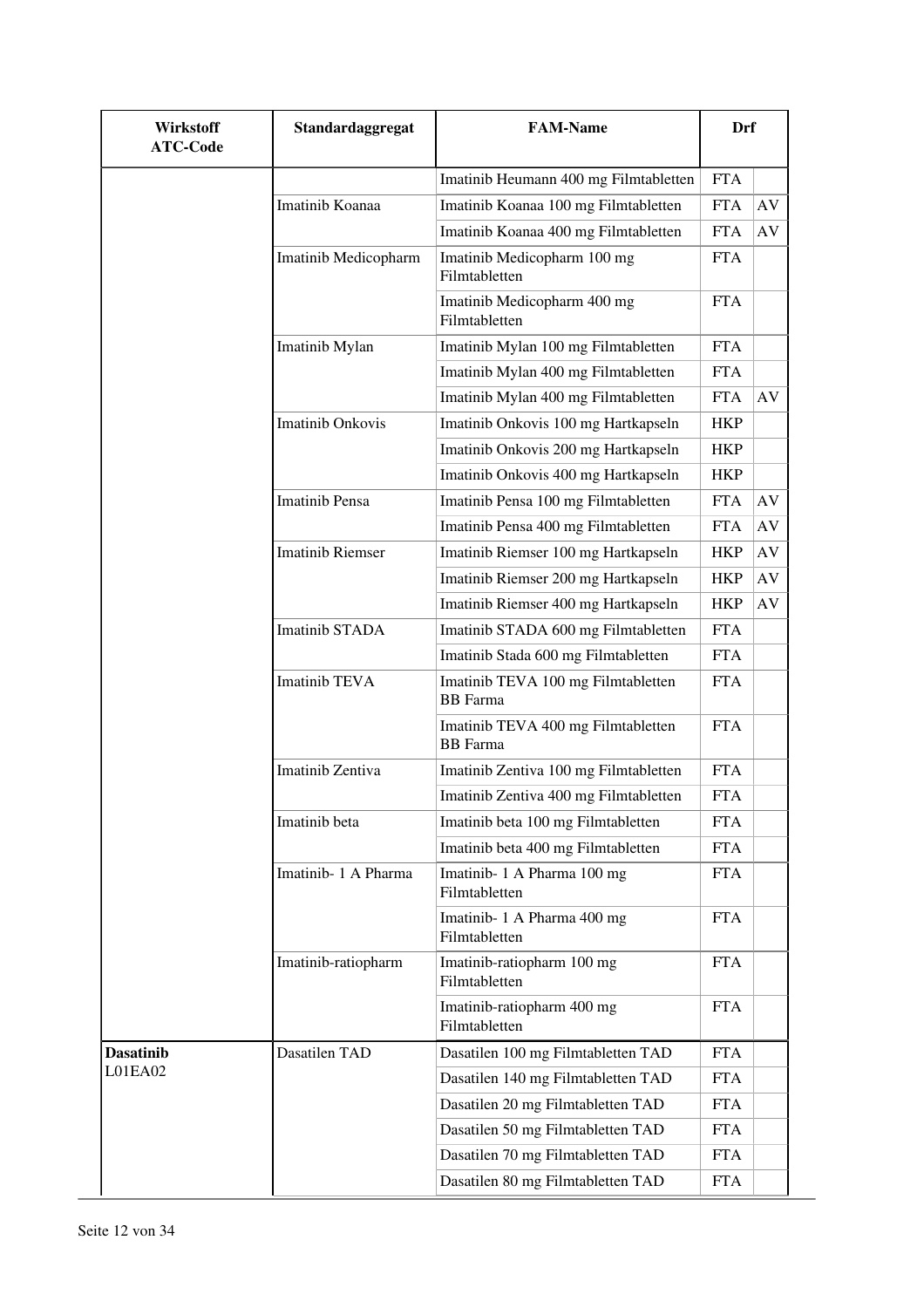| Wirkstoff<br><b>ATC-Code</b> | Standardaggregat    | <b>FAM-Name</b>                             | Drf        |    |
|------------------------------|---------------------|---------------------------------------------|------------|----|
|                              | Dasatinib AL        | Dasatinib AL 100 mg Filmtabletten           | <b>FTA</b> |    |
|                              |                     | Dasatinib AL 140 mg Filmtabletten           | <b>FTA</b> |    |
|                              |                     | Dasatinib AL 20 mg Filmtabletten            | <b>FTA</b> |    |
|                              |                     | Dasatinib AL 50 mg Filmtabletten            | <b>FTA</b> |    |
|                              |                     | Dasatinib AL 70 mg Filmtabletten            | <b>FTA</b> |    |
|                              |                     | Dasatinib AL 80 mg Filmtabletten            | <b>FTA</b> |    |
|                              | Dasatinib HEXAL     | Dasatinib HEXAL 100 mg Filmtabletten        | <b>FTA</b> | AV |
|                              |                     | Dasatinib HEXAL 140 mg Filmtabletten        | <b>FTA</b> | AV |
|                              |                     | Dasatinib HEXAL 20 mg Filmtabletten         | <b>FTA</b> | AV |
|                              |                     | Dasatinib HEXAL 50 mg Filmtabletten         | <b>FTA</b> | AV |
|                              |                     | Dasatinib HEXAL 70 mg Filmtabletten         | <b>FTA</b> | AV |
|                              |                     | Dasatinib HEXAL 80 mg Filmtabletten         | <b>FTA</b> | AV |
|                              | Dasatinib Mylan     | Dasatinib Mylan 100 mg Filmtabletten        | <b>FTA</b> |    |
|                              |                     | Dasatinib Mylan 140 mg Filmtabletten        | <b>FTA</b> |    |
|                              |                     | Dasatinib Mylan 50 mg Filmtabletten         | <b>FTA</b> |    |
|                              |                     | Dasatinib Mylan 70 mg Filmtabletten         | <b>FTA</b> |    |
|                              |                     | Dasatinib Mylan 80 mg Filmtabletten         | <b>FTA</b> |    |
|                              | Dasatinib Tillomed  | Dasatinib Tillomed 100 mg<br>Filmtabletten  | <b>FTA</b> |    |
|                              |                     | Dasatinib Tillomed 140 mg<br>Filmtabletten  | <b>FTA</b> |    |
|                              |                     | Dasatinib Tillomed 20 mg Filmtabletten      | <b>FTA</b> |    |
|                              |                     | Dasatinib Tillomed 50 mg Filmtabletten      | <b>FTA</b> |    |
|                              |                     | Dasatinib Tillomed 70 mg Filmtabletten      | <b>FTA</b> |    |
|                              |                     | Dasatinib Tillomed 80 mg Filmtabletten      | <b>FTA</b> |    |
|                              | Dasatinib Zentiva   | Dasatinib Zentiva 100 mg Filmtabletten      | <b>FTA</b> |    |
|                              |                     | Dasatinib Zentiva 140 mg Filmtabletten      | <b>FTA</b> |    |
|                              |                     | Dasatinib Zentiva 20 mg Filmtabletten       | <b>FTA</b> |    |
|                              |                     | Dasatinib Zentiva 50 mg Filmtabletten       | <b>FTA</b> |    |
|                              |                     | Dasatinib Zentiva 70 mg Filmtabletten       | <b>FTA</b> |    |
|                              |                     | Dasatinib Zentiva 80 mg Filmtabletten       | <b>FTA</b> |    |
|                              | Dasatinib-1A Pharma | Dasatinib-1A Pharma 100 mg<br>Filmtabletten | <b>FTA</b> |    |
|                              |                     | Dasatinib-1A Pharma 140 mg<br>Filmtabletten | <b>FTA</b> |    |
|                              |                     | Dasatinib-1A Pharma 20 mg<br>Filmtabletten  | <b>FTA</b> |    |
|                              |                     | Dasatinib-1A Pharma 50 mg<br>Filmtabletten  | <b>FTA</b> |    |
|                              |                     | Dasatinib-1A Pharma 70 mg<br>Filmtabletten  | <b>FTA</b> |    |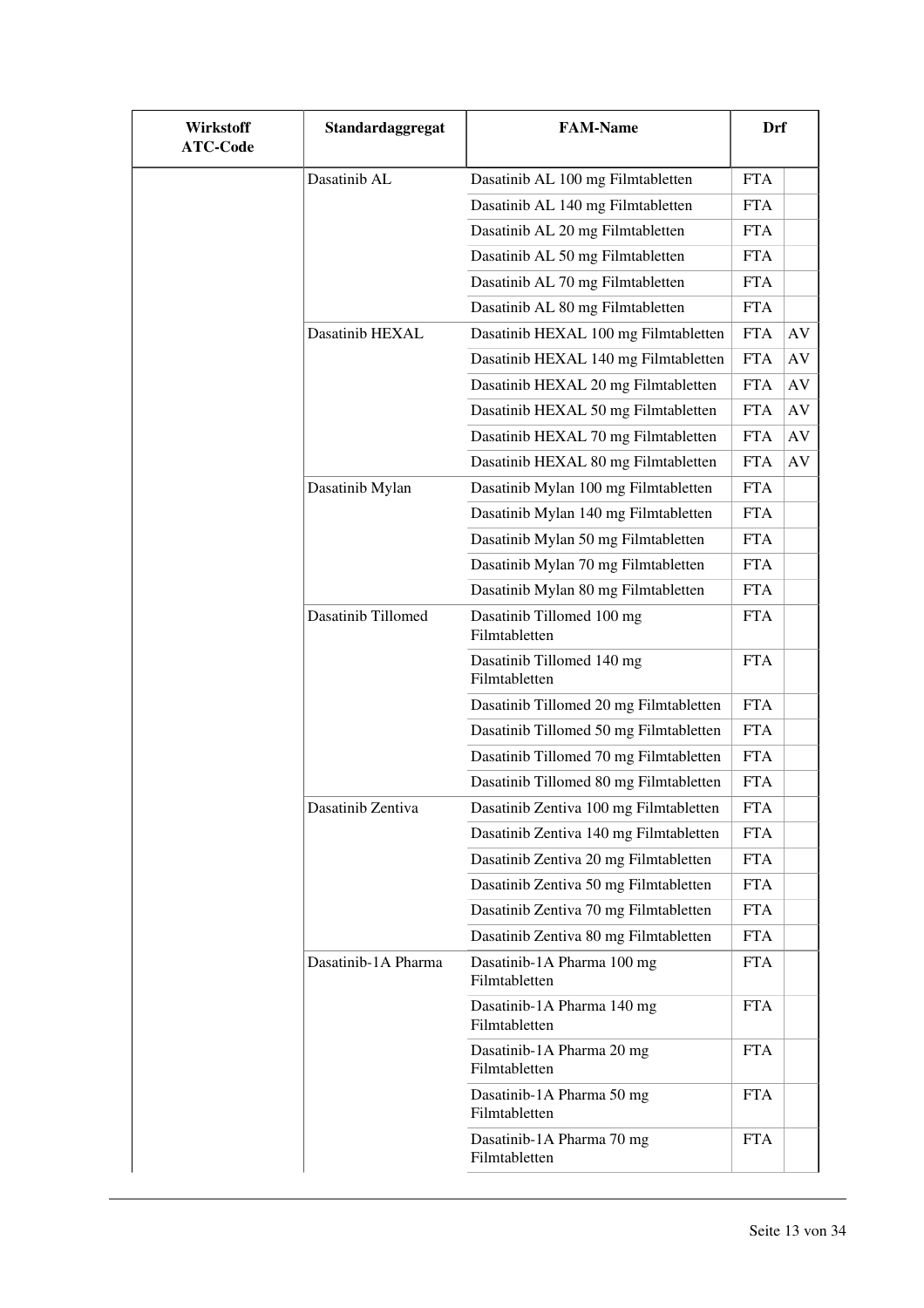| Wirkstoff<br><b>ATC-Code</b> | Standardaggregat     | <b>FAM-Name</b>                               | Drf        |    |
|------------------------------|----------------------|-----------------------------------------------|------------|----|
|                              |                      | Dasatinib-1A Pharma 80 mg<br>Filmtabletten    | <b>FTA</b> |    |
|                              | Dasatinib-ratiopharm | Dasatinib-ratiopharm 100 mg<br>Filmtabletten  | <b>FTA</b> |    |
|                              |                      | Dasatinib-ratiopharm 140 mg<br>Filmtabletten  | <b>FTA</b> |    |
|                              |                      | Dasatinib-ratiopharm 20 mg<br>Filmtabletten   | <b>FTA</b> |    |
|                              |                      | Dasatinib-ratiopharm 50 mg<br>Filmtabletten   | <b>FTA</b> |    |
|                              |                      | Dasatinib-ratiopharm 70 mg<br>Filmtabletten   | <b>FTA</b> |    |
|                              |                      | Dasatinib-ratiopharm 80 mg<br>Filmtabletten   | <b>FTA</b> |    |
|                              | Sprycel              | Sprycel 10 mg/ml<br>z.Herstell.e.Susp.z.Einn. | <b>PSE</b> |    |
|                              |                      | Sprycel 100 mg                                | <b>FTA</b> |    |
|                              |                      | Sprycel 100 mg Axicorp Pharma                 | <b>FTA</b> |    |
|                              |                      | Sprycel 100 mg Emra                           | <b>FTA</b> | AV |
|                              |                      | Sprycel 100 mg Kohl Ph.                       | <b>FTA</b> |    |
|                              |                      | Sprycel 100 mg Abacus                         | <b>FTA</b> |    |
|                              |                      | Sprycel 100 mg Axicorp                        | <b>FTA</b> |    |
|                              |                      | Sprycel 100 mg CC Ph.                         | <b>FTA</b> |    |
|                              |                      | Sprycel 100 mg Canoma                         | <b>FTA</b> |    |
|                              |                      | Sprycel 100 mg Eurim                          | <b>FTA</b> |    |
|                              |                      | Sprycel 100 mg FD Pharma                      | <b>FTA</b> |    |
|                              |                      | Sprycel 100 mg Filmtabletten 2Care            | <b>FTA</b> |    |
|                              |                      | Sprycel 100 mg Filmtabletten Carefarm         | <b>FTA</b> |    |
|                              |                      | Sprycel 100 mg Filmtabletten Origa            | <b>FTA</b> |    |
|                              |                      | Sprycel 100 mg Filmtabletten Paranova         | <b>FTA</b> |    |
|                              |                      | Sprycel 100 mg Filmtabletten adequa           | <b>FTA</b> |    |
|                              |                      | Sprycel 100 mg Haemato-Ph.                    | <b>FTA</b> |    |
|                              |                      | Sprycel 100 mg Medico                         | <b>FTA</b> |    |
|                              |                      | Sprycel 100 mg Westen Ph.                     | <b>FTA</b> |    |
|                              |                      | Sprycel 140 mg                                | <b>FTA</b> |    |
|                              |                      | Sprycel 140 mg Abacus                         | <b>FTA</b> |    |
|                              |                      | Sprycel 140 mg Axicorp                        | <b>FTA</b> |    |
|                              |                      | Sprycel 140 mg CC Ph.                         | <b>FTA</b> |    |
|                              |                      | Sprycel 140 mg Canoma                         | <b>FTA</b> |    |
|                              |                      | Sprycel 140 mg Filmtabletten Orifarm          | <b>FTA</b> |    |
|                              |                      | Sprycel 140 mg Kohl Ph.                       | <b>FTA</b> |    |
|                              |                      | Sprycel 20 mg                                 | <b>FTA</b> |    |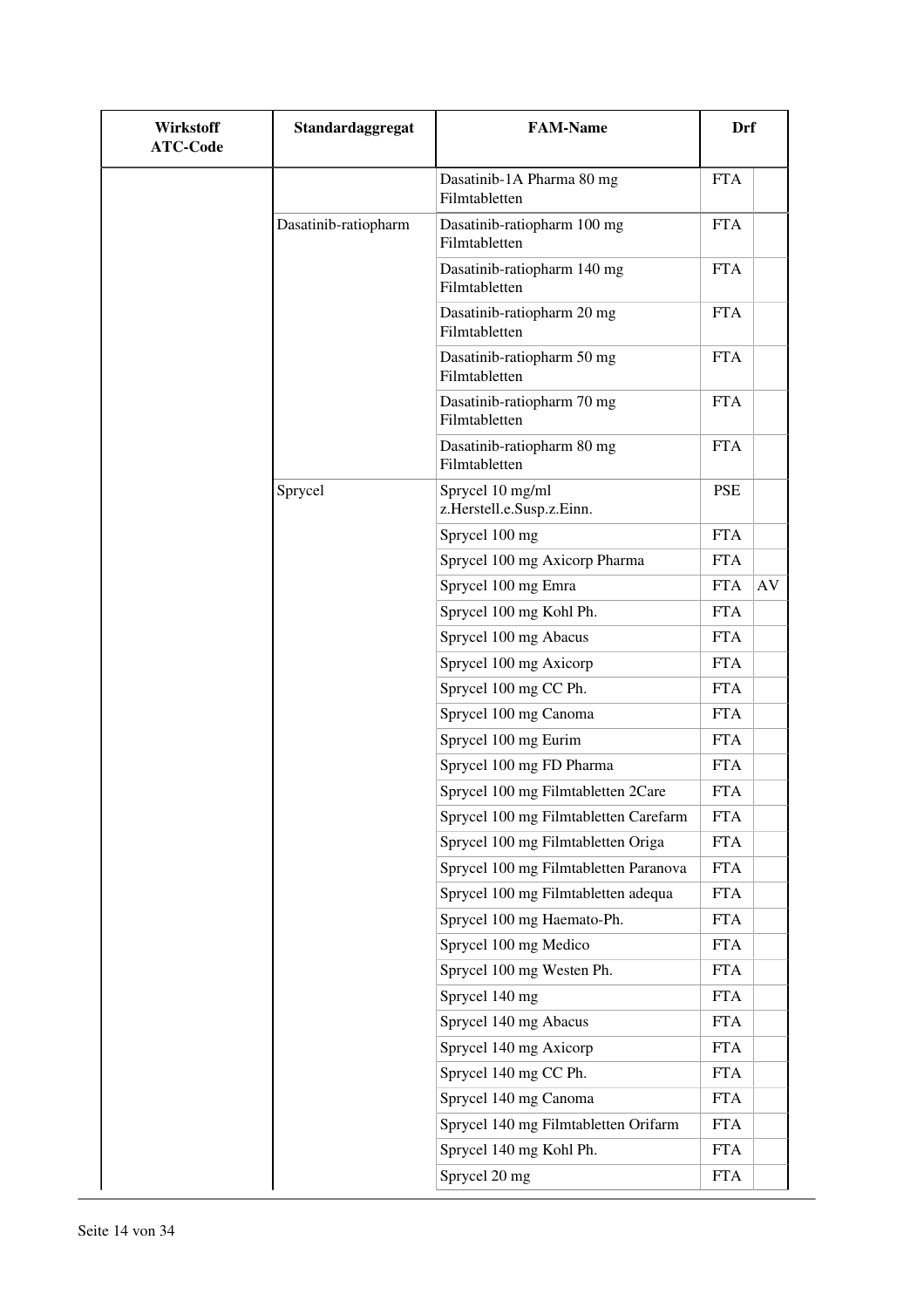| <b>Wirkstoff</b><br><b>ATC-Code</b> | Standardaggregat | <b>FAM-Name</b>                                   | Drf        |           |
|-------------------------------------|------------------|---------------------------------------------------|------------|-----------|
|                                     |                  | Sprycel 20 mg CC Ph.                              | <b>FTA</b> |           |
|                                     |                  | Sprycel 20 mg Abacus                              | <b>FTA</b> |           |
|                                     |                  | Sprycel 20 mg Emra                                | <b>FTA</b> | AV        |
|                                     |                  | Sprycel 20 mg Filmtabletten Orifarm               | <b>FTA</b> |           |
|                                     |                  | Sprycel 20 mg Kohl Ph.                            | <b>FTA</b> |           |
|                                     |                  | Sprycel 50 mg                                     | <b>FTA</b> |           |
|                                     |                  | Sprycel 50 mg Axicorp Pharma                      | <b>FTA</b> |           |
|                                     |                  | Sprycel 50 mg CC Ph.                              | <b>FTA</b> |           |
|                                     |                  | Sprycel 50 mg Eurim                               | <b>FTA</b> |           |
|                                     |                  | Sprycel 50 mg Haemato-Ph.                         | <b>FTA</b> |           |
|                                     |                  | Sprycel 50 mg Kohl Ph.                            | <b>FTA</b> |           |
|                                     |                  | Sprycel 50 mg Abacus                              | <b>FTA</b> |           |
|                                     |                  | Sprycel 50 mg Emra                                | <b>FTA</b> | AV        |
|                                     |                  | Sprycel 50 mg FD Pharma                           | <b>FTA</b> |           |
|                                     |                  | Sprycel 50 mg Filmtabletten Origa                 | <b>FTA</b> |           |
|                                     |                  | Sprycel 50 mg Filmtabletten Paranova              | <b>FTA</b> |           |
|                                     |                  | Sprycel 50 mg Filmtabletten adequa                | <b>FTA</b> |           |
|                                     |                  | Sprycel 50 mg Westen Ph.                          | <b>FTA</b> |           |
|                                     |                  | Sprycel 70 mg CC Ph.                              | <b>FTA</b> |           |
|                                     |                  | Sprycel 70 mg Abacus                              | <b>FTA</b> |           |
|                                     |                  | Sprycel 70 mg Adequapharm                         | <b>FTA</b> |           |
|                                     |                  | Sprycel 70 mg Axicorp                             | <b>FTA</b> |           |
|                                     |                  | Sprycel 70 mg Emra                                | <b>FTA</b> | AV        |
|                                     |                  | Sprycel 70 mg Filmtabletten Origa                 | <b>FTA</b> |           |
|                                     |                  | Sprycel 70 mg Haemato-Ph.                         | <b>FTA</b> | $\rm{AV}$ |
|                                     |                  | Sprycel 70 mg Orifarm                             | <b>FTA</b> |           |
|                                     |                  | Sprycel 80 mg                                     | <b>FTA</b> |           |
|                                     |                  | Sprycel 80 mg CC Ph.                              | <b>FTA</b> |           |
|                                     |                  | Sprycel 80 mg Abacus                              | <b>FTA</b> |           |
| <b>Nilotinib</b>                    | Tasigna          | Tasigna 150 mg Hartkapseln                        | <b>HKP</b> |           |
| L01EA03                             |                  | Tasigna 150 mg Hartkapseln 14x28                  | HKP        |           |
|                                     |                  | Tasigna 150 mg Hartkapseln 4 X 28 CC<br>Ph.       | <b>HKP</b> |           |
|                                     |                  | Tasigna 150 mg Hartkapseln Abacus<br>4x28         | <b>HKP</b> |           |
|                                     |                  | Tasigna 150 mg Hartkapseln Axicorp<br>Pharma 4x28 | <b>HKP</b> |           |
|                                     |                  | Tasigna 150 mg Hartkapseln Eurim 4x28             | <b>HKP</b> |           |
|                                     |                  | Tasigna 150 mg Hartkapseln Haemato-<br>Ph.        | <b>HKP</b> |           |
|                                     |                  | Tasigna 150 mg Hartkapseln Kohl Ph.               | <b>HKP</b> |           |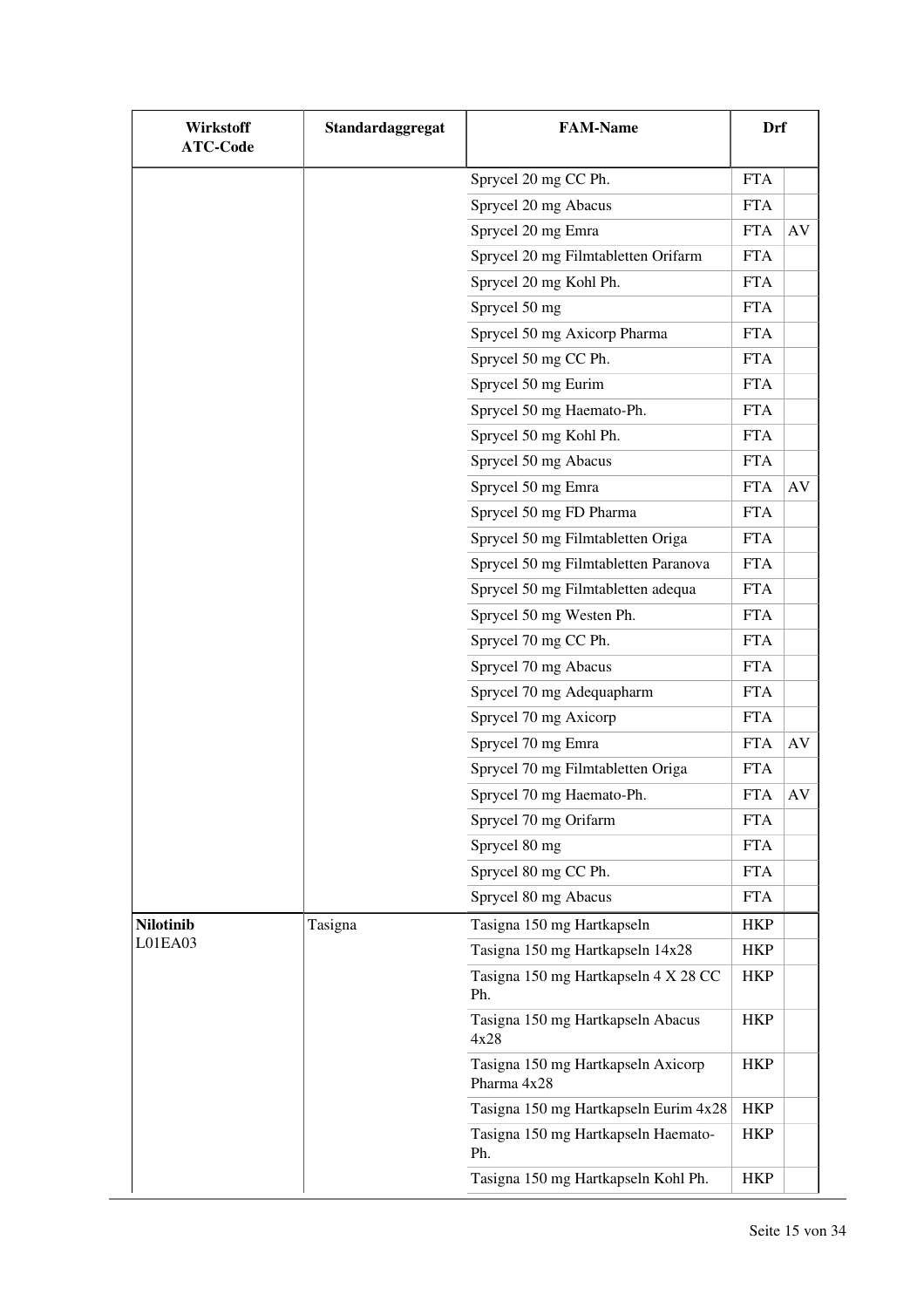| Wirkstoff<br><b>ATC-Code</b> | Standardaggregat   | <b>FAM-Name</b>                             | <b>Drf</b> |    |
|------------------------------|--------------------|---------------------------------------------|------------|----|
|                              |                    | Tasigna 150 mg Hartkapseln Orifarm<br>4x28  | <b>HKP</b> |    |
|                              |                    | Tasigna 150 mg Hartkapseln Paranova         | <b>HKP</b> |    |
|                              |                    | Tasigna 150mg                               | <b>HKP</b> |    |
|                              |                    | Tasigna 200 mg Haemato-Ph.                  | <b>HKP</b> |    |
|                              |                    | Tasigna 200 mg Westen Ph.                   | <b>HKP</b> |    |
|                              |                    | Tasigna 200 mg Axicorp                      | <b>HKP</b> |    |
|                              |                    | Tasigna 200 mg Hartkapseln 14x28            | <b>HKP</b> |    |
|                              |                    | Tasigna 200 mg Hartkapseln 4x28             | <b>HKP</b> |    |
|                              |                    | Tasigna 200 mg Hartkapseln Aaha Ph.         | <b>HKP</b> |    |
|                              |                    | Tasigna 200 mg Hartkapseln Abacus           | <b>HKP</b> |    |
|                              |                    | Tasigna 200 mg Hartkapseln CC Ph.           | <b>HKP</b> |    |
|                              |                    | Tasigna 200 mg Hartkapseln Eurim            | <b>HKP</b> |    |
|                              |                    | Tasigna 200 mg Hartkapseln Haemato-<br>Ph.  | <b>HKP</b> |    |
|                              |                    | Tasigna 200 mg Hartkapseln Kohl Ph.<br>4x28 | <b>HKP</b> |    |
|                              |                    | Tasigna 200 mg Hartkapseln Origa            | <b>HKP</b> |    |
|                              |                    | Tasigna 200 mg Hartkapseln Paranova         | <b>HKP</b> |    |
|                              |                    | Tasigna 50 mg Hartkapseln                   | <b>HKP</b> |    |
| <b>Bosutinib</b>             | <b>Bosulif</b>     | Bosulif 100 mg                              | <b>FTA</b> |    |
| L01EA04                      |                    | Bosulif 100 mg Abacus                       | <b>FTA</b> |    |
|                              |                    | Bosulif 100 mg Filmtabletten                | <b>FTA</b> |    |
|                              |                    | Bosulif 400 mg Filmtabletten                | <b>FTA</b> |    |
|                              |                    | Bosulif 500 mg Abacus                       | <b>FTA</b> |    |
|                              |                    | Bosulif 500 mg Filmtabletten                | FTA        |    |
| Ponatinib                    | Iclusig            | Iclusig 15 mg Filmtabletten                 | <b>FTA</b> |    |
| L01EA05                      |                    | Iclusig 15 mg Filmtabletten CC Ph.          | <b>FTA</b> |    |
|                              |                    | Iclusig 30 mg Filmtabletten                 | <b>FTA</b> |    |
|                              |                    | Iclusig 45 mg                               | <b>FTA</b> |    |
| Gefitinib                    | Gefitad            | Gefitad 250 mg Filmtabletten                | <b>FTA</b> |    |
| L01EB01                      | Gefitinib Cipla    | Gefitinib Cipla 250 mg Filmtabletten        | <b>FTA</b> |    |
|                              | Gefitinib Glenmark | Gefitinib Glenmark 250 mg<br>Filmtabletten  | <b>FTA</b> |    |
|                              | Gefitinib HEXAL    | Gefitinib HEXAL 250 mg Filmtabletten        | <b>FTA</b> | AV |
|                              | Gefitinib Heumann  | Gefitinib Heumann 250 mg<br>Filmtabletten   | <b>FTA</b> |    |
|                              | Gefitinib Qilu     | Gefitinib Qilu 250 mg Filmtabletten         | <b>FTA</b> | AV |
|                              | Gefitinib STADA    | Gefitinib STADA 250 mg Filmtabletten        | <b>FTA</b> |    |
|                              | Gefitinib Zentiva  | Gefitinib Zentiva 250 mg Filmtabletten      | <b>FTA</b> |    |
|                              | Gefitinib accord   | Gefitinib accord 250 mg Filmtabletten       | <b>FTA</b> |    |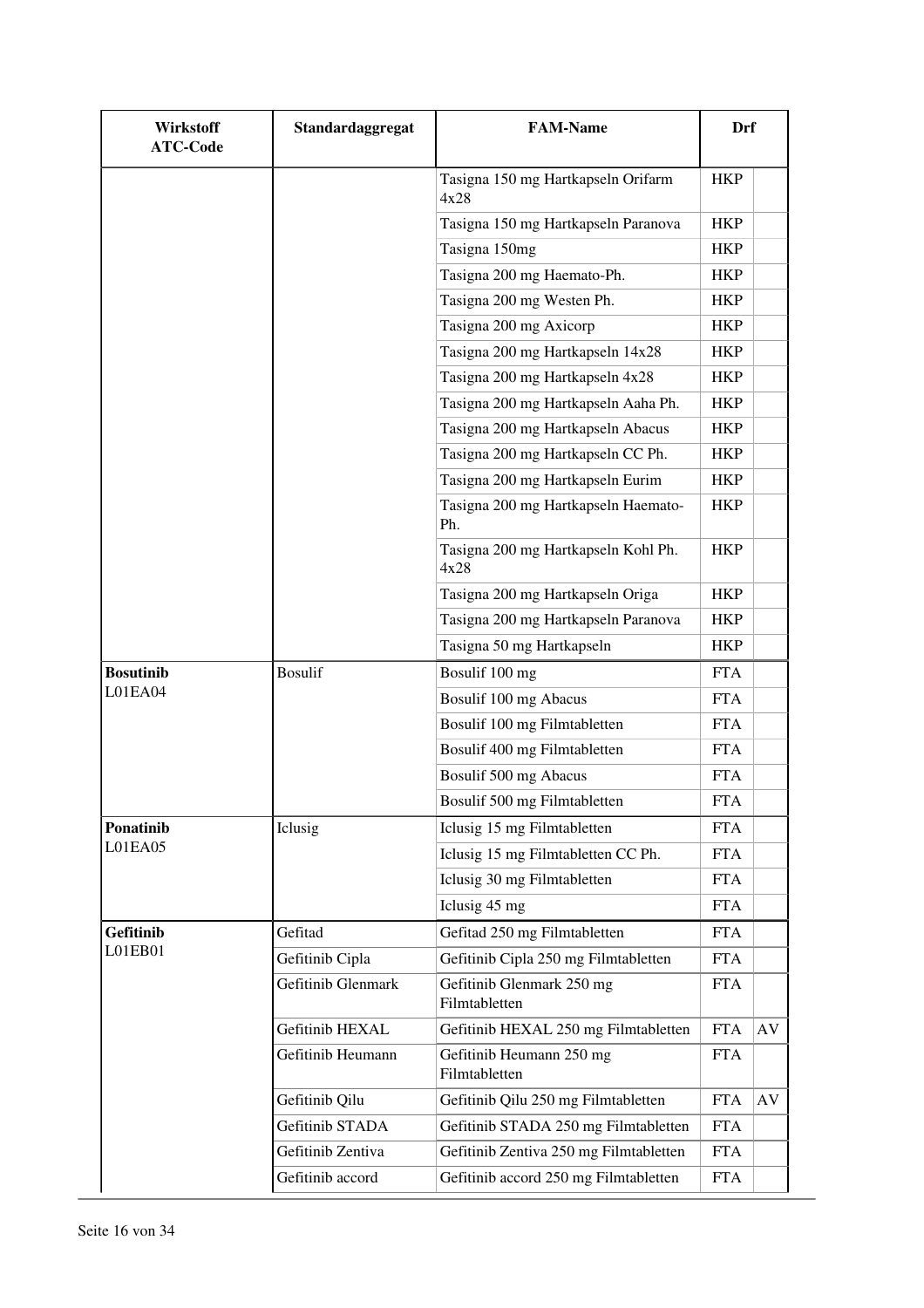| Wirkstoff<br><b>ATC-Code</b> | Standardaggregat          | <b>FAM-Name</b>                              | Drf        |
|------------------------------|---------------------------|----------------------------------------------|------------|
|                              | Gefitinib beta            | Gefitinib beta 250 mg Filmtabletten          | <b>FTA</b> |
|                              | Gefitinib-ratiopharm      | Gefitinib-ratiopharm 250 mg<br>Filmtabletten | <b>FTA</b> |
|                              | Iressa                    | Iressa 250 mg                                | <b>FTA</b> |
|                              |                           | Iressa 250 mg Axicorp Pharma                 | <b>FTA</b> |
|                              |                           | Iressa 250 mg CC Ph.                         | <b>FTA</b> |
|                              |                           | Iressa 250 mg Haemato-Ph.                    | <b>FTA</b> |
|                              |                           | Iressa 250 mg Kohl Ph.                       | <b>FTA</b> |
|                              |                           | Iressa 250 mg Abacus                         | <b>FTA</b> |
|                              |                           | Iressa 250 mg BB Farma                       | <b>FTA</b> |
|                              |                           | Iressa 250 mg Emra                           | <b>FTA</b> |
|                              |                           | Iressa 250 mg European                       | <b>FTA</b> |
| <b>Erlotinib</b>             | <b>Erlotev TAD</b>        | Erlotev 100 mg Filmtabletten TAD             | <b>FTA</b> |
| LO1EB02                      |                           | Erlotev 150 mg Filmtabletten TAD             | <b>FTA</b> |
|                              |                           | Erlotev 25 mg Filmtabletten TAD              | <b>FTA</b> |
|                              | <b>Erlotinib Axiromed</b> | Erlotinib Axiromed 100 mg<br>Filmtabletten   | <b>FTA</b> |
|                              |                           | Erlotinib Axiromed 150 mg<br>Filmtabletten   | <b>FTA</b> |
|                              |                           | Erlotinib Axiromed 25 mg Filmtabletten       | <b>FTA</b> |
|                              | Erlotinib Glenmark        | Erlotinib Glenmark 100 mg<br>Filmtabletten   | <b>FTA</b> |
|                              |                           | Erlotinib Glenmark 150 mg<br>Filmtabletten   | <b>FTA</b> |
|                              |                           | Erlotinib Glenmark 25 mg Filmtabletten       | <b>FTA</b> |
|                              | Erlotinib HEXAL           | Erlotinib HEXAL 100 mg Filmtabletten         | <b>FTA</b> |
|                              |                           | Erlotinib HEXAL 150 mg Filmtabletten         | <b>FTA</b> |
|                              |                           | Erlotinib HEXAL 25 mg Filmtabletten          | <b>FTA</b> |
|                              | Erlotinib Heumann         | Erlotinib Heumann 100 mg Filmtabletten       | <b>FTA</b> |
|                              |                           | Erlotinib Heumann 150 mg Filmtabletten       | <b>FTA</b> |
|                              |                           | Erlotinib Heumann 25 mg Filmtabletten        | <b>FTA</b> |
|                              | Erlotinib STADA           | Erlotinib STADA 100 mg Filmtabletten         | <b>FTA</b> |
|                              |                           | Erlotinib STADA 150 mg Filmtabletten         | <b>FTA</b> |
|                              |                           | Erlotinib STADA 25 mg Filmtabletten          | <b>FTA</b> |
|                              | Erlotinib Zentiva         | Erlotinib Zentiva 100 mg Filmtabletten       | <b>FTA</b> |
|                              |                           | Erlotinib Zentiva 150 mg Filmtabletten       | <b>FTA</b> |
|                              |                           | Erlotinib Zentiva 25 mg Filmtabletten        | <b>FTA</b> |
|                              | Erlotinib beta            | Erlotinib beta 100 mg Filmtabletten          | <b>FTA</b> |
|                              |                           | Erlotinib beta 150 mg Filmtabletten          | <b>FTA</b> |
|                              |                           | Erlotinib beta 25 mg Filmtabletten           | <b>FTA</b> |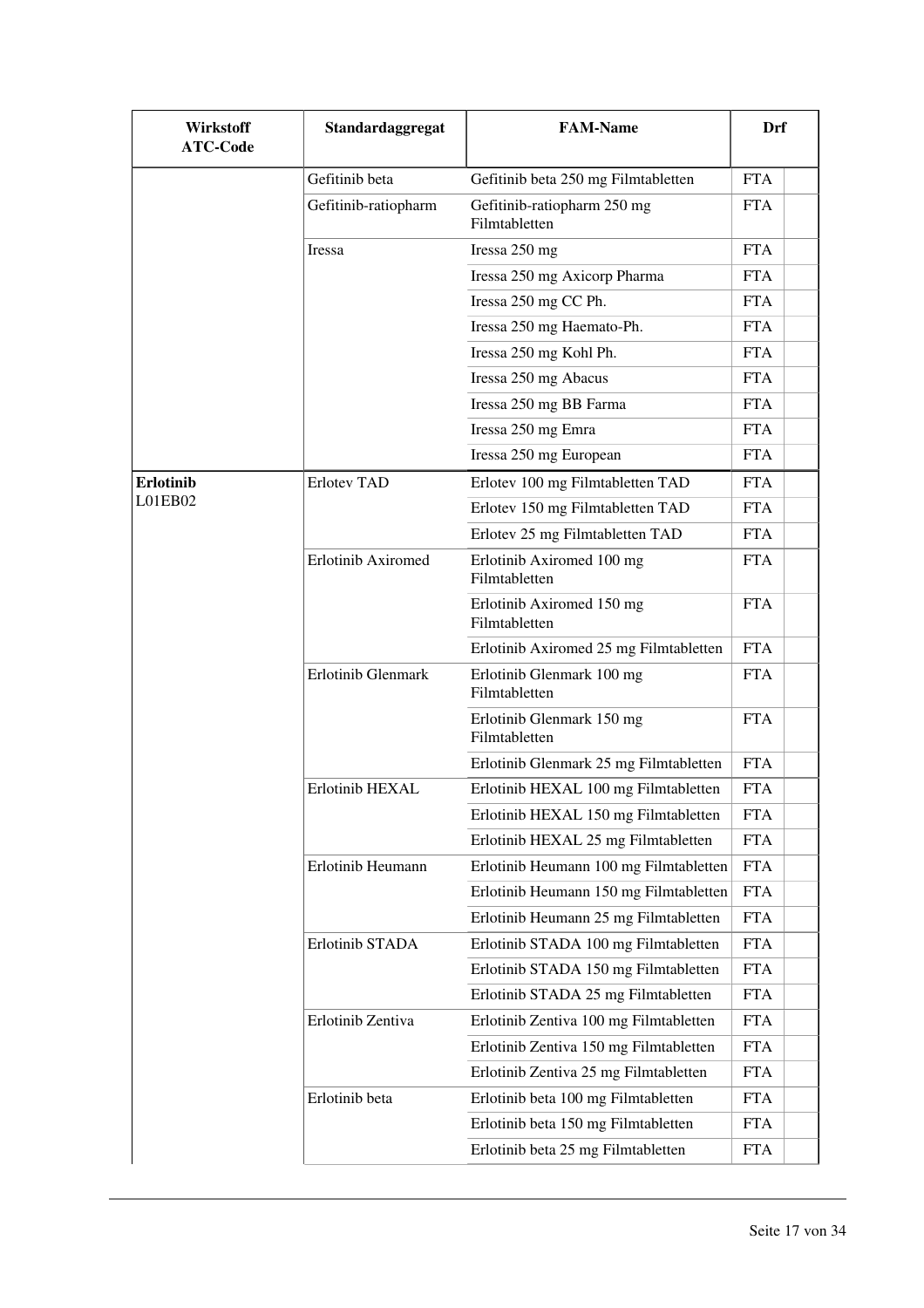| Wirkstoff<br><b>ATC-Code</b> | Standardaggregat     | <b>FAM-Name</b>                              | Drf        |
|------------------------------|----------------------|----------------------------------------------|------------|
|                              | Erlotinib-ratiopharm | Erlotinib-ratiopharm 100 mg<br>Filmtabletten | <b>FTA</b> |
|                              |                      | Erlotinib-ratiopharm 150 mg<br>Filmtabletten | <b>FTA</b> |
|                              |                      | Erlotinib-ratiopharm 25 mg<br>Filmtabletten  | <b>FTA</b> |
|                              | Tarceva              | Tarceva 100 mg                               | <b>FTA</b> |
|                              |                      | Tarceva 100 mg CC Ph.                        | <b>FTA</b> |
|                              |                      | Tarceva 100 mg Haemato-Ph.                   | <b>FTA</b> |
|                              |                      | Tarceva 100 mg Westen Ph.                    | <b>FTA</b> |
|                              |                      | Tarceva 100 mg Abacus                        | <b>FTA</b> |
|                              |                      | Tarceva 100 mg Axicorp Pharma                | <b>FTA</b> |
|                              |                      | Tarceva 100 mg Canoma                        | <b>FTA</b> |
|                              |                      | Tarceva 100 mg Kohl Ph.                      | <b>FTA</b> |
|                              |                      | Tarceva 150 mg                               | <b>FTA</b> |
|                              |                      | Tarceva 150 mg CC Ph.                        | <b>FTA</b> |
|                              |                      | Tarceva 150 mg Haemato-Ph.                   | <b>FTA</b> |
|                              |                      | Tarceva 150 mg Westen Ph.                    | <b>FTA</b> |
|                              |                      | Tarceva 150 mg Axicorp Pharma                | <b>FTA</b> |
|                              |                      | Tarceva 150 mg Canoma                        | <b>FTA</b> |
|                              |                      | Tarceva 150 mg Eurim                         | <b>FTA</b> |
|                              |                      | Tarceva 150 mg Filmtabletten Abacus          | <b>FTA</b> |
|                              |                      | Tarceva 150 mg Kohl Ph.                      | <b>FTA</b> |
|                              |                      | Tarceva 150 mg Medico                        | <b>FTA</b> |
|                              |                      | Tarceva 150 mg Paranova Filmtabletten        | <b>FTA</b> |
|                              |                      | Tarceva 25 mg                                | <b>FTA</b> |
| <b>Afatinib</b>              | Giotrif              | Giotrif 20 mg Abacus                         | <b>FTA</b> |
| L01EB03                      |                      | Giotrif 20 mg CC Ph.                         | <b>FTA</b> |
|                              |                      | Giotrif 20 mg Filmtabletten                  | <b>FTA</b> |
|                              |                      | Giotrif 20 mg Filmtabletten Paranova         | <b>FTA</b> |
|                              |                      | Giotrif 20 mg Haemato-Ph.                    | <b>FTA</b> |
|                              |                      | Giotrif 20 mg Kohl Ph.                       | <b>FTA</b> |
|                              |                      | Giotrif 30 mg Abacus                         | <b>FTA</b> |
|                              |                      | Giotrif 30 mg CC Ph.                         | <b>FTA</b> |
|                              |                      | Giotrif 30 mg Filmtabletten                  | <b>FTA</b> |
|                              |                      | Giotrif 30 mg Filmtabletten Axicorp          | <b>FTA</b> |
|                              |                      | Giotrif 30 mg Filmtabletten Eurim            | <b>FTA</b> |
|                              |                      | Giotrif 30 mg Filmtabletten Orifarm          | <b>FTA</b> |
|                              |                      | Giotrif 30 mg Filmtabletten Paranova         | <b>FTA</b> |
|                              |                      | Giotrif 30 mg Kohl Ph.                       | <b>FTA</b> |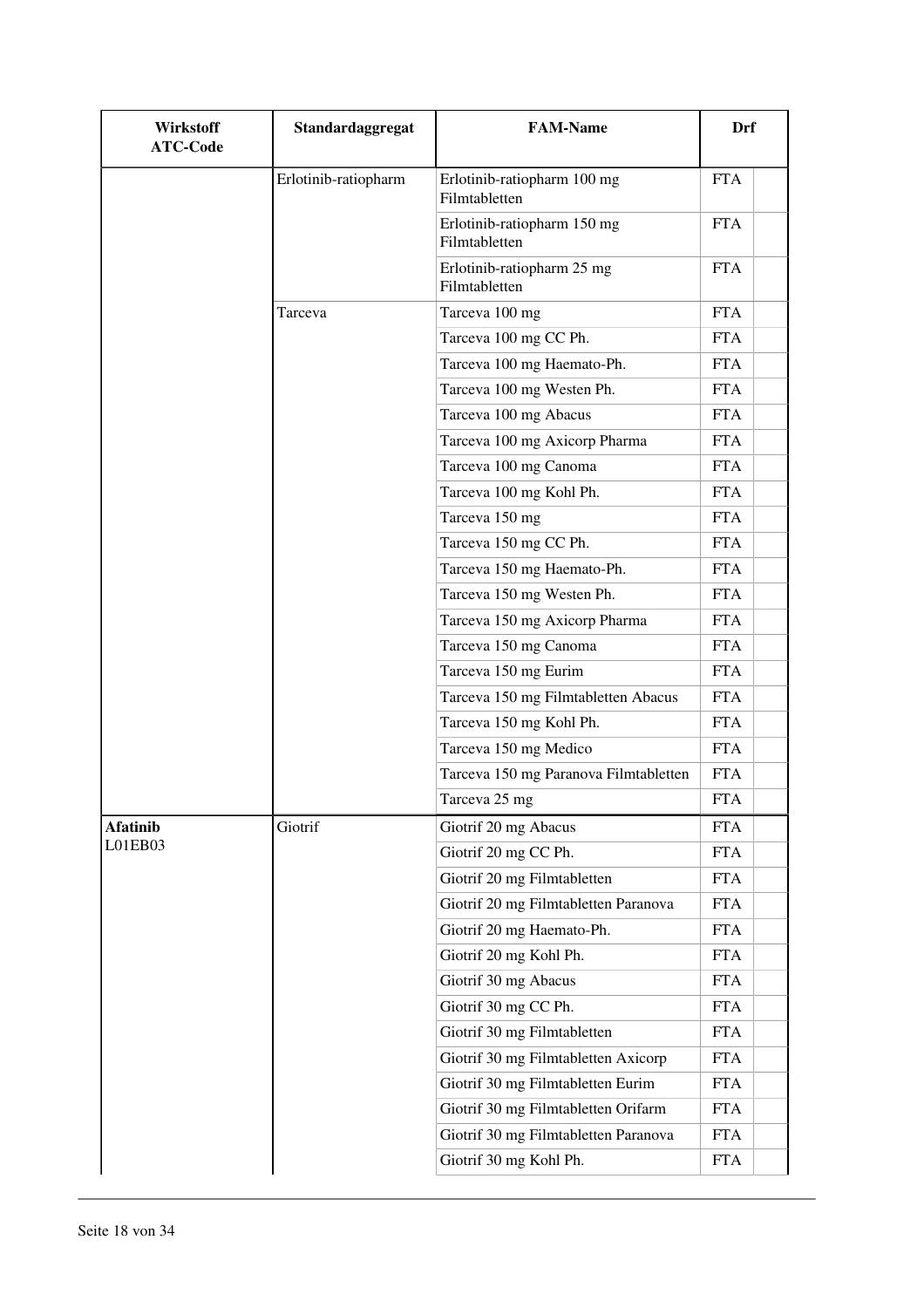| Wirkstoff<br><b>ATC-Code</b> | Standardaggregat | <b>FAM-Name</b>                      | Drf        |
|------------------------------|------------------|--------------------------------------|------------|
|                              |                  | Giotrif 40 mg CC Ph.                 | <b>FTA</b> |
|                              |                  | Giotrif 40 mg Filmtabletten          | <b>FTA</b> |
|                              |                  | Giotrif 40 mg Filmtabletten Abacus   | <b>FTA</b> |
|                              |                  | Giotrif 40 mg Filmtabletten Axicorp  | <b>FTA</b> |
|                              |                  | Giotrif 40 mg Filmtabletten Eurim    | <b>FTA</b> |
|                              |                  | Giotrif 40 mg Filmtabletten Orifarm  | <b>FTA</b> |
|                              |                  | Giotrif 40 mg Filmtabletten Paranova | <b>FTA</b> |
|                              |                  | Giotrif 40 mg Haemato-Ph.            | <b>FTA</b> |
|                              |                  | Giotrif 40 mg Kohl Ph.               | <b>FTA</b> |
|                              |                  | Giotrif 50 mg Filmtabletten          | <b>FTA</b> |
| <b>Osimertinib</b>           | Tagrisso         | Tagrisso 40 mg Filmtabletten         | <b>FTA</b> |
| L01EB04                      |                  | Tagrisso 80 mg Filmtabletten         | <b>FTA</b> |
| <b>Dacomitinib</b>           | Vizimpro         | Vizimpro 15 mg Filmtabletten         | <b>FTA</b> |
| L01EB07                      |                  | Vizimpro 30 mg Filmtabletten         | <b>FTA</b> |
|                              |                  | Vizimpro 45 mg Filmtabletten         | <b>FTA</b> |
| <b>Vemurafenib</b>           | Zelboraf         | Zelboraf 240 mg                      | <b>FTA</b> |
| L01EC01                      |                  | Zelboraf 240 mg CC Ph.               | <b>FTA</b> |
| <b>Dabrafenib</b>            | Tafinlar         | Tafinlar 50 mg                       | <b>HKP</b> |
| L01EC02                      |                  | Tafinlar 75 mg                       | <b>HKP</b> |
|                              |                  | Tafinlar 75 mg Hartkapseln CC Ph.    | <b>HKP</b> |
| <b>Encorafenib</b>           | <b>Braftovi</b>  | Braftovi 50 mg Hartkapseln           | <b>HKP</b> |
| L01EC03                      |                  | Braftovi 50 mg Hartkapseln Abacus    | <b>HKP</b> |
|                              |                  | Braftovi 75 mg Hartkapseln           | <b>HKP</b> |
|                              |                  | Braftovi 75 mg Hartkapseln Abacus    | <b>HKP</b> |
|                              |                  | Braftovi 75 mg Hartkapseln Axicorp   | <b>HKP</b> |
|                              |                  | Braftovi 75 mg Hartkapseln CC Ph.    | <b>HKP</b> |
|                              |                  | Braftovi 75 mg Hartkapseln Eurim     | <b>HKP</b> |
|                              |                  | Braftovi 75 mg Hartkapseln Kohl Ph.  | <b>HKP</b> |
|                              |                  | Braftovi 75 mg Hartkapseln Orifarm   | HKP        |
| <b>Crizotinib</b>            | Xalkori          | Xalkori 200 mg Hartkapseln           | HKP        |
| L01ED01                      |                  | Xalkori 250 mg Hartkapseln           | <b>HKP</b> |
| <b>Ceritinib</b>             | Zykadia          | Zykadia 150 mg Hartkapseln           | <b>HKP</b> |
| L01ED02                      |                  | Zykadia 150 mg Hartkapseln Abacus    | <b>HKP</b> |
| <b>Alectinib</b>             | Alecensa         | Alecensa 150 mg Hartkapseln          | <b>HKP</b> |
| L01ED03                      |                  | Alecensa 150 mg Hartkapseln Abacus   | <b>HKP</b> |
|                              |                  | Alecensa 150 mg Hartkapseln CC Ph.   | <b>HKP</b> |
| <b>Brigatinib</b>            | Alunbrig         | Alunbrig 180 mg Filmtabletten        | <b>FTA</b> |
| L01ED04                      |                  | Alunbrig 180 mg Filmtabletten CC Ph. | <b>FTA</b> |
|                              |                  | Alunbrig 30 mg Filmtabletten         | <b>FTA</b> |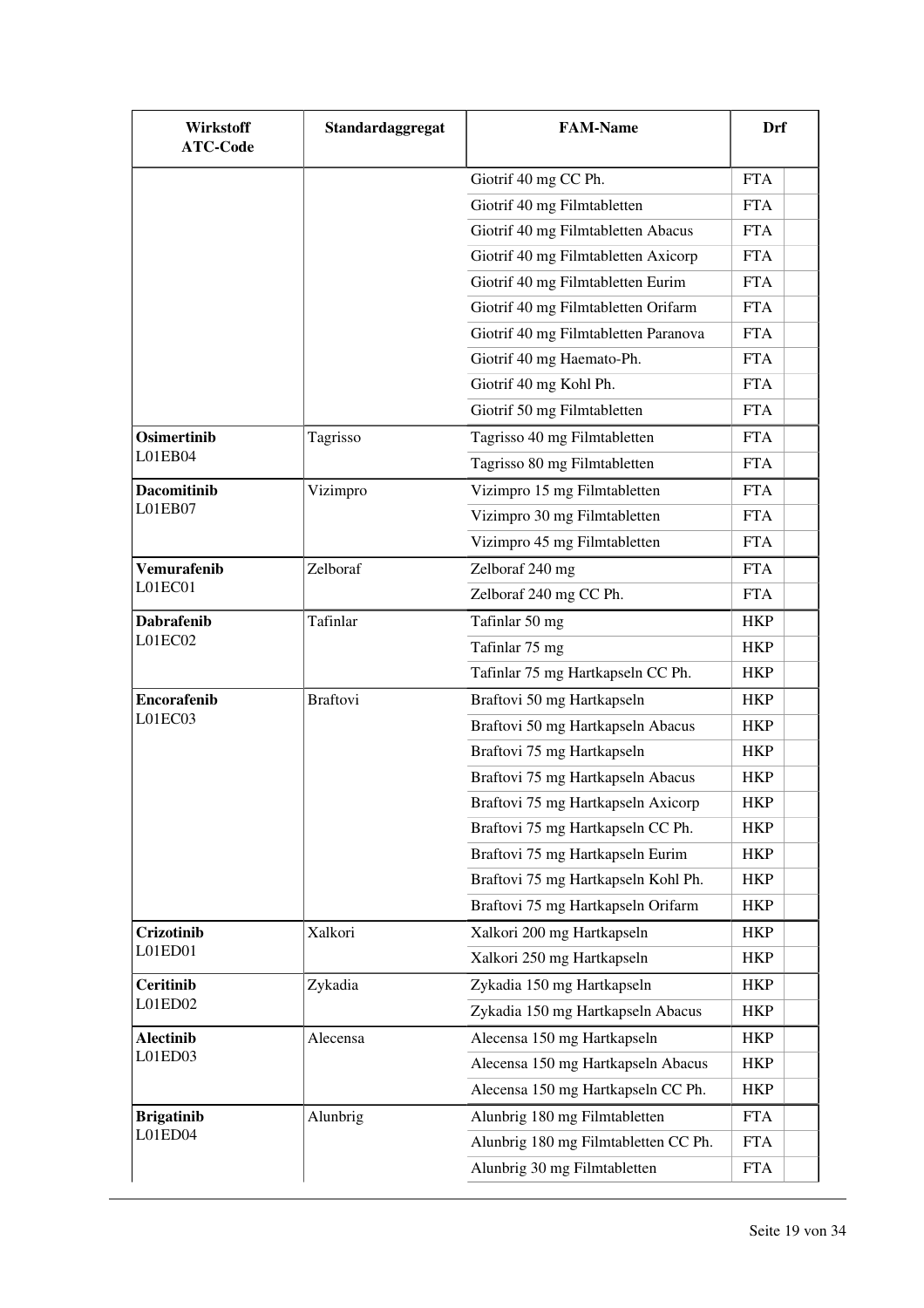| Wirkstoff<br><b>ATC-Code</b>  | Standardaggregat | <b>FAM-Name</b>                              | Drf        |    |
|-------------------------------|------------------|----------------------------------------------|------------|----|
|                               |                  | Alunbrig 90 mg Filmtabletten                 | <b>FTA</b> |    |
| Lorlatinib                    | Lorviqua         | Lorviqua 100 mg                              | <b>FTA</b> |    |
| L01ED05                       |                  | Lorviqua 100 mg Filmtabletten Abacus         | <b>FTA</b> |    |
|                               |                  | Lorviqua 25 mg Filmtabletten                 | <b>FTA</b> |    |
| <b>Trametinib</b>             | Mekinist         | Mekinist 0,5 mg Filmtabletten                | <b>FTA</b> |    |
| L01EE01                       |                  | Mekinist 2,0 mg Filmtabletten                | <b>FTA</b> |    |
|                               |                  | Mekinist 2,0 mg Filmtabletten CC Ph.         | <b>FTA</b> |    |
| Cobimetinib                   | Cotellic         | Cotellic 20 mg Filmtabletten                 | <b>FTA</b> |    |
| L01EE02                       |                  | Cotellic 20 mg Filmtabletten Haemato-<br>Ph. | <b>FTA</b> |    |
|                               |                  | Cotellic 20 mg Filmtabletten Orifarm         | <b>FTA</b> |    |
| <b>Binimetinib</b>            | Mektovi          | Mektovi 15 mg Filmtabletten                  | <b>FTA</b> |    |
| L01EE03                       |                  |                                              |            |    |
| <b>Selumetinib</b><br>L01EE04 | Koselugo         | Koselugo 10 mg Hartkapseln                   | <b>HKP</b> |    |
|                               |                  | Koselugo 25 mg Hartkapseln                   | <b>HKP</b> |    |
| Palbociclib                   | <b>Ibrance</b>   | Ibrance 100 mg Filmtabletten                 | <b>FTA</b> |    |
| L01EF01                       |                  | Ibrance 125 mg Filmtabletten                 | <b>FTA</b> |    |
|                               |                  | Ibrance 75 mg Filmtabletten                  | <b>FTA</b> |    |
|                               |                  | Ibrance 75 mg Hartkapseln CC Ph. 3x7         | <b>HKP</b> |    |
| <b>Ribociclib</b>             | Kisqali          | Kisqali 200 mg Filmtabletten                 | <b>FTA</b> |    |
| L01EF02                       |                  | Kisqali 200 mg Filmtabletten Abacus          | <b>FTA</b> |    |
|                               |                  | Kisqali 200 mg Filmtabletten Axicorp         | <b>FTA</b> |    |
|                               |                  | Kisqali 200 mg Filmtabletten CC Ph.          | <b>FTA</b> |    |
|                               |                  | Kisqali 200 mg Filmtabletten Kohl Ph.        | <b>FTA</b> |    |
|                               |                  | Kisqali 200 mg Filmtabletten Orifarm         | <b>FTA</b> |    |
|                               |                  | Kisqali 200 mg Filmtabletten Paranova        | <b>FTA</b> |    |
| <b>Abemaciclib</b>            | Verzenios        | Verzenios 100 mg Filmtabletten               | <b>FTA</b> |    |
| L01EF03                       |                  | Verzenios 150 mg Filmtabletten               | <b>FTA</b> |    |
|                               |                  | Verzenios 50 mg Filmtabletten                | <b>FTA</b> |    |
| <b>Everolimus</b>             | Afinitor         | Afinitor 10 mg                               | TAB        |    |
| L01EG02                       |                  | Afinitor 10 mg Abacus                        | <b>TAB</b> |    |
|                               |                  | Afinitor 10 mg Axicorp Pharma                | TAB        |    |
|                               |                  | Afinitor 10 mg CC Ph.                        | <b>TAB</b> |    |
|                               |                  | Afinitor 10 mg Canoma                        | <b>TAB</b> |    |
|                               |                  | Afinitor 10 mg Kohl Ph.                      | <b>TAB</b> |    |
|                               |                  | Afinitor 10 mg Orifarm                       | <b>TAB</b> | AV |
|                               |                  | Afinitor 10 mg Tabletten                     | <b>TAB</b> | AV |
|                               |                  | Afinitor 10 mg Tabletten FD Pharma           | <b>TAB</b> |    |
|                               |                  | Afinitor 10 mg Tabletten Origa               | <b>TAB</b> |    |
|                               |                  | Afinitor 10 mg Tabletten SiCa                | <b>TAB</b> |    |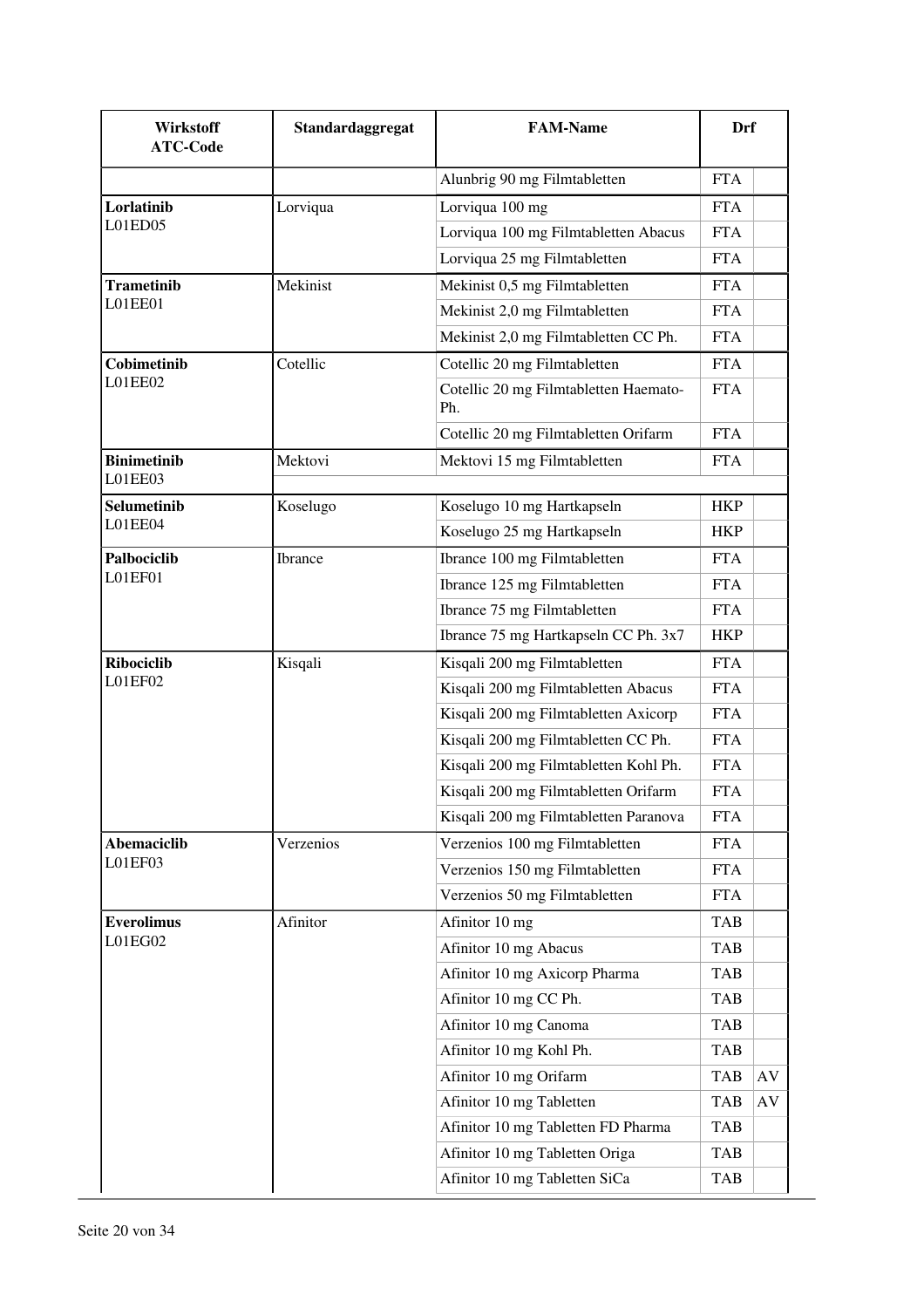| Wirkstoff<br><b>ATC-Code</b> | Standardaggregat     | <b>FAM-Name</b>                                             | <b>Drf</b> |           |
|------------------------------|----------------------|-------------------------------------------------------------|------------|-----------|
|                              |                      | Afinitor 10mg                                               | <b>TAB</b> | AV        |
|                              |                      | Afinitor 2,5 mg                                             | <b>TAB</b> |           |
|                              |                      | Afinitor 5 mg                                               | <b>TAB</b> |           |
|                              |                      | Afinitor 5 mg Abacus                                        | <b>TAB</b> |           |
|                              |                      | Afinitor 5 mg Axicorp Pharma                                | <b>TAB</b> |           |
|                              |                      | Afinitor 5 mg CC Ph.                                        | <b>TAB</b> |           |
|                              |                      | Afinitor 5 mg Tabletten Eurim                               | <b>TAB</b> |           |
|                              |                      | Afinitor 5 mg Tabletten Origa                               | <b>TAB</b> |           |
|                              |                      | Afinitor 5 mg TablettenKohl Ph.                             | <b>TAB</b> |           |
|                              | Everolimus -PUREN    | Everolimus -PUREN 10 mg Tabletten                           | <b>TAB</b> | AV        |
|                              |                      | Everolimus -PUREN 2,5 mg Tabletten                          | <b>TAB</b> | AV        |
|                              |                      | Everolimus -PUREN 5 mg Tabletten                            | <b>TAB</b> | AV        |
|                              | Everolimus AL        | Everolimus AL 10 mg Tabletten                               | <b>TAB</b> | AV        |
|                              |                      | Everolimus AL 2,5 mg Tabletten                              | <b>TAB</b> | $\rm{AV}$ |
|                              |                      | Everolimus AL 5 mg Tabletten                                | <b>TAB</b> | AV        |
|                              | Everolimus Accord    | Everolimus Accord 10 mg Tabletten                           | <b>TAB</b> |           |
|                              |                      | Everolimus Accord 2,5 mg Tabletten                          | <b>TAB</b> |           |
|                              |                      | Everolimus Accord 5 mg Tabletten                            | <b>TAB</b> |           |
|                              | Everolimus Ethypharm | Everolimus Ethypharm 10 mg Tabletten                        | <b>TAB</b> | AV        |
|                              |                      | Everolimus Ethypharm 2,5 mg Tabletten                       | <b>TAB</b> | AV        |
|                              |                      | Everolimus Ethypharm 5 mg Tabletten                         | <b>TAB</b> | AV        |
|                              | Everolimus Zentiva   | Everolimus Zentiva 10 mg Tabletten                          | <b>TAB</b> | AV        |
|                              |                      | Everolimus Zentiva 2,5 mg Tabletten                         | <b>TAB</b> | $\rm{AV}$ |
|                              |                      | Everolimus Zentiva 5 mg Tabletten                           | <b>TAB</b> | AV        |
|                              | Everolimus beta      | Everolimus beta 10 mg Tabletten                             | <b>TAB</b> |           |
|                              |                      | Everolimus beta 2,5 mg Tabletten                            | <b>TAB</b> |           |
|                              |                      | Everolimus beta 5 mg Tabletten                              | <b>TAB</b> |           |
|                              | Votubia              | Votubia 10 mg                                               | TAB        |           |
|                              |                      | Votubia 10 mg Tabletten Abacus                              | <b>TAB</b> |           |
|                              |                      | Votubia 10 mg Tabletten Orifarm                             | TAB        |           |
|                              |                      | Votubia 2 mg<br>Tabl.z.Herst.e.Susp.z.Einnehmen Kohl<br>Ph. | TSE        |           |
|                              |                      | Votubia 2 mg<br>z.Herst.e.Suspens.z.Einneh                  | <b>TSE</b> |           |
|                              |                      | Votubia 2,5 mg                                              | TAB        |           |
|                              |                      | Votubia 2,5 mg Tabletten Orifarm                            | <b>TAB</b> |           |
|                              |                      | Votubia 3 mg<br>Tabl.z.Herst.e.Susp.z.Einnehmen Kohl<br>Ph. | TSE        |           |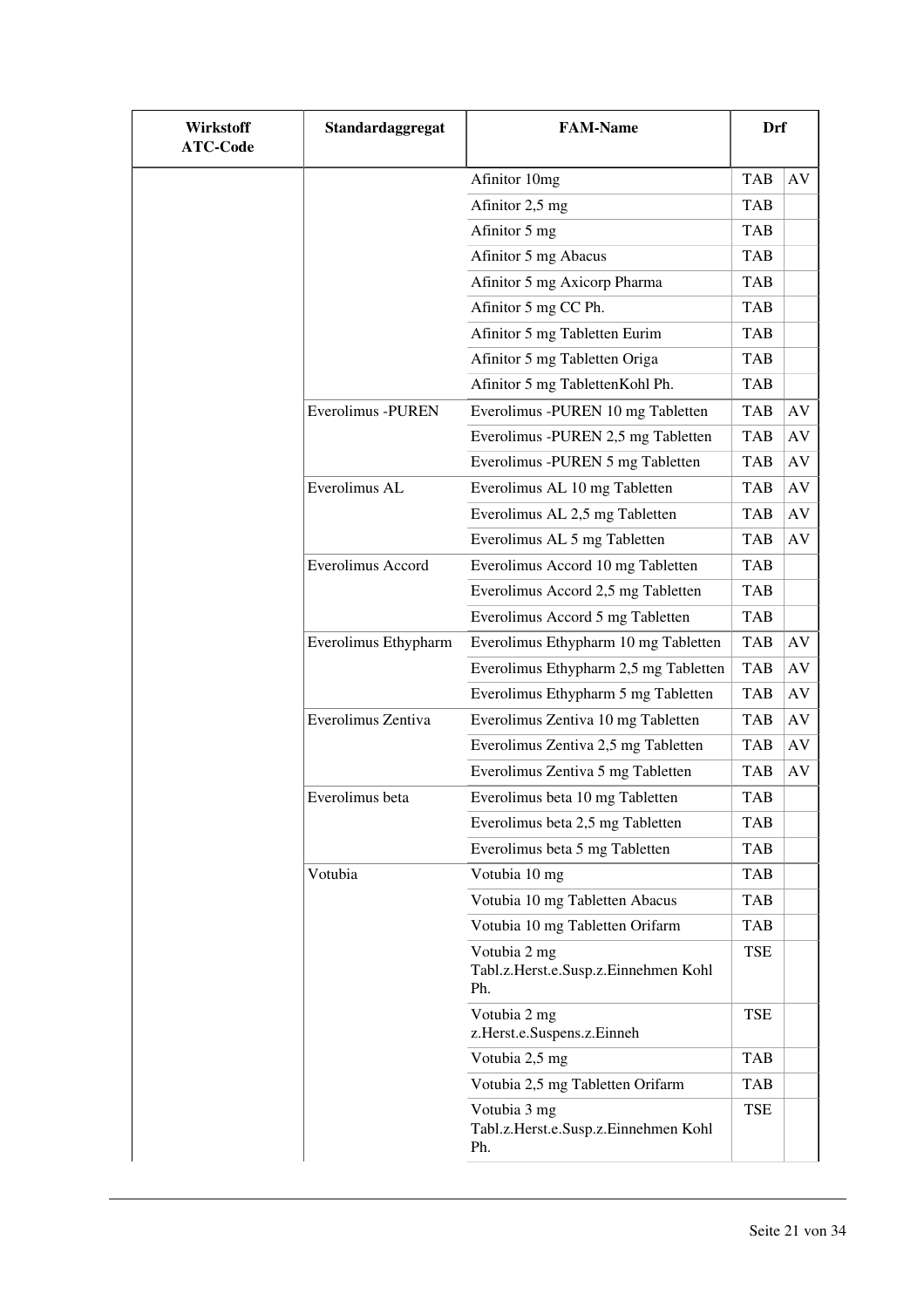| <b>Wirkstoff</b><br><b>ATC-Code</b> | Standardaggregat | <b>FAM-Name</b>                                             | Drf        |    |
|-------------------------------------|------------------|-------------------------------------------------------------|------------|----|
|                                     |                  | Votubia 3 mg<br>z.Herst.e.Suspens.z.Einneh                  | <b>TSE</b> |    |
|                                     |                  | Votubia 5 mg                                                | <b>TAB</b> |    |
|                                     |                  | Votubia 5 mg<br>Tabl.z.Herst.e.Susp.z.Einnehmen Kohl<br>Ph. | TSE        |    |
|                                     |                  | Votubia 5 mg<br>Tabl.z.Herst.e.Susp.z.Einnehmen<br>Orifarm  | <b>TSE</b> | AV |
|                                     |                  | Votubia 5 mg Tabletten Abacus                               | <b>TAB</b> |    |
|                                     |                  | Votubia 5 mg Tabletten Orifarm                              | <b>TAB</b> |    |
|                                     |                  | Votubia 5 mg TablettenAxicorp                               | <b>TAB</b> |    |
|                                     |                  | Votubia 5 mg<br>z.Herst.e.Suspens.z.Einneh                  | TSE        |    |
| Lapatinib                           | Tyverb           | Tyverb                                                      | <b>FTA</b> |    |
| L01EH01                             |                  | Tyverb CC Ph.                                               | <b>FTA</b> |    |
|                                     |                  | Tyverb Kohl Ph.                                             | <b>FTA</b> |    |
|                                     |                  | Tyverb 250 mg Canoma                                        | <b>FTA</b> |    |
|                                     |                  | Tyverb 250 mg Filmtabletten Abacus                          | <b>FTA</b> |    |
|                                     |                  | Tyverb 250 mg Filmtabletten Eurim                           | <b>FTA</b> |    |
| <b>Neratinib</b><br>L01EH02         | Nerlynx          | Nerlynx 40 mg Filmtabletten                                 | <b>FTA</b> |    |
| <b>Tucatinib</b>                    | Tukysa           | Tukysa 150 mg Filmtabletten                                 | <b>FTA</b> |    |
| L01EH03                             |                  | Tukysa 50 mg Filmtabletten                                  | <b>FTA</b> |    |
| <b>Ruxolitinib</b>                  | Jakavi           | Jakavi 10 mg                                                | <b>TAB</b> |    |
| L01EJ01                             |                  | Jakavi 15 mg                                                | <b>TAB</b> |    |
|                                     |                  | Jakavi 20 mg                                                | <b>TAB</b> |    |
|                                     |                  | Jakavi 5 mg                                                 | <b>TAB</b> |    |
| Fedratinib<br>L01EJ02               | Inrebic          | Inrebic 100 mg Hartkapseln                                  | <b>HKP</b> |    |
| <b>Axitinib</b>                     | Inlyta           | Inlyta 1 mg                                                 | <b>FTA</b> |    |
| L01EK01                             |                  | Inlyta 5 mg                                                 | <b>FTA</b> |    |
|                                     |                  | Inlyta 7 mg Filmtabletten                                   | <b>FTA</b> |    |
| Tivozanib                           | Fotivda          | Fotivda 1.340 Mikrogramm Hartkapseln                        | <b>HKP</b> |    |
| L01EK03                             |                  | Fotivda 890 Mikrogramm Hartkapseln                          | <b>HKP</b> |    |
| <b>Ibrutinib</b>                    | Imbruvica        | Imbruvica 140 mg Filmtabletten                              | <b>FTA</b> |    |
| L01EL01                             |                  | Imbruvica 140 mg Filmtabletten CC Ph.                       | <b>FTA</b> |    |
|                                     |                  | Imbruvica 140 mg Hartkapseln CC Ph.                         | <b>HKP</b> |    |
|                                     |                  | Imbruvica 280 mg Filmtabletten                              | <b>FTA</b> |    |
|                                     |                  | Imbruvica 420 mg Filmtabletten                              | <b>FTA</b> |    |
|                                     |                  | Imbruvica 420 mg Filmtabletten Abacus                       | <b>FTA</b> |    |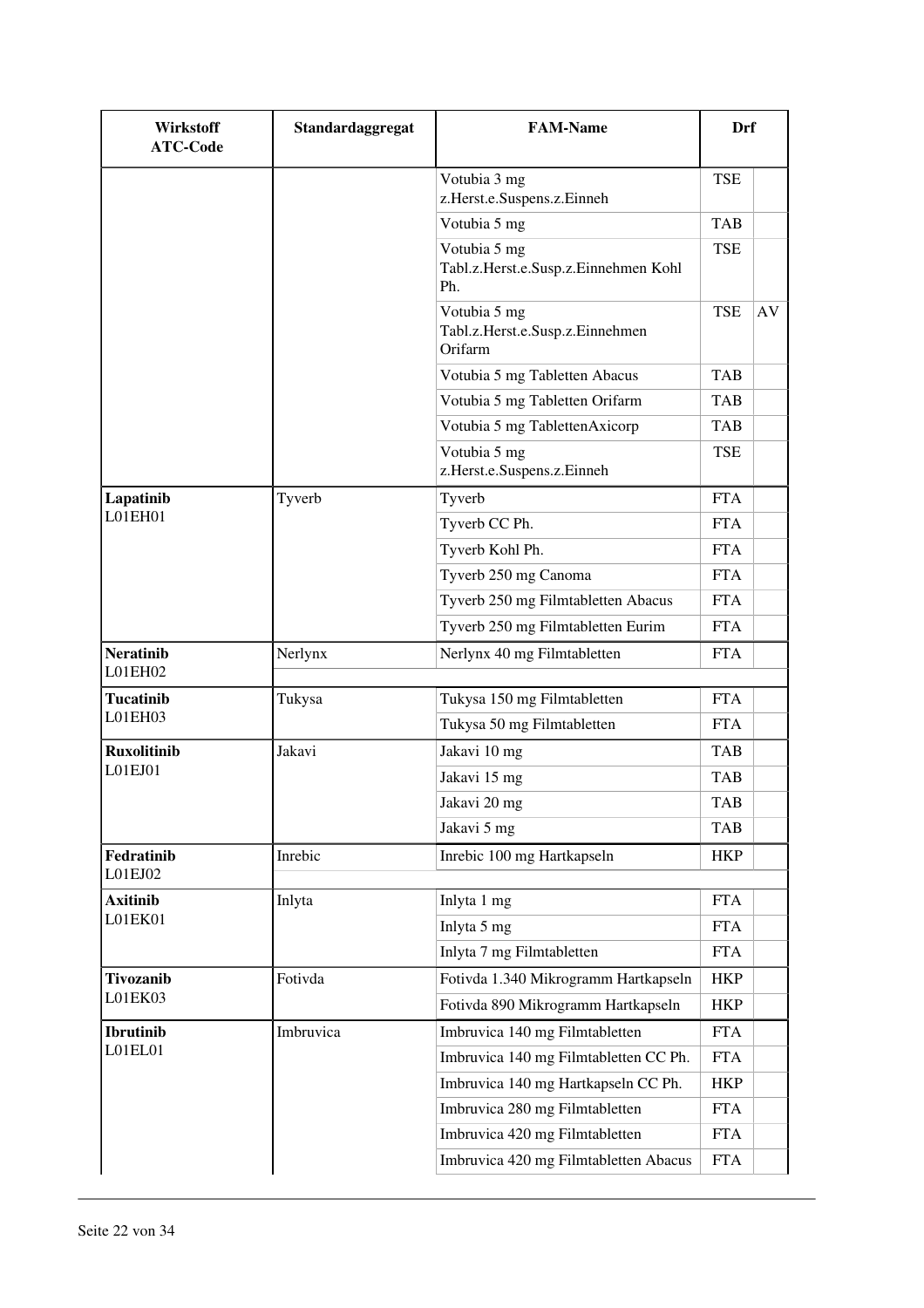| Wirkstoff<br><b>ATC-Code</b>    | Standardaggregat   | <b>FAM-Name</b>                                             | Drf        |    |
|---------------------------------|--------------------|-------------------------------------------------------------|------------|----|
|                                 |                    | Imbruvica 560 mg Filmtabletten                              | <b>FTA</b> |    |
| <b>Acalabrutinib</b><br>L01EL02 | Calquence          | Calquence 100 mg Hartkapseln                                | <b>HKP</b> |    |
| Zanubrutinib<br>L01EL03         | <b>Brukinsa</b>    | Brukinsa 80 mg Hartkapseln                                  | <b>HKP</b> |    |
| <b>Idelalisib</b>               | Zydelig            | Zydelig 100 mg Filmtabletten                                | <b>FTA</b> |    |
| L01EM01                         |                    | Zydelig 100 mg Haemato-Ph.                                  | <b>FTA</b> |    |
|                                 |                    | Zydelig 150 mg Filmtabletten                                | <b>FTA</b> |    |
|                                 |                    | Zydelig 150 mg Haemato-Ph.                                  | <b>FTA</b> |    |
| <b>Alpelisib</b>                | Piqray             | Piqray 150 mg Filmtabletten                                 | <b>FTA</b> | AV |
| L01EM03                         |                    | Piqray 150 mg Filmtabletten Abacus                          | <b>FTA</b> | AV |
|                                 |                    | Piqray 150 mg Filmtabletten Eurim                           | <b>FTA</b> | AV |
|                                 |                    | Piqray 200 mg Filmtabletten                                 | <b>FTA</b> | AV |
|                                 |                    | Piqray 200 mg Filmtabletten Abacus                          | <b>FTA</b> | AV |
|                                 |                    | Piqray 200 mg Filmtabletten Eurim                           | <b>FTA</b> | AV |
|                                 |                    | Piqray Starterpack 28x50mg+28x200 mg                        | <b>FTA</b> | AV |
|                                 |                    | Piqray Starterpack.28x50 mg und<br>28x200 mg Filmtab. Eurim | <b>FTA</b> | AV |
| <b>Duvelisib</b>                | Copiktra           | Copiktra 15 mg Hartkapseln                                  | <b>HKP</b> |    |
| L01EM04                         |                    | Copiktra 25 mg Hartkapseln                                  | <b>HKP</b> |    |
| Pemigatinib                     | Pemazyre           | Pemazyre 13,5 mg Tabletten                                  | <b>TAB</b> |    |
| L01EN02                         |                    | Pemazyre 4,5 mg Tabletten                                   | <b>TAB</b> |    |
|                                 |                    | Pemazyre 9 mg Tabletten                                     | <b>TAB</b> |    |
| <b>Sunitinib</b>                | SuniTAD            | SuniTAD 12,5 mg Hartkapseln                                 | <b>HKP</b> |    |
| L01EX01                         |                    | SuniTAD 25 mg Hartkapseln                                   | <b>HKP</b> |    |
|                                 |                    | SuniTAD 50 mg Hartkapseln                                   | <b>HKP</b> |    |
|                                 |                    | SuniTAD25 mg Hartkapseln                                    | HKP        |    |
|                                 | Sunitinib AL       | Sunitinib AL 12,5 mg Hartkapseln                            | <b>HKP</b> |    |
|                                 |                    | Sunitinib AL 25 mg Hartkapseln                              | HKP        |    |
|                                 |                    | Sunitinib AL 50 mg Hartkapseln                              | <b>HKP</b> |    |
|                                 | Sunitinib Accord   | Sunitinib Accord 12,5 mg Hartkapseln                        | <b>HKP</b> |    |
|                                 |                    | Sunitinib Accord 25 mg Hartkapseln                          | <b>HKP</b> |    |
|                                 |                    | Sunitinib Accord 50 mg Hartkapseln                          | HKP        |    |
|                                 | Sunitinib Denk     | Sunitinib Denk 12,5 mg Hartkapseln                          | <b>HKP</b> |    |
|                                 |                    | Sunitinib Denk 25 mg Hartkapseln                            | HKP        |    |
|                                 |                    | Sunitinib Denk 50 mg Hartkapseln                            | <b>HKP</b> |    |
|                                 | Sunitinib Glenmark | Sunitinib Glenmark 12,5 mg Hartkapseln                      | <b>HKP</b> |    |
|                                 |                    | Sunitinib Glenmark 25 mg Hartkapseln                        | <b>HKP</b> |    |
|                                 |                    | Sunitinib Glenmark 50 mg Hartkapseln                        | <b>HKP</b> |    |
|                                 | Sunitinib HEXAL    | Sunitinib HEXAL 12,5 mg Hartkapseln                         | <b>HKP</b> |    |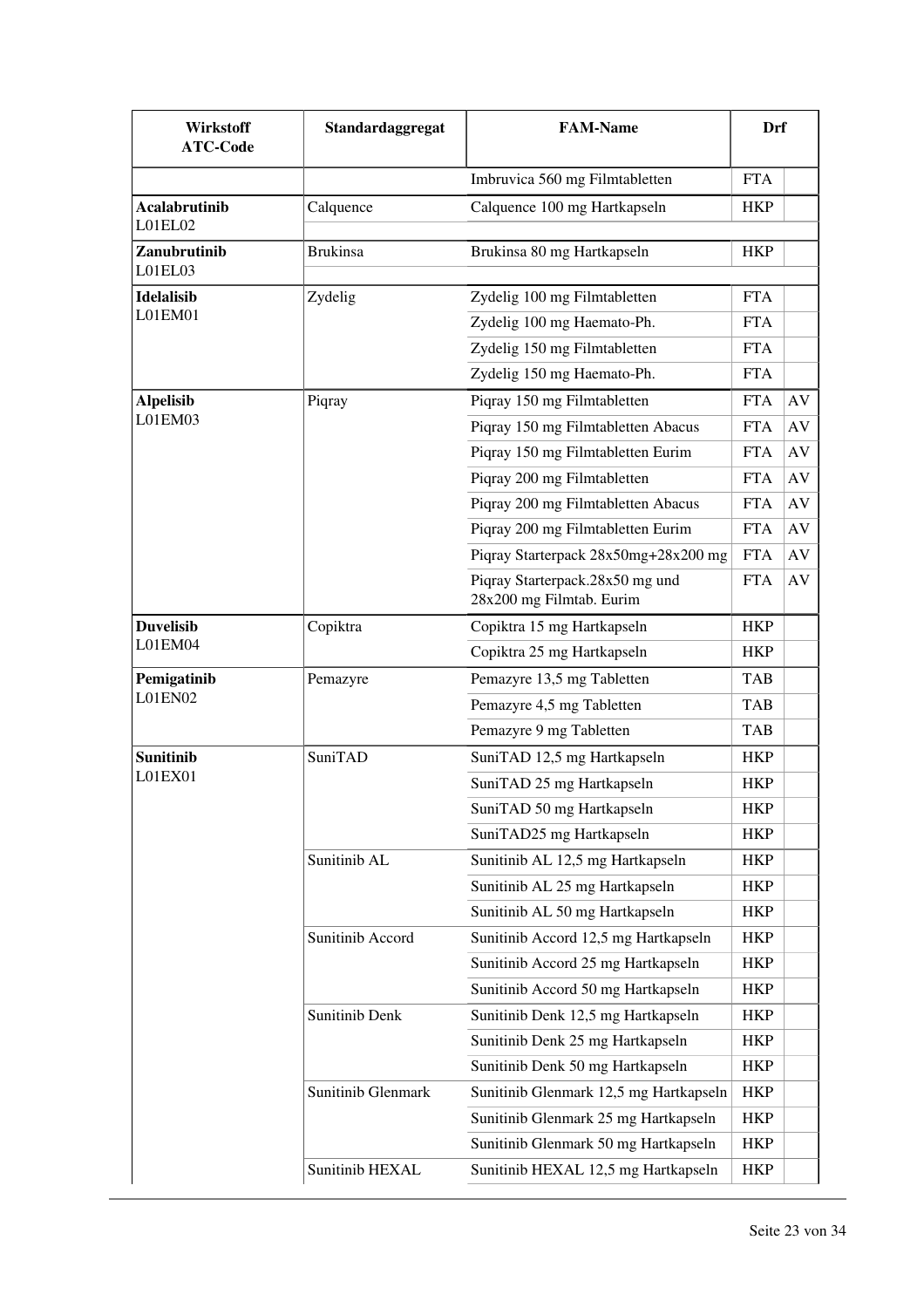| Wirkstoff<br><b>ATC-Code</b> | Standardaggregat     | <b>FAM-Name</b>                             | <b>Drf</b> |    |
|------------------------------|----------------------|---------------------------------------------|------------|----|
|                              |                      | Sunitinib HEXAL 25 mg Hartkapseln           | <b>HKP</b> |    |
|                              |                      | Sunitinib HEXAL 37,5 mg Hartkapseln         | <b>HKP</b> |    |
|                              |                      | Sunitinib HEXAL 50 mg Hartkapseln           | <b>HKP</b> |    |
|                              | Sunitinib Holsten    | Sunitinib Holsten 12,5 mg Hartkapseln       | <b>HKP</b> |    |
|                              |                      | Sunitinib Holsten 25 mg Hartkapseln         | <b>HKP</b> |    |
|                              |                      | Sunitinib Holsten 50 mg Hartkapseln         | <b>HKP</b> |    |
|                              | Sunitinib Zentiva    | Sunitinib Zentiva 12,5 mg Hartkapseln       | <b>HKP</b> |    |
|                              |                      | Sunitinib Zentiva 25 mg Hartkapseln         | <b>HKP</b> |    |
|                              |                      | Sunitinib Zentiva 50 mg Hartkapseln         | <b>HKP</b> |    |
|                              | Sunitinib beta       | Sunitinib beta 12,5 mg Hartkapseln          | <b>HKP</b> |    |
|                              |                      | Sunitinib beta 25 mg Hartkapseln            | HKP        |    |
|                              |                      | Sunitinib beta 37,5 mg Hartkapseln          | <b>HKP</b> |    |
|                              |                      | Sunitinib beta 50 mg Hartkapseln            | HKP        |    |
|                              | Sunitinib-ratiopharm | Sunitinib-ratiopharm 12,5 mg<br>Hartkapseln | <b>HKP</b> |    |
|                              |                      | Sunitinib-ratiopharm 25 mg Hartkapseln      | <b>HKP</b> |    |
|                              |                      | Sunitinib-ratiopharm 50 mg Hartkapseln      | <b>HKP</b> |    |
|                              | Sutent               | Sutent 12,5 mg                              | <b>HKP</b> |    |
|                              |                      | Sutent 12,5 mg CC Ph.                       | <b>HKP</b> |    |
|                              |                      | Sutent 12,5 mg Haemato-Ph.                  | HKP        |    |
|                              |                      | Sutent 12,5 mg Westen Ph.                   | <b>HKP</b> |    |
|                              |                      | Sutent 12,5 mg Hartkapseln                  | <b>HKP</b> |    |
|                              |                      | Sutent 12,5 mg Hartkapseln Abacus           | <b>HKP</b> |    |
|                              |                      | Sutent 12,5 mg Hartkapseln CC Ph.           | <b>HKP</b> |    |
|                              |                      | Sutent 12,5 mg Hartkapseln Canoma           | <b>HKP</b> |    |
|                              |                      | Sutent 12,5 mg Hartkapseln Emra             | HKP        | AV |
|                              |                      | Sutent 12,5 mg Hartkapseln Eurim            | <b>HKP</b> |    |
|                              |                      | Sutent 12,5 mg Hartkapseln Kohl Ph.         | <b>HKP</b> |    |
|                              |                      | Sutent 12,5 mg Hartkapseln Orifarm          | <b>HKP</b> |    |
|                              |                      | Sutent 12,5 mg Hartkapseln Paranova         | <b>HKP</b> |    |
|                              |                      | Sutent 25 mg                                | <b>HKP</b> |    |
|                              |                      | Sutent 25 mg Haemato-Ph.                    | HKP        |    |
|                              |                      | Sutent 25 mg Westen Ph.                     | <b>HKP</b> |    |
|                              |                      | Sutent 25 mg Hartkapseln Abacus             | HKP        |    |
|                              |                      | Sutent 25 mg Hartkapseln Axicorp            | <b>HKP</b> |    |
|                              |                      | Sutent 25 mg Hartkapseln Axicorp<br>Pharma  | HKP        |    |
|                              |                      | Sutent 25 mg Hartkapseln CC Ph.             | <b>HKP</b> |    |
|                              |                      | Sutent 25 mg Hartkapseln Canoma             | <b>HKP</b> |    |
|                              |                      | Sutent 25 mg Hartkapseln Emra               | <b>HKP</b> | AV |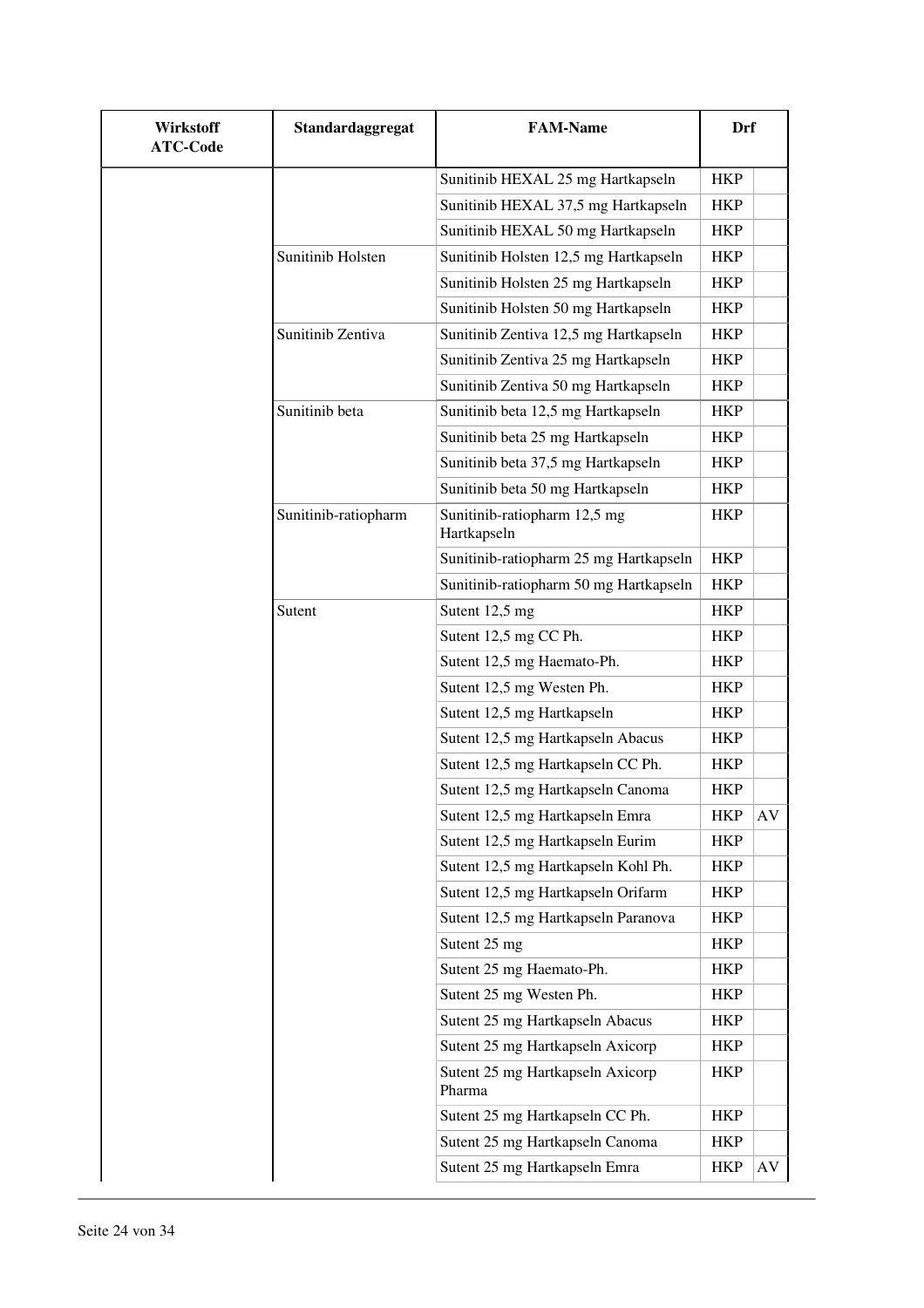| <b>Wirkstoff</b><br><b>ATC-Code</b> | Standardaggregat | <b>FAM-Name</b>                           | Drf        |    |
|-------------------------------------|------------------|-------------------------------------------|------------|----|
|                                     |                  | Sutent 25 mg Hartkapseln Eurim            | <b>HKP</b> |    |
|                                     |                  | Sutent 25 mg Hartkapseln Kohl Ph.         | <b>HKP</b> |    |
|                                     |                  | Sutent 25 mg Hartkapseln Orifarm          | <b>HKP</b> |    |
|                                     |                  | Sutent 25 mg Hartkapseln Paranova         | <b>HKP</b> |    |
|                                     |                  | Sutent 25 mg hartkapseln CC Ph.           | <b>HKP</b> |    |
|                                     |                  | Sutent 50 mg                              | <b>HKP</b> |    |
|                                     |                  | Sutent 50 mg Emra                         | <b>HKP</b> | AV |
|                                     |                  | Sutent 50 mg Haemato-Ph.                  | <b>HKP</b> |    |
|                                     |                  | Sutent 50 mg Westen Ph.                   | <b>HKP</b> |    |
|                                     |                  | Sutent 50 mg Axicorp Pharma               | <b>HKP</b> |    |
|                                     |                  | Sutent 50 mg Hartkapseln Abacus           | <b>HKP</b> |    |
|                                     |                  | Sutent 50 mg Hartkapseln Adequapharm      | <b>HKP</b> |    |
|                                     |                  | Sutent 50 mg Hartkapseln Axicorp          | <b>HKP</b> |    |
|                                     |                  | Sutent 50 mg Hartkapseln CC Ph.           | <b>HKP</b> |    |
|                                     |                  | Sutent 50 mg Hartkapseln Canoma           | <b>HKP</b> |    |
|                                     |                  | Sutent 50 mg Hartkapseln Eurim            | <b>HKP</b> |    |
|                                     |                  | Sutent 50 mg Hartkapseln Kohl Ph.         | <b>HKP</b> |    |
|                                     |                  | Sutent 50 mg Hartkapseln Orifarm          | <b>HKP</b> |    |
|                                     |                  | Sutent 50 mg Hartkapseln Origa            | <b>HKP</b> |    |
|                                     |                  | Sutent 50 mg Hartkapseln Paranova         | <b>HKP</b> |    |
| Sorafenib                           | Nexavar          | Nexavar 200 mg                            | <b>FTA</b> |    |
| L01EX02                             |                  | Nexavar 200 mg Axicorp                    | <b>FTA</b> |    |
|                                     |                  | Nexavar 200 mg Beragena                   | <b>FTA</b> |    |
|                                     |                  | Nexavar 200 mg CC Ph.                     | <b>FTA</b> |    |
|                                     |                  | Nexavar 200 mg Emra                       | <b>FTA</b> |    |
|                                     |                  | Nexavar 200 mg Eurim                      | <b>FTA</b> |    |
|                                     |                  | Nexavar 200 mg Haemato-Ph.                | <b>FTA</b> |    |
|                                     |                  | Nexavar 200 mg Westen Ph.                 | <b>FTA</b> |    |
|                                     |                  | Nexavar 200 mg Abacus                     | <b>FTA</b> |    |
|                                     |                  | Nexavar 200 mg Adequapharm                | <b>FTA</b> |    |
|                                     |                  | Nexavar 200 mg BB Farma                   | <b>FTA</b> |    |
|                                     |                  | Nexavar 200 mg Docpharm                   | <b>FTA</b> |    |
|                                     |                  | Nexavar 200 mg European                   | <b>FTA</b> |    |
|                                     |                  | Nexavar 200 mg Filmtabletten Aaha Ph.     | <b>FTA</b> |    |
|                                     |                  | Nexavar 200 mg Filmtabletten FD<br>Pharma | <b>FTA</b> |    |
|                                     |                  | Nexavar 200 mg Filmtabletten Origa        | <b>FTA</b> |    |
|                                     |                  | Nexavar 200 mg Kohl Ph.                   | <b>FTA</b> |    |
|                                     | Sorafeb          | Sorafeb 200 mg Filmtabletten              | <b>FTA</b> |    |
|                                     | Sorafenib AL     | Sorafenib AL 200 mg Filmtabletten         | <b>FTA</b> |    |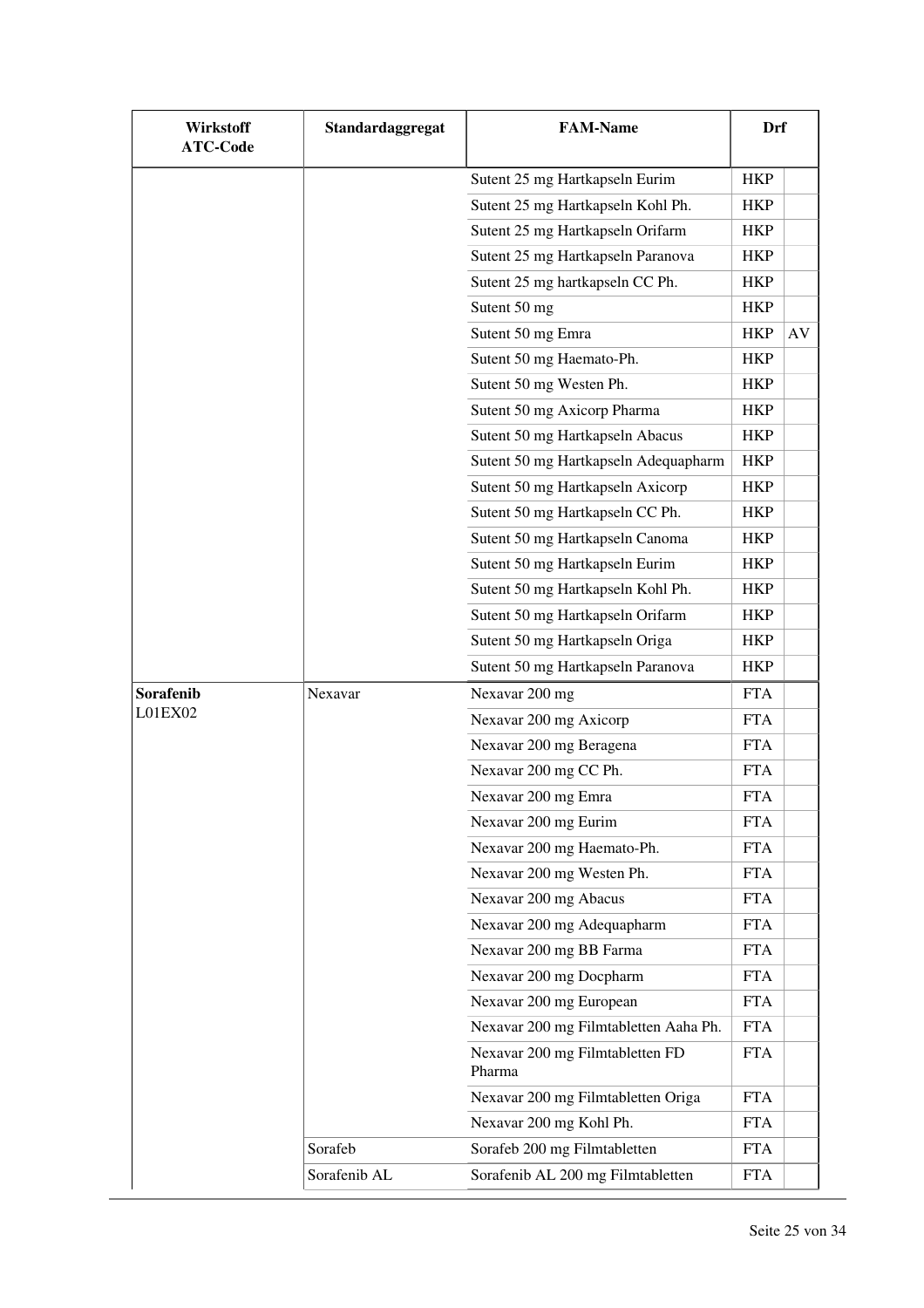| Wirkstoff<br><b>ATC-Code</b> | Standardaggregat     | <b>FAM-Name</b>                                 | Drf        |
|------------------------------|----------------------|-------------------------------------------------|------------|
|                              | Sorafenib HEXAL      | Sorafenib HEXAL 200 mg Filmtabletten            | <b>FTA</b> |
|                              |                      | Sorafenib HEXAL 400 mg Filmtabletten            | <b>FTA</b> |
|                              | Sorafenib Mylan      | Sorafenib Mylan 200 mg Filmtabletten            | <b>FTA</b> |
|                              | Sorafenib STADA      | Sorafenib STADA 200 mg Filmtabletten            | <b>FTA</b> |
|                              |                      | Sorafenib Stada 400 mg Filmtabletten            | <b>FTA</b> |
|                              | Sorafenib beta       | Sorafenib beta 200 mg Filmtabletten             | <b>FTA</b> |
|                              | Sorafenib-ratiopharm | Sorafenib-ratiopharm 200 mg<br>Filmtabletten    | <b>FTA</b> |
| Pazopanib                    | Votrient             | Votrient 200 mg                                 | <b>FTA</b> |
| L01EX03                      |                      | Votrient 200 mg CC Ph.                          | <b>FTA</b> |
|                              |                      | Votrient 200 mg Haemato-Ph.                     | <b>FTA</b> |
|                              |                      | Votrient 200 mg Westen Ph.                      | <b>FTA</b> |
|                              |                      | Votrient 200 mg Abacus                          | <b>FTA</b> |
|                              |                      | Votrient 200 mg Axicorp                         | <b>FTA</b> |
|                              |                      | Votrient 200 mg Axicorp Pharma                  | <b>FTA</b> |
|                              |                      | Votrient 200 mg CC Ph.                          | <b>FTA</b> |
|                              |                      | Votrient 200 mg Filmtabletten Abacus            | <b>FTA</b> |
|                              |                      | Votrient 200 mg Filmtabletten FD<br>Pharma      | <b>FTA</b> |
|                              |                      | Votrient 200 mg Filmtabletten Paranova          | <b>FTA</b> |
|                              |                      | Votrient 200 mg Haemato-Ph.                     | <b>FTA</b> |
|                              |                      | Votrient 200 mg Kohl Ph.                        | <b>FTA</b> |
|                              |                      | Votrient 200 mg Westen Ph.                      | <b>FTA</b> |
|                              |                      | Votrient 400 mg                                 | <b>FTA</b> |
|                              |                      | Votrient 400 mg Axicorp Pharma                  | <b>FTA</b> |
|                              |                      | Votrient 400 mg CC Ph.                          | FTA.       |
|                              |                      | Votrient 400 mg Westen Ph.                      | <b>FTA</b> |
|                              |                      | Votrient 400 mg Abacus                          | <b>FTA</b> |
|                              |                      | Votrient 400 mg CC Ph.                          | <b>FTA</b> |
|                              |                      | Votrient 400 mg Canoma                          | <b>FTA</b> |
|                              |                      | Votrient 400 mg Eurim                           | <b>FTA</b> |
|                              |                      | Votrient 400 mg European                        | <b>FTA</b> |
|                              |                      | Votrient 400 mg Filmtabletten Axicorp<br>Pharma | <b>FTA</b> |
|                              |                      | Votrient 400 mg Filmtabletten Paranova          | <b>FTA</b> |
|                              |                      | Votrient 400 mg Haemato-Ph.                     | <b>FTA</b> |
|                              |                      | Votrient 400 mg Kohl Ph.                        | <b>FTA</b> |
|                              |                      | Votrient 400 mg Westen Ph.                      | <b>FTA</b> |
| Vandetanib                   | Caprelsa             | Caprelsa 100 mg                                 | <b>FTA</b> |
| L01EX04                      |                      | Caprelsa 100 mg Filmtabletten Abacus            | <b>FTA</b> |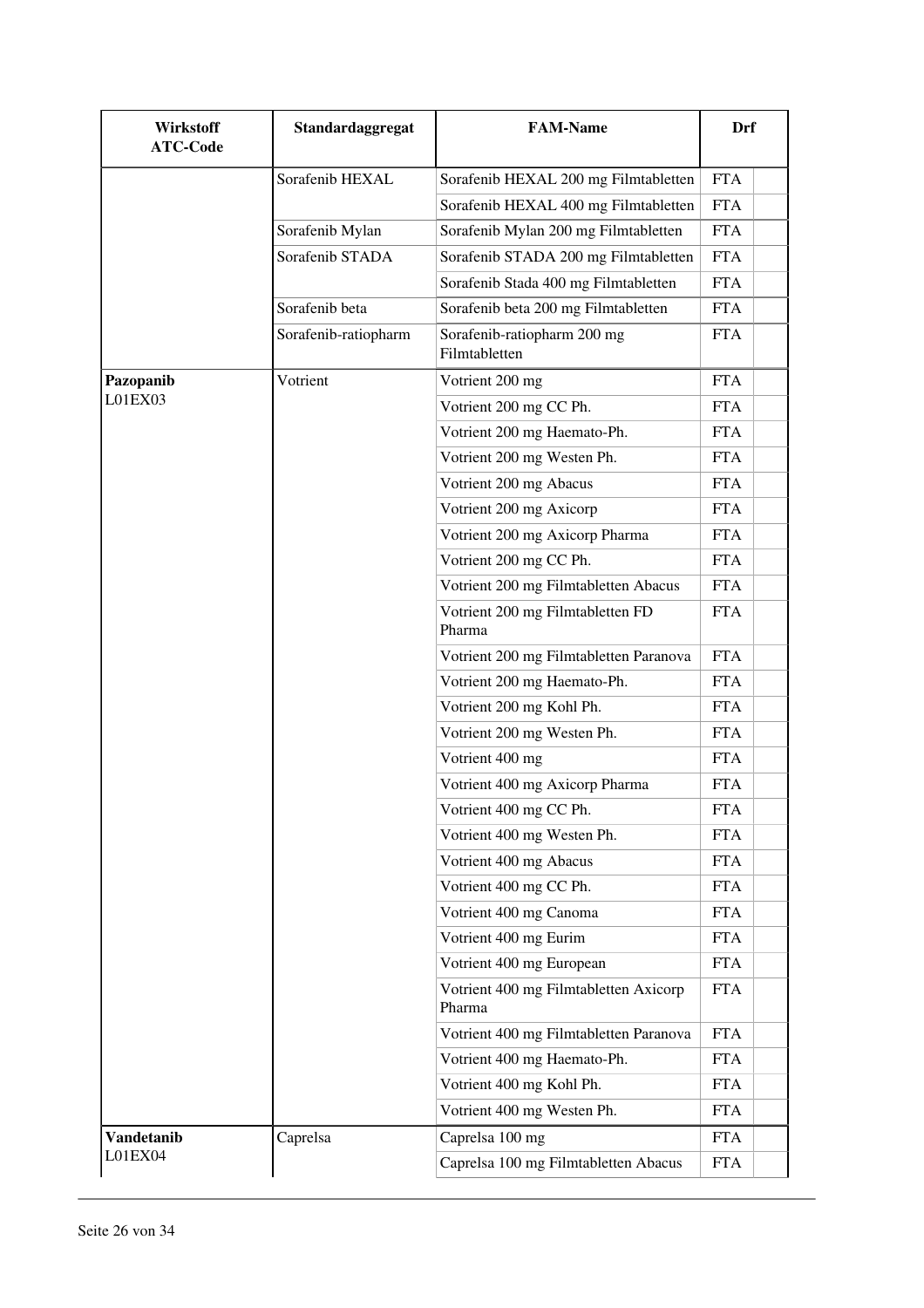| <b>Wirkstoff</b><br><b>ATC-Code</b> | Standardaggregat | <b>FAM-Name</b>                                       | Drf        |
|-------------------------------------|------------------|-------------------------------------------------------|------------|
|                                     |                  | Caprelsa 100 mg Filmtabletten Orifarm                 | <b>FTA</b> |
|                                     |                  | Caprelsa 300 mg                                       | <b>FTA</b> |
| Cabozantinib                        | Cabometyx        | Cabometyx 20 mg                                       | <b>FTA</b> |
| L01EX07                             |                  | Cabometyx 40 mg                                       | <b>FTA</b> |
|                                     |                  | Cabometyx 60 mg                                       | <b>FTA</b> |
|                                     | Cometriq         | Cometriq 20 mg 60 mg/Tag Dosis f.28<br>Tage Hartkaps. | <b>HKP</b> |
|                                     |                  | Cometriq 20/80 mg 100 mg/Tag<br>Dos.f.28 Tage Hartk.  | <b>HKP</b> |
|                                     |                  | Cometriq 20/80 mg 140 mg/Tag<br>Dos.f.28 Tage Hartk.  | <b>HKP</b> |
| Lenvatinib                          | Kisplyx Eisai    | Kisplyx Eisai 10 mg                                   | <b>HKP</b> |
| L01EX08                             |                  | Kisplyx Eisai 4 mg                                    | <b>HKP</b> |
|                                     | Lenvima          | Lenvima 10 mg Hartkapseln                             | <b>HKP</b> |
|                                     |                  | Lenvima 4 mg Hartkapseln                              | <b>HKP</b> |
| <b>Nintedanib</b>                   | Ofev             | Ofev 100 mg Weichkapseln                              | <b>WKA</b> |
| L01EX09                             |                  | Ofev 100 mg Weichkapseln Abacus                       | WKA        |
|                                     |                  | Ofev 100 mg Weichkapseln Axicorp                      | WKA        |
|                                     |                  | Ofev 100 mg Weichkapseln CC Ph.                       | <b>WKA</b> |
|                                     |                  | Ofev 100 mg Weichkapseln Eurim                        | <b>WKA</b> |
|                                     |                  | Ofev 100 mg Weichkapseln European                     | <b>WKA</b> |
|                                     |                  | Ofev 100 mg Weichkapseln Haemato-<br>Ph.              | <b>WKA</b> |
|                                     |                  | Ofev 100 mg Weichkapseln Kohl Ph.                     | <b>WKA</b> |
|                                     |                  | Ofev 100 mg Weichkapseln Orifarm                      | WKA        |
|                                     |                  | Ofev 100 mg Weichkapseln Paranova                     | WKA        |
|                                     |                  | Ofev 150 mg Weichkapseln                              | <b>WKA</b> |
|                                     |                  | Ofev 150 mg Weichkapseln Abacus                       | <b>WKA</b> |
|                                     |                  | Ofev 150 mg Weichkapseln Axicorp                      | WKA        |
|                                     |                  | Ofev 150 mg Weichkapseln CC Ph.                       | WKA        |
|                                     |                  | Ofev 150 mg Weichkapseln Eurim                        | <b>WKA</b> |
|                                     |                  | Ofev 150 mg Weichkapseln European<br>Ph.              | WKA        |
|                                     |                  | Ofev 150 mg Weichkapseln Kohl Ph.                     | <b>WKA</b> |
|                                     |                  | Ofev 150 mg Weichkapseln Orifarm                      | WKA        |
|                                     |                  | Ofev 150 mg Weichkapseln Paranova                     | <b>WKA</b> |
|                                     | Vargatef         | Vargatef 100 mg                                       | <b>WKA</b> |
|                                     |                  | Vargatef 100 mg Weichkapseln                          | WKA        |
|                                     |                  | Vargatef 100 mg Weichkapseln Kohl Ph.                 | WKA        |
|                                     |                  | Vargatef 150 mg                                       | <b>WKA</b> |
|                                     |                  | Vargatef 150 mg Weichkapseln Abacus                   | <b>WKA</b> |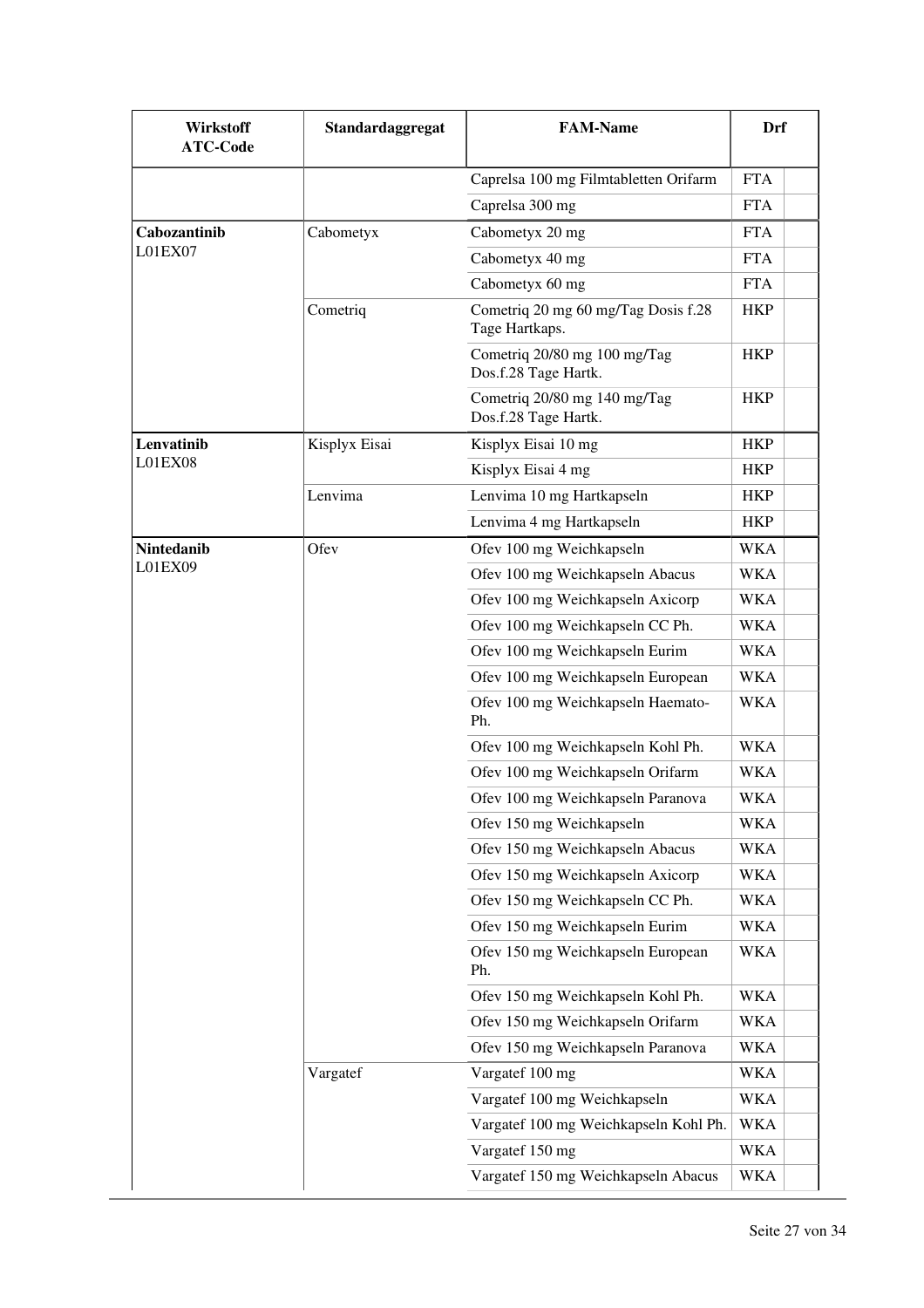| Vargatef 150 mg Weichkapseln CC Ph.<br><b>WKA</b><br>Vargatef 150 mg Weichkapseln Eurim<br><b>WKA</b><br>Vargatef 150 mg Weichkapseln Kohl Ph.<br><b>WKA</b><br><b>Midostaurin</b><br>Rydapt 25 mg<br><b>WKA</b><br>Rydapt<br>L01EX10<br>Rydapt 25 mg Weichkapseln<br><b>WKA</b><br>Rydapt 25 mg Weichkapseln Abacus<br>WKA<br>Larotrectinib<br>Vitrakvi<br>Vitrakvi 100 mg Hartkapseln<br><b>HKP</b><br>L01EX12<br>Vitrakvi 20 mg/ml Lösung zum<br><b>LSE</b><br>Einnehmen<br>Vitrakvi 20 mg/ml Lösung zum<br><b>LSE</b><br>Einnehmen $2x50$ ml<br><b>LSE</b><br>Vitrakvi 20 mg/ml Lösung zum<br>AV<br>Einnehmen CC Ph.<br><b>HKP</b><br>Vitrakvi 25 mg Hartkapseln<br><b>Gilteritinib</b><br>Xospata 40 mg Filmtabletten<br><b>FTA</b><br>Xospata<br>LO1EX13<br>Xospata 40 mg Filmtabletten Abacus<br><b>FTA</b><br>Rozlytrek<br>Rozlytrek 100 mg Hartkapseln<br>Entrectinib<br><b>HKP</b><br>L01EX14<br>Rozlytrek 200 mg Hartkapseln<br><b>HKP</b><br>Rozlytrek 200 mg Hartkapseln Abacus<br><b>HKP</b><br><b>Avapritinib</b><br>Ayvakyt 100 mg Filmtabletten<br><b>FTA</b><br>Ayvakyt<br>L01EX18<br>Ayvakyt 200 mg Filmtabletten<br><b>FTA</b><br>Ayvakyt 300 mg Filmtabletten<br><b>FTA</b><br>Qinlock<br><b>Ripretinib</b><br>Qinlock 50 mg Tabletten<br><b>TAB</b><br>L01EX19<br>Selpercatinib<br>Retsevmo 40 mg Hartkapseln<br><b>HKP</b><br>Retsevmo<br>L01EX22<br>Retsevmo 40 mg Hartkapseln<br>AV<br>HKP<br>Retsevmo 80 mg Hartkapseln<br><b>HKP</b><br>Retsevmo 80 mg Hartkapseln<br><b>HKP</b><br>AV<br><b>Pralsetinib</b><br>Gavreto 100 mg Hartkapseln<br>Gavreto<br><b>HKP</b><br>L01EX23<br>Procarbazin<br>Natulan 50 mg CC Ph.<br>Natulan<br><b>HKP</b> |
|---------------------------------------------------------------------------------------------------------------------------------------------------------------------------------------------------------------------------------------------------------------------------------------------------------------------------------------------------------------------------------------------------------------------------------------------------------------------------------------------------------------------------------------------------------------------------------------------------------------------------------------------------------------------------------------------------------------------------------------------------------------------------------------------------------------------------------------------------------------------------------------------------------------------------------------------------------------------------------------------------------------------------------------------------------------------------------------------------------------------------------------------------------------------------------------------------------------------------------------------------------------------------------------------------------------------------------------------------------------------------------------------------------------------------------------------------------------------------------------------------------------------------------------------------------------------------------------------------------------------------------------------------------------------------|
|                                                                                                                                                                                                                                                                                                                                                                                                                                                                                                                                                                                                                                                                                                                                                                                                                                                                                                                                                                                                                                                                                                                                                                                                                                                                                                                                                                                                                                                                                                                                                                                                                                                                           |
|                                                                                                                                                                                                                                                                                                                                                                                                                                                                                                                                                                                                                                                                                                                                                                                                                                                                                                                                                                                                                                                                                                                                                                                                                                                                                                                                                                                                                                                                                                                                                                                                                                                                           |
|                                                                                                                                                                                                                                                                                                                                                                                                                                                                                                                                                                                                                                                                                                                                                                                                                                                                                                                                                                                                                                                                                                                                                                                                                                                                                                                                                                                                                                                                                                                                                                                                                                                                           |
|                                                                                                                                                                                                                                                                                                                                                                                                                                                                                                                                                                                                                                                                                                                                                                                                                                                                                                                                                                                                                                                                                                                                                                                                                                                                                                                                                                                                                                                                                                                                                                                                                                                                           |
|                                                                                                                                                                                                                                                                                                                                                                                                                                                                                                                                                                                                                                                                                                                                                                                                                                                                                                                                                                                                                                                                                                                                                                                                                                                                                                                                                                                                                                                                                                                                                                                                                                                                           |
|                                                                                                                                                                                                                                                                                                                                                                                                                                                                                                                                                                                                                                                                                                                                                                                                                                                                                                                                                                                                                                                                                                                                                                                                                                                                                                                                                                                                                                                                                                                                                                                                                                                                           |
|                                                                                                                                                                                                                                                                                                                                                                                                                                                                                                                                                                                                                                                                                                                                                                                                                                                                                                                                                                                                                                                                                                                                                                                                                                                                                                                                                                                                                                                                                                                                                                                                                                                                           |
|                                                                                                                                                                                                                                                                                                                                                                                                                                                                                                                                                                                                                                                                                                                                                                                                                                                                                                                                                                                                                                                                                                                                                                                                                                                                                                                                                                                                                                                                                                                                                                                                                                                                           |
|                                                                                                                                                                                                                                                                                                                                                                                                                                                                                                                                                                                                                                                                                                                                                                                                                                                                                                                                                                                                                                                                                                                                                                                                                                                                                                                                                                                                                                                                                                                                                                                                                                                                           |
|                                                                                                                                                                                                                                                                                                                                                                                                                                                                                                                                                                                                                                                                                                                                                                                                                                                                                                                                                                                                                                                                                                                                                                                                                                                                                                                                                                                                                                                                                                                                                                                                                                                                           |
|                                                                                                                                                                                                                                                                                                                                                                                                                                                                                                                                                                                                                                                                                                                                                                                                                                                                                                                                                                                                                                                                                                                                                                                                                                                                                                                                                                                                                                                                                                                                                                                                                                                                           |
|                                                                                                                                                                                                                                                                                                                                                                                                                                                                                                                                                                                                                                                                                                                                                                                                                                                                                                                                                                                                                                                                                                                                                                                                                                                                                                                                                                                                                                                                                                                                                                                                                                                                           |
|                                                                                                                                                                                                                                                                                                                                                                                                                                                                                                                                                                                                                                                                                                                                                                                                                                                                                                                                                                                                                                                                                                                                                                                                                                                                                                                                                                                                                                                                                                                                                                                                                                                                           |
|                                                                                                                                                                                                                                                                                                                                                                                                                                                                                                                                                                                                                                                                                                                                                                                                                                                                                                                                                                                                                                                                                                                                                                                                                                                                                                                                                                                                                                                                                                                                                                                                                                                                           |
|                                                                                                                                                                                                                                                                                                                                                                                                                                                                                                                                                                                                                                                                                                                                                                                                                                                                                                                                                                                                                                                                                                                                                                                                                                                                                                                                                                                                                                                                                                                                                                                                                                                                           |
|                                                                                                                                                                                                                                                                                                                                                                                                                                                                                                                                                                                                                                                                                                                                                                                                                                                                                                                                                                                                                                                                                                                                                                                                                                                                                                                                                                                                                                                                                                                                                                                                                                                                           |
|                                                                                                                                                                                                                                                                                                                                                                                                                                                                                                                                                                                                                                                                                                                                                                                                                                                                                                                                                                                                                                                                                                                                                                                                                                                                                                                                                                                                                                                                                                                                                                                                                                                                           |
|                                                                                                                                                                                                                                                                                                                                                                                                                                                                                                                                                                                                                                                                                                                                                                                                                                                                                                                                                                                                                                                                                                                                                                                                                                                                                                                                                                                                                                                                                                                                                                                                                                                                           |
|                                                                                                                                                                                                                                                                                                                                                                                                                                                                                                                                                                                                                                                                                                                                                                                                                                                                                                                                                                                                                                                                                                                                                                                                                                                                                                                                                                                                                                                                                                                                                                                                                                                                           |
|                                                                                                                                                                                                                                                                                                                                                                                                                                                                                                                                                                                                                                                                                                                                                                                                                                                                                                                                                                                                                                                                                                                                                                                                                                                                                                                                                                                                                                                                                                                                                                                                                                                                           |
|                                                                                                                                                                                                                                                                                                                                                                                                                                                                                                                                                                                                                                                                                                                                                                                                                                                                                                                                                                                                                                                                                                                                                                                                                                                                                                                                                                                                                                                                                                                                                                                                                                                                           |
|                                                                                                                                                                                                                                                                                                                                                                                                                                                                                                                                                                                                                                                                                                                                                                                                                                                                                                                                                                                                                                                                                                                                                                                                                                                                                                                                                                                                                                                                                                                                                                                                                                                                           |
|                                                                                                                                                                                                                                                                                                                                                                                                                                                                                                                                                                                                                                                                                                                                                                                                                                                                                                                                                                                                                                                                                                                                                                                                                                                                                                                                                                                                                                                                                                                                                                                                                                                                           |
|                                                                                                                                                                                                                                                                                                                                                                                                                                                                                                                                                                                                                                                                                                                                                                                                                                                                                                                                                                                                                                                                                                                                                                                                                                                                                                                                                                                                                                                                                                                                                                                                                                                                           |
|                                                                                                                                                                                                                                                                                                                                                                                                                                                                                                                                                                                                                                                                                                                                                                                                                                                                                                                                                                                                                                                                                                                                                                                                                                                                                                                                                                                                                                                                                                                                                                                                                                                                           |
|                                                                                                                                                                                                                                                                                                                                                                                                                                                                                                                                                                                                                                                                                                                                                                                                                                                                                                                                                                                                                                                                                                                                                                                                                                                                                                                                                                                                                                                                                                                                                                                                                                                                           |
|                                                                                                                                                                                                                                                                                                                                                                                                                                                                                                                                                                                                                                                                                                                                                                                                                                                                                                                                                                                                                                                                                                                                                                                                                                                                                                                                                                                                                                                                                                                                                                                                                                                                           |
| L01XB01<br>Natulan 50 mg Emra<br><b>HKP</b>                                                                                                                                                                                                                                                                                                                                                                                                                                                                                                                                                                                                                                                                                                                                                                                                                                                                                                                                                                                                                                                                                                                                                                                                                                                                                                                                                                                                                                                                                                                                                                                                                               |
| Natulan 50 mg Kohl Ph.<br><b>HKP</b>                                                                                                                                                                                                                                                                                                                                                                                                                                                                                                                                                                                                                                                                                                                                                                                                                                                                                                                                                                                                                                                                                                                                                                                                                                                                                                                                                                                                                                                                                                                                                                                                                                      |
| Natulan 50 mg Medico<br><b>HKP</b>                                                                                                                                                                                                                                                                                                                                                                                                                                                                                                                                                                                                                                                                                                                                                                                                                                                                                                                                                                                                                                                                                                                                                                                                                                                                                                                                                                                                                                                                                                                                                                                                                                        |
| Natulan 50 mg Gerke Ph.<br><b>HKP</b>                                                                                                                                                                                                                                                                                                                                                                                                                                                                                                                                                                                                                                                                                                                                                                                                                                                                                                                                                                                                                                                                                                                                                                                                                                                                                                                                                                                                                                                                                                                                                                                                                                     |
| Natulan 50 mg Axicorp<br><b>HKP</b>                                                                                                                                                                                                                                                                                                                                                                                                                                                                                                                                                                                                                                                                                                                                                                                                                                                                                                                                                                                                                                                                                                                                                                                                                                                                                                                                                                                                                                                                                                                                                                                                                                       |
| Natulan 50 mg Hartkapseln Beragena<br><b>HKP</b>                                                                                                                                                                                                                                                                                                                                                                                                                                                                                                                                                                                                                                                                                                                                                                                                                                                                                                                                                                                                                                                                                                                                                                                                                                                                                                                                                                                                                                                                                                                                                                                                                          |
| Natulan Hartkapseln<br><b>HKP</b>                                                                                                                                                                                                                                                                                                                                                                                                                                                                                                                                                                                                                                                                                                                                                                                                                                                                                                                                                                                                                                                                                                                                                                                                                                                                                                                                                                                                                                                                                                                                                                                                                                         |
| Natulan Hartkapseln ACA/ADAG<br><b>HKP</b>                                                                                                                                                                                                                                                                                                                                                                                                                                                                                                                                                                                                                                                                                                                                                                                                                                                                                                                                                                                                                                                                                                                                                                                                                                                                                                                                                                                                                                                                                                                                                                                                                                |
| Natulan Hartkapseln Abacus<br><b>HKP</b>                                                                                                                                                                                                                                                                                                                                                                                                                                                                                                                                                                                                                                                                                                                                                                                                                                                                                                                                                                                                                                                                                                                                                                                                                                                                                                                                                                                                                                                                                                                                                                                                                                  |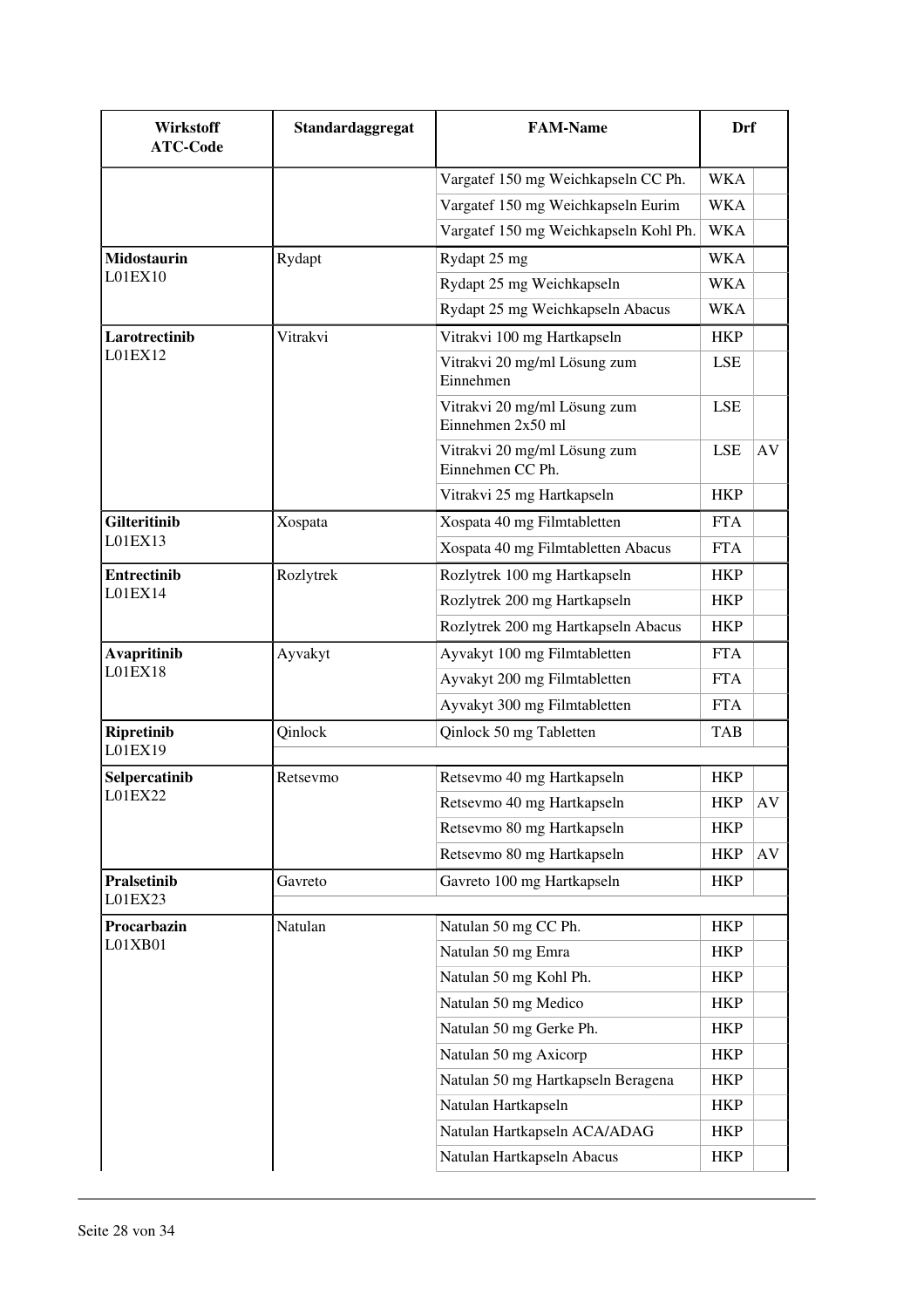| <b>Wirkstoff</b><br><b>ATC-Code</b> | Standardaggregat | <b>FAM-Name</b>                                  | Drf        |
|-------------------------------------|------------------|--------------------------------------------------|------------|
|                                     |                  | Natulan Hartkapseln FD Pharma                    | <b>HKP</b> |
| <b>Tretinoin</b><br>L01XF01         | Vesanoid         | Vesanoid                                         | WKA        |
| <b>Bexaroten</b>                    | Targretin        | Targretin 75 mg                                  | <b>WKA</b> |
| L01XF03                             |                  | Targretin 75 mg 2Care                            | WKA        |
|                                     |                  | Targretin 75 mg Abacus                           | WKA        |
|                                     |                  | Targretin 75 mg CC Ph.                           | <b>WKA</b> |
|                                     |                  | Targretin 75 mg Weichkapseln ACA/<br><b>ADAG</b> | WKA        |
|                                     |                  | Targretin 75 mg Weichkapseln Aaha Ph.            | WKA        |
|                                     |                  | Targretin 75 mg Weichkapseln Axicorp             | <b>WKA</b> |
|                                     |                  | Targretin 75 mg Weichkapseln Beragena            | <b>WKA</b> |
|                                     |                  | Targretin 75 mg Weichkapseln Emra                | <b>WKA</b> |
|                                     |                  | Targretin 75 mg Weichkapseln Eurim               | <b>WKA</b> |
|                                     |                  | Targretin 75 mg Weichkapseln European            | <b>WKA</b> |
|                                     |                  | Targretin 75 mg Weichkapseln FD<br>Pharma        | <b>WKA</b> |
|                                     |                  | Targretin 75 mg Weichkapseln<br>Haemato-Ph.      | WKA        |
|                                     |                  | Targretin 75 mg Weichkapseln Kohl Ph.            | <b>WKA</b> |
|                                     |                  | Targretin 75 mg Weichkapseln Medico              | <b>WKA</b> |
|                                     |                  | Targretin 75 mg Weichkapseln Origa               | <b>WKA</b> |
|                                     |                  | Targretin 75 mg Weichkapseln Westen<br>Ph.       | WKA        |
| Ixazomib                            | Ninlaro          | Ninlaro 2,3 mg Hartkapseln                       | HKP        |
| L01XG03                             |                  | Ninlaro 3 mg Hartkapseln                         | <b>HKP</b> |
|                                     |                  | Ninlaro 3 mg Hartkapseln Haemato-Ph.             | <b>HKP</b> |
|                                     |                  | Ninlaro 4 mg Hartkapseln                         | <b>HKP</b> |
|                                     |                  | Ninlaro 4 mg Hartkapseln CC Ph.                  | <b>HKP</b> |
|                                     |                  | Ninlaro 4 mg Hartkapseln Haemato-Ph.             | <b>HKP</b> |
|                                     |                  | Ninlaro 4 mg Hartkapseln Medico                  | <b>HKP</b> |
| Panobinostat                        | Farydak          | Farydak 10 mg Hartkapseln                        | <b>HKP</b> |
| L01XH03                             |                  | Farydak 15 mg Hartkapseln                        | <b>HKP</b> |
|                                     |                  | Farydak 20 mg Hartkapseln                        | <b>HKP</b> |
| Vismodegib<br>L01XJ01               | Erivedge         | Erivedge 150 mg Hartkapseln                      | <b>HKP</b> |
| Sonidegib<br>L01XJ02                | Odomzo           | Odomzo 200 mg Hartkapseln                        | <b>HKP</b> |
| Glasdegib                           | Daurismo         | Daurismo 100 mg Filmtabletten                    | <b>FTA</b> |
| L01XJ03                             |                  | Daurismo 25 mg Filmtabletten                     | <b>FTA</b> |
| Olaparib<br>L01XK01                 | Lynparza         | Lynparza 100 mg Filmtabletten                    | <b>FTA</b> |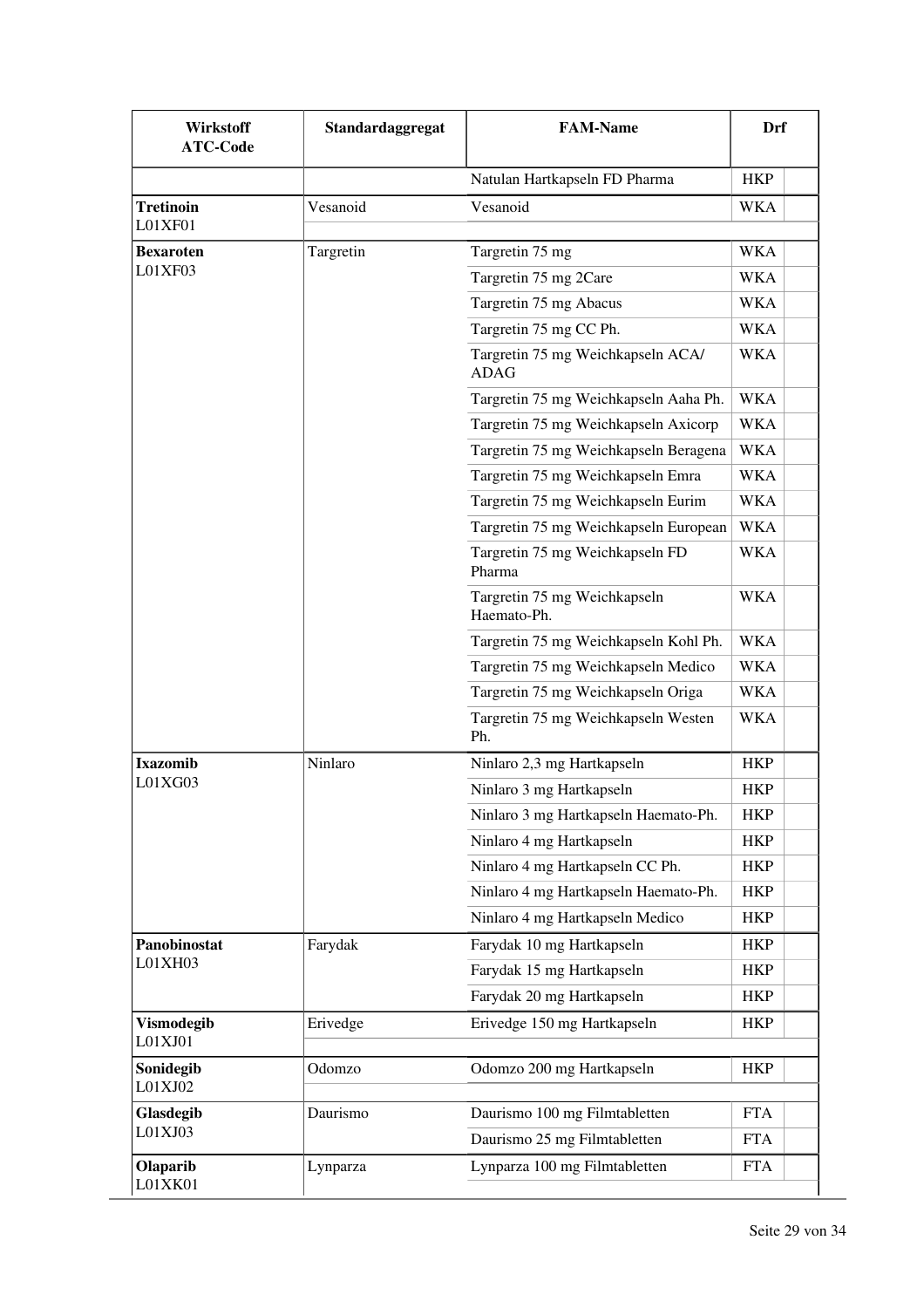| <b>Wirkstoff</b><br><b>ATC-Code</b> | Standardaggregat                | <b>FAM-Name</b>                                   | Drf        |    |
|-------------------------------------|---------------------------------|---------------------------------------------------|------------|----|
|                                     |                                 | Lynparza 150 mg Abacus                            | <b>FTA</b> |    |
|                                     |                                 | Lynparza 150 mg Filmtabletten                     | <b>FTA</b> |    |
|                                     |                                 | Lynparza 150 mg Filmtabletten Orifarm             | <b>FTA</b> | AV |
|                                     |                                 | Lynparza 150 mg Filmtabletten<br>Paranova         | <b>FTA</b> |    |
|                                     |                                 | Lynparza 150mg Filmtabletten CC Ph.               | <b>FTA</b> |    |
|                                     |                                 | Lynparza 50 mg Hartkapseln 4x112                  | <b>HKP</b> | AV |
|                                     |                                 | Lynparza 50 mg Hartkapseln Abacus<br>4x112        | <b>HKP</b> |    |
|                                     |                                 | Lynparza 50 mg Hartkapseln Axicorp                | <b>HKP</b> | AV |
|                                     |                                 | Lynparza 50 mg Hartkapseln CC Ph.                 | <b>HKP</b> |    |
|                                     |                                 | Lynparza 50 mg Hartkapseln Orifarm                | <b>HKP</b> | AV |
| Niraparib                           | Zejula                          | Zejula 100 mg Hartkapseln                         | <b>HKP</b> |    |
| L01XK02                             |                                 |                                                   |            |    |
| Rucaparib<br>L01XK03                | Rubraca                         | Rubraca 200 mg Filmtabletten                      | <b>FTA</b> |    |
|                                     |                                 | Rubraca 250 mg Filmtabletten                      | <b>FTA</b> |    |
|                                     |                                 | Rubraca 300 mg Filmtabletten                      | <b>FTA</b> |    |
| <b>Talazoparib</b><br>L01XK04       | Talzenna                        | Talzenna 0,25 mg Hartkapseln                      | <b>HKP</b> |    |
|                                     |                                 | Talzenna 0,25 mg Hartkapseln Abacus               | <b>HKP</b> |    |
|                                     |                                 | Talzenna 1 mg Hartkapseln                         | <b>HKP</b> |    |
|                                     |                                 | Talzenna 1 mg Hartkapseln Abacus                  | <b>HKP</b> |    |
| Hydroxycarbamid<br>L01XX05          | Hydroxycarbamid<br>Devatis      | Hydroxycarbamid Devatis 500 mg<br>Hartkapseln     | <b>HKP</b> |    |
|                                     | Hydroxycarbamid<br><b>HEXAL</b> | Hydroxycarbamid HEXAL 500 mg<br>Hartkapseln       | <b>HKP</b> | AV |
|                                     | Hydroxycarbamid<br>Ribosepharm  | Hydroxycarbamid Ribosepharm 500 mg<br>Hartkapseln | <b>HKP</b> |    |
|                                     | Hydroxycarbamid-1 A<br>Pharma   | Hydroxycarbamid-1 A Pharma 500 mg<br>Hartkapseln  | <b>HKP</b> |    |
|                                     | Litalir                         | Hydrea Beragena                                   | <b>HKP</b> |    |
|                                     |                                 | Hydrea 500 mg CC-Pharma                           | <b>HKP</b> |    |
|                                     |                                 | Hydrea 500 mg Hartkapseln 2Care                   | <b>HKP</b> |    |
|                                     |                                 | Hydrea 500 mg Hartkapseln ADL Ph.                 | <b>HKP</b> | AV |
|                                     |                                 | Hydrea 500 mg Hartkapseln Aaha Ph.                | <b>HKP</b> |    |
|                                     |                                 | Hydrea 500 mg Hartkapseln Abacus                  | <b>HKP</b> |    |
|                                     |                                 | Hydrea 500 mg Hartkapseln<br>Br.Ph.Int.Ltd.       | HKP        |    |
|                                     |                                 | Hydrea 500 mg Hartkapseln Docpharm                | <b>HKP</b> |    |
|                                     |                                 | Hydrea 500 mg Hartkapseln Gerke Ph.               | <b>HKP</b> |    |
|                                     |                                 | Hydrea 500 mg Hartkapseln Origa                   | <b>HKP</b> |    |
|                                     |                                 | Hydrea 500 mg Medico                              | <b>HKP</b> |    |
|                                     |                                 | Hydrea ACA/ADAG                                   | <b>HKP</b> |    |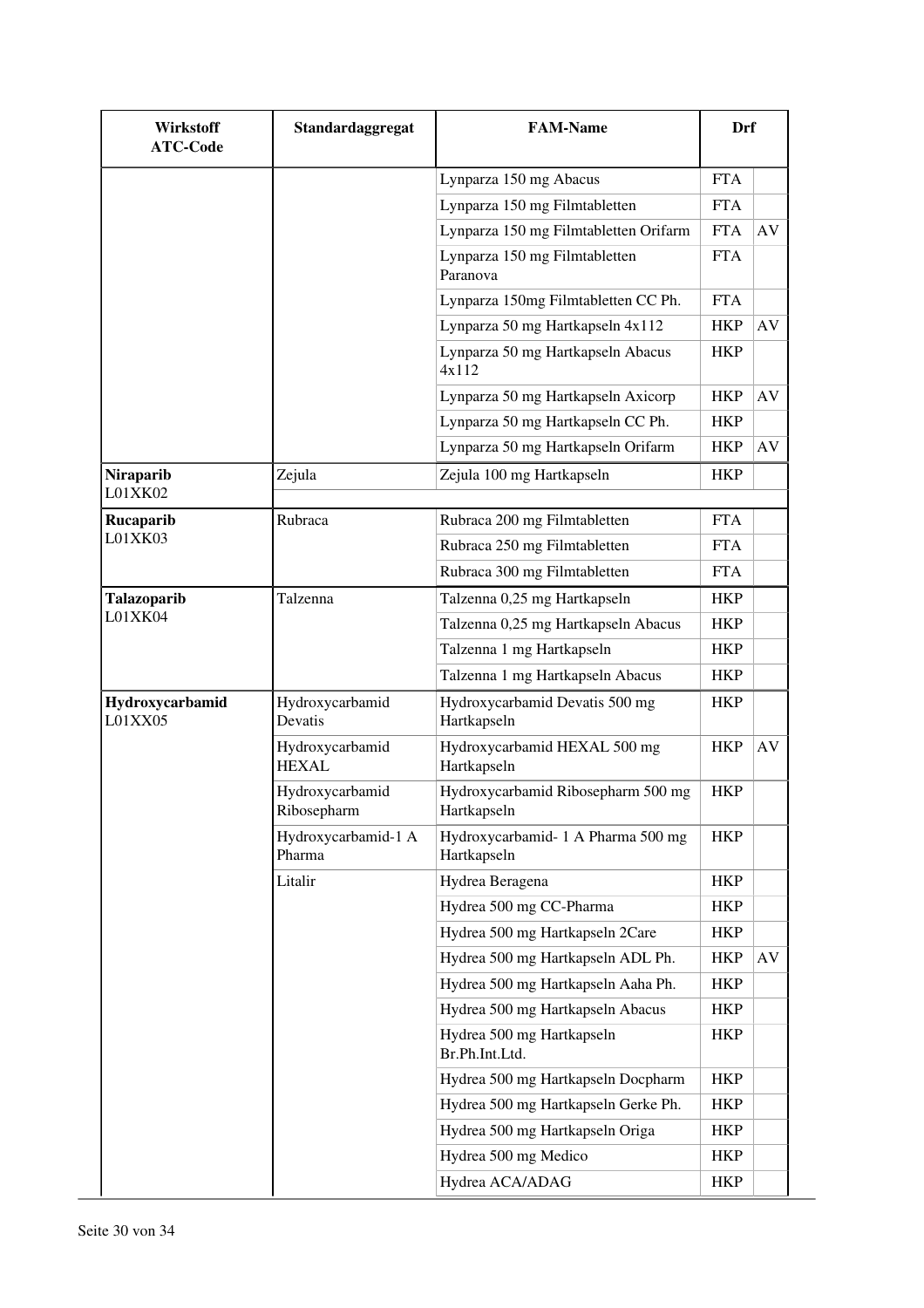| <b>Wirkstoff</b><br><b>ATC-Code</b> | Standardaggregat | <b>FAM-Name</b>                              | Drf        |
|-------------------------------------|------------------|----------------------------------------------|------------|
|                                     |                  | Hydrea Axicorp                               | <b>HKP</b> |
|                                     |                  | Hydrea Emra                                  | <b>HKP</b> |
|                                     |                  | Hydrea Eurim                                 | <b>HKP</b> |
|                                     |                  | Hydrea Kohl Ph.                              | <b>HKP</b> |
|                                     |                  | Hydrea Westen Ph.                            | <b>HKP</b> |
|                                     |                  | <b>LITALIR</b>                               | <b>HKP</b> |
|                                     |                  | Litalir ACA/ADAG                             | <b>HKP</b> |
|                                     |                  | Litalir Emra                                 | <b>HKP</b> |
|                                     |                  | Litalir Westen Ph.                           | <b>HKP</b> |
|                                     |                  | Litalir 500 mg Hartkapseln 2Care             | HKP        |
|                                     |                  | Litalir 500 mg Hartkapseln Aaha Ph.          | <b>HKP</b> |
|                                     |                  | Litalir 500 mg Hartkapseln Abacus            | <b>HKP</b> |
|                                     |                  | Litalir 500 mg Hartkapseln BB Farma          | <b>HKP</b> |
|                                     |                  | Litalir 500 mg Hartkapseln Beragena          | <b>HKP</b> |
|                                     |                  | Litalir 500 mg Hartkapseln<br>Br.Ph.Int.Ltd. | <b>HKP</b> |
|                                     |                  | Litalir 500 mg Hartkapseln Docpharm          | <b>HKP</b> |
|                                     |                  | Litalir 500 mg Hartkapseln FD Pharma         | <b>HKP</b> |
|                                     |                  | Litalir CC Ph.                               | <b>HKP</b> |
|                                     |                  | Litalir Eurim                                | <b>HKP</b> |
|                                     |                  | Litalir Hartkapseln Gerke Ph.                | <b>HKP</b> |
|                                     |                  | Litalir Kohl                                 | <b>HKP</b> |
|                                     | <b>Siklos</b>    | Siklos 1.000 mg ACA/ADAG                     | <b>FTA</b> |
|                                     |                  | Siklos 1.000 mg Abacus                       | <b>FTA</b> |
|                                     |                  | Siklos 1.000 mg Beragena                     | <b>FTA</b> |
|                                     |                  | Siklos 1.000 mg Emra                         | <b>FTA</b> |
|                                     |                  | Siklos 1.000 mg Eurim                        | <b>FTA</b> |
|                                     |                  | Siklos 1.000 mg European                     | <b>FTA</b> |
|                                     |                  | Siklos 1.000 mg FD Pharma                    | <b>FTA</b> |
|                                     |                  | Siklos 1.000 mg Filmtabletten                | <b>FTA</b> |
|                                     |                  | Siklos 1.000 mg Filmtabletten 2Care          | <b>FTA</b> |
|                                     |                  | Siklos 1.000 mg Filmtabletten Aaha Ph.       | <b>FTA</b> |
|                                     |                  | Siklos 1.000 mg Filmtabletten Orifarm        | <b>FTA</b> |
|                                     |                  | Siklos 1.000 mg Filmtabletten Origa          | <b>FTA</b> |
|                                     |                  | Siklos 1.000 mg Haemato-Ph.                  | <b>FTA</b> |
|                                     |                  | Siklos 100 mg Abacus                         | <b>FTA</b> |
|                                     |                  | Siklos 100 mg Axicorp                        | <b>FTA</b> |
|                                     |                  | Siklos 100 mg Emra                           | <b>FTA</b> |
|                                     |                  | Siklos 100 mg Eurim                          | <b>FTA</b> |
|                                     |                  | Siklos 100 mg Filmtabletten                  | <b>FTA</b> |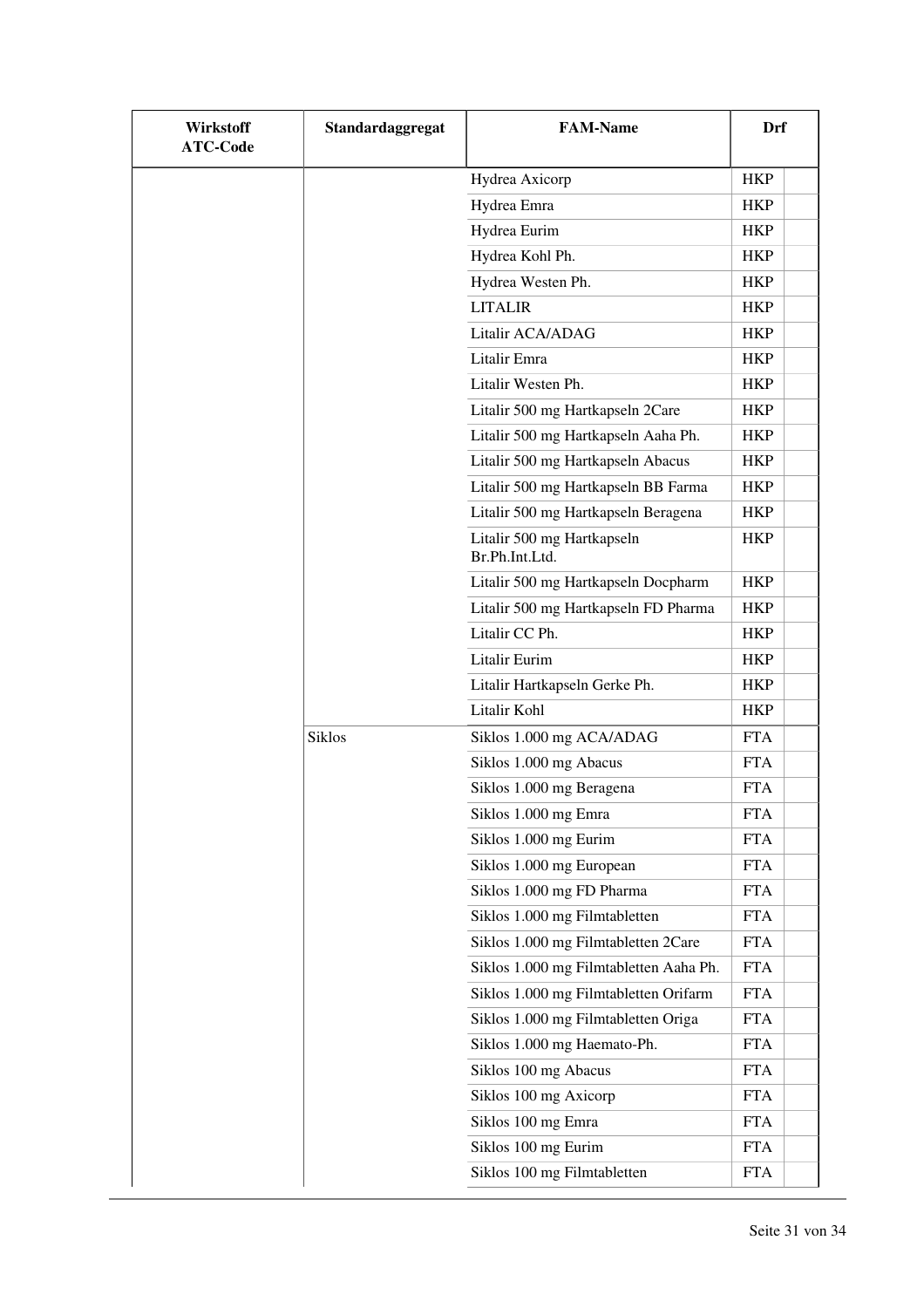| <b>Wirkstoff</b><br><b>ATC-Code</b> | Standardaggregat      | <b>FAM-Name</b>                             | Drf        |
|-------------------------------------|-----------------------|---------------------------------------------|------------|
|                                     |                       | Siklos 100 mg Filmtabletten CC Ph.          | <b>FTA</b> |
|                                     |                       | Siklos 100 mg Filmtabletten Carefarm        | <b>FTA</b> |
|                                     |                       | Siklos 100 mg Filmtabletten Orifarm         | <b>FTA</b> |
|                                     |                       | Siklos 100 mg Kohl Ph.                      | <b>FTA</b> |
|                                     |                       | Siklos 1000 mg Axicorp                      | <b>FTA</b> |
|                                     |                       | Siklos 1000 mg CC Ph.                       | <b>FTA</b> |
|                                     |                       | Siklos 1000 mg Kohl Ph.                     | <b>FTA</b> |
|                                     | Syrea                 | Syrea 500 mg kapseln                        | <b>HKP</b> |
|                                     | Xromi                 | Xromi 100 mg/ml Lösung zum<br>Einnehmen     | <b>LSE</b> |
| <b>Estramustin</b><br>L01XX11       | Estracyt              | Estracyt Kohl Ph.                           | <b>HKP</b> |
| <b>Mitotan</b>                      | Lysodren              | Lysodren 500 mg                             | <b>TAB</b> |
| L01XX23                             |                       | Lysodren 500 mg CC Ph.                      | <b>TAB</b> |
|                                     |                       | Lysodren 500 mg Abacus                      | <b>TAB</b> |
|                                     |                       | Lysodren 500 mg Axicorp                     | <b>TAB</b> |
|                                     |                       | Lysodren 500 mg Eurim                       | <b>TAB</b> |
|                                     |                       | Lysodren 500 mg European                    | <b>TAB</b> |
|                                     |                       | Lysodren 500 mg Kohl Ph.                    | <b>TAB</b> |
|                                     |                       | Lysodren 500 mg Tabletten Orifarm           | <b>TAB</b> |
|                                     |                       | Lysodren 500 mg Tabletten Paranova          | TAB        |
| Anagrelid                           | Anagrelid AL          | Anagrelid AL 0,5 mg Hartkapseln             | <b>HKP</b> |
| L01XX35                             | Anagrelid AOP         | Anagrelid AOP 0,5 mg Hartkapseln            | <b>HKP</b> |
|                                     | Anagrelid AbZ         | Anagrelid AbZ 0,5 mg Hartkapseln            | <b>HKP</b> |
|                                     |                       | Anagrelid AbZ 1 mg Hartkapseln              | <b>HKP</b> |
|                                     | Anagrelid Beta        | Anagrelid Beta 0,5 mg Hartkapseln           | <b>HKP</b> |
|                                     | Anagrelid Bluefish    | Anagrelid Bluefish 0,5 mg Hartkapseln       | <b>HKP</b> |
|                                     | Anagrelid Glenmark    | Anagrelid Glenmark 0,5 mg Hartkapseln       | <b>HKP</b> |
|                                     | Anagrelid HEXAL       | Anagrelid HEXAL 0,5 mg Hartkapseln          | <b>HKP</b> |
|                                     | Anagrelid Heumann     | Anagrelid Heumann 0,5 mg Hartkapseln        | <b>HKP</b> |
|                                     | Anagrelid Mylan       | Anagrelid Mylan 0,5 mg Hartkapseln          | <b>HKP</b> |
|                                     | Anagrelid Puren       | Anagrelid Puren 0,5 mg Hartkapseln          | <b>HKP</b> |
|                                     | Anagrelid Ribosepharm | Anagrelid Ribosepharm 0,5 mg<br>Hartkapseln | <b>HKP</b> |
|                                     |                       | Anagrelid Ribosepharm 1 mg<br>Hartkapseln   | <b>HKP</b> |
|                                     | Anagrelid Zentiva     | Anagrelid Zentiva 0,5 mg Hartkapseln        | <b>HKP</b> |
|                                     | Anagrelid-ratiopharm  | Anagrelid-ratiopharm 0,5 mg<br>Hartkapseln  | HKP        |
|                                     |                       | Anagrelid-ratiopharm 1 mg Hartkapseln       | <b>HKP</b> |
|                                     | Xagrid                | Xagrid 0,5 mg                               | <b>HKP</b> |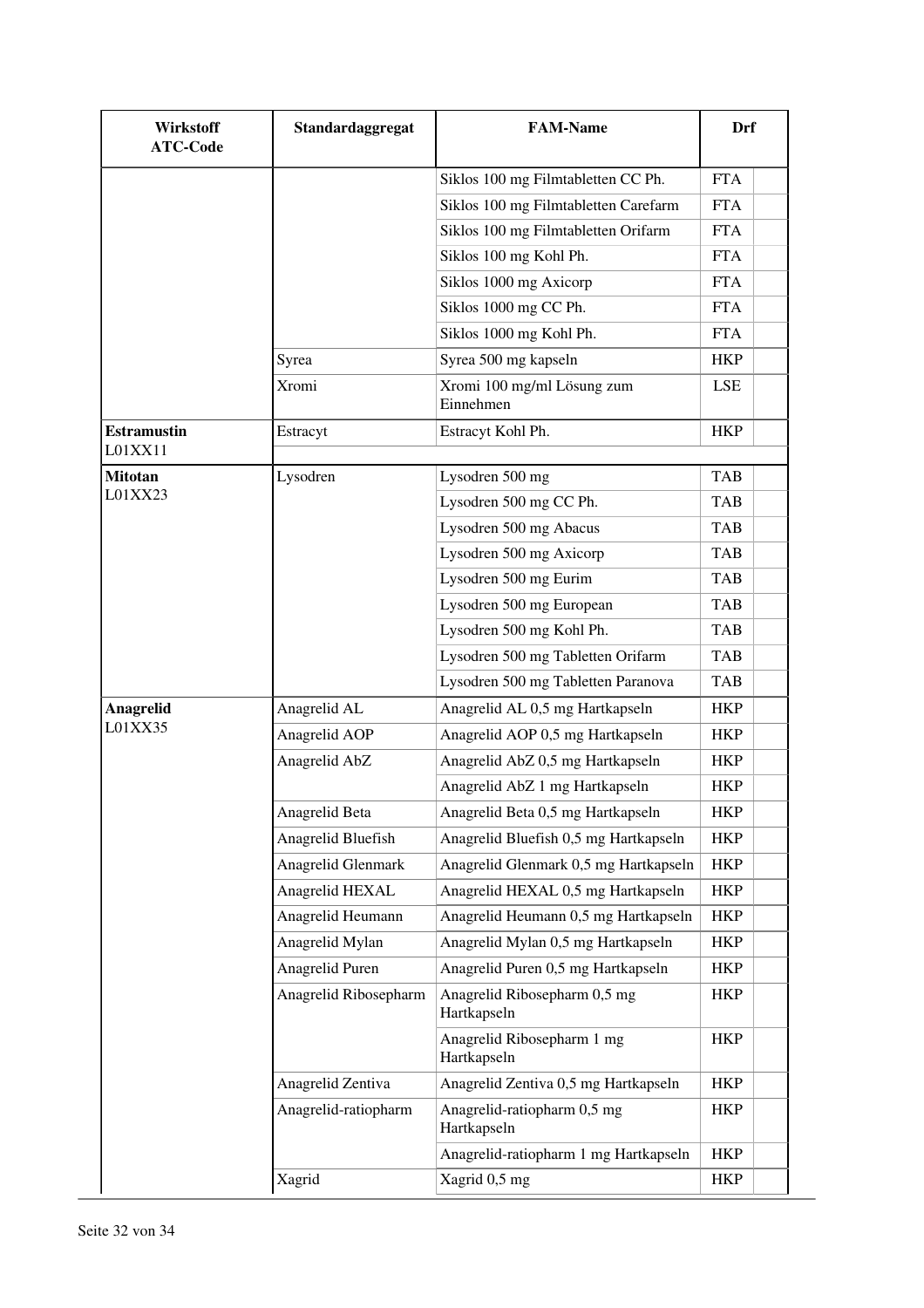| <b>Wirkstoff</b><br><b>ATC-Code</b> | Standardaggregat | <b>FAM-Name</b>                       | Drf        |    |
|-------------------------------------|------------------|---------------------------------------|------------|----|
|                                     |                  | Xagrid 0,5 mg CC Ph.                  | <b>HKP</b> |    |
|                                     |                  | Xagrid 0,5 mg Haemato-Ph.             | <b>HKP</b> | AV |
|                                     |                  | Xagrid 0,5 mg Hartkapseln Abacus      | <b>HKP</b> |    |
|                                     |                  | Xagrid 0,5 mg Hartkapseln Emra        | <b>HKP</b> |    |
|                                     |                  | Xagrid 0,5 mg Hartkapseln Eurim       | <b>HKP</b> | AV |
|                                     |                  | Xagrid 0,5 mg Hartkapseln European    | <b>HKP</b> |    |
|                                     |                  | Xagrid 0,5 mg Hartkapseln Kohl Ph.    | <b>HKP</b> |    |
|                                     |                  | Xagrid 0,5 mg Hartkapseln Orifarm     | <b>HKP</b> |    |
|                                     | Xeralid          | Xeralid 0,5 mg Hartkapseln            | <b>HKP</b> |    |
| <b>Venetoclax</b><br>L01XX52        | Venclyxto        | Venclyxto 10 mg Filmtabletten         | <b>FTA</b> |    |
|                                     |                  | Venclyxto 100 mg Filmtabletten        | <b>FTA</b> |    |
|                                     |                  | Venclyxto 100 mg Filmtabletten CC Ph. | <b>FTA</b> |    |
|                                     |                  | Venclyxto 50 mg Filmtabletten         | <b>FTA</b> |    |
| Sotorasib<br>L01XX73                | Lumykras         | Lumykras 120 mg Filmtabletten         | <b>FTA</b> |    |